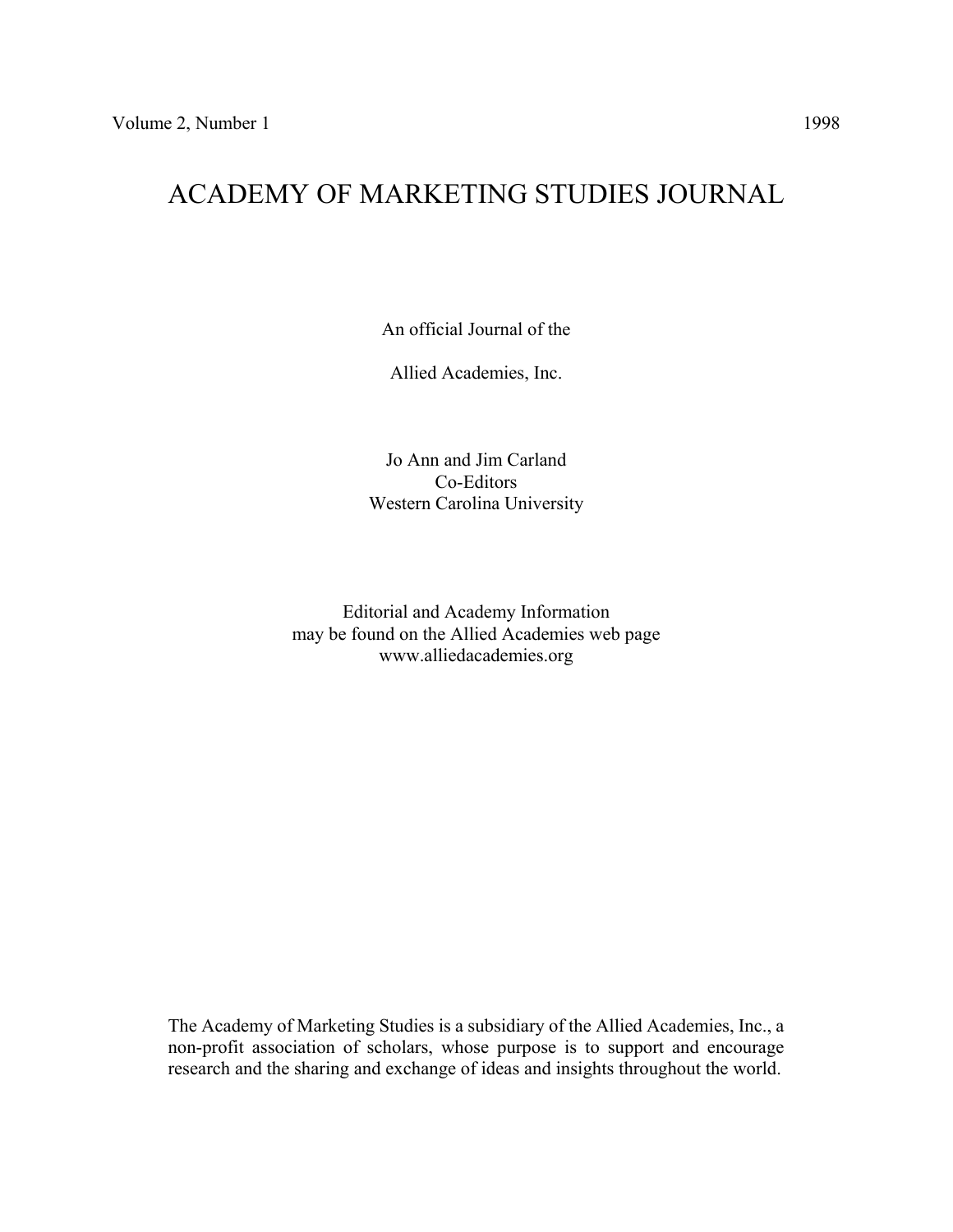Authors retain copyright for their manuscripts and provide the Academy with a publication permission agreement. Allied Academies is not responsible for the content of the individual manuscripts. Any omissions or errors are the sole responsibility of the individual authors. The Editorial Board is responsible for the selection of manuscripts for publication from among those submitted for consideration. The Editors accept final manuscripts on diskette and make adjustments solely for the purposes of pagination and organization.

The Academy of Marketing Studies Journal is published by the Allied Academies, PO Box 2689, 145 Travis Road, Cullowhee, NC 28723, (828) 293-9151, FAX (828) 293-9407. Those interested in subscribing to the Journal, advertising in the Journal, submitting manuscripts to the Journal, or otherwise communicating with the Journal, should contact the Co-Editors at that address.

Copyright 1998 by the Allied Academies, Inc., Cullowhee, NC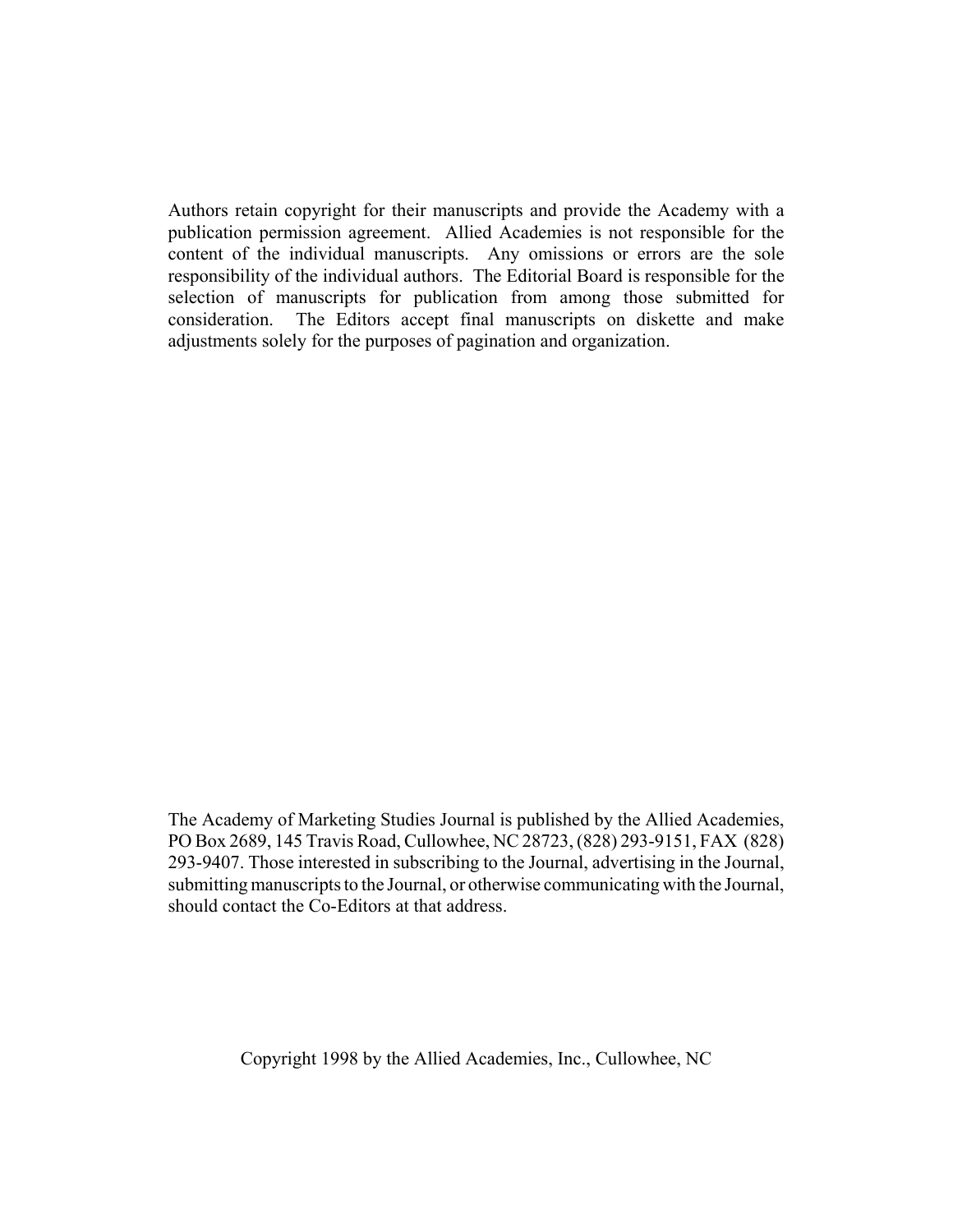# **ACADEMY OF MARKETING STUDIES JOURNAL**

# **CONTENTS**

| AD ATTITUDE AND NEGATIVE POLITICAL ADVERTISING:<br>Douglas R. Robideaux, Central Missouri State University                                                                                                    |
|---------------------------------------------------------------------------------------------------------------------------------------------------------------------------------------------------------------|
| ENHANCING THE DELIVERY OF QUALITY EDUCATION:<br>Mark R. Young, Winona State University                                                                                                                        |
| AN EXAMINATION OF STOCKPILING BEHAVIOR<br>Fred M. Beasley, Northern Kentucky University                                                                                                                       |
| THE MARKET ORIENTATION PERFORMANCE RELATIONSHIP<br>IN MINORITY AND WOMAN-OWNED SMALL FIRMS 35<br>John R. Frith, Nova Southeastern University and Central Texas College                                        |
| A CASE OF MISTAKEN IDENTITY: APPLYING QUALITATIVE<br>RESEARCH METHODS TO ASSESS A UTILITY COMPANY'S PROPOSED<br>Mary Ellen Campbell, The University of Montana<br>Carol L. Bruneau, The University of Montana |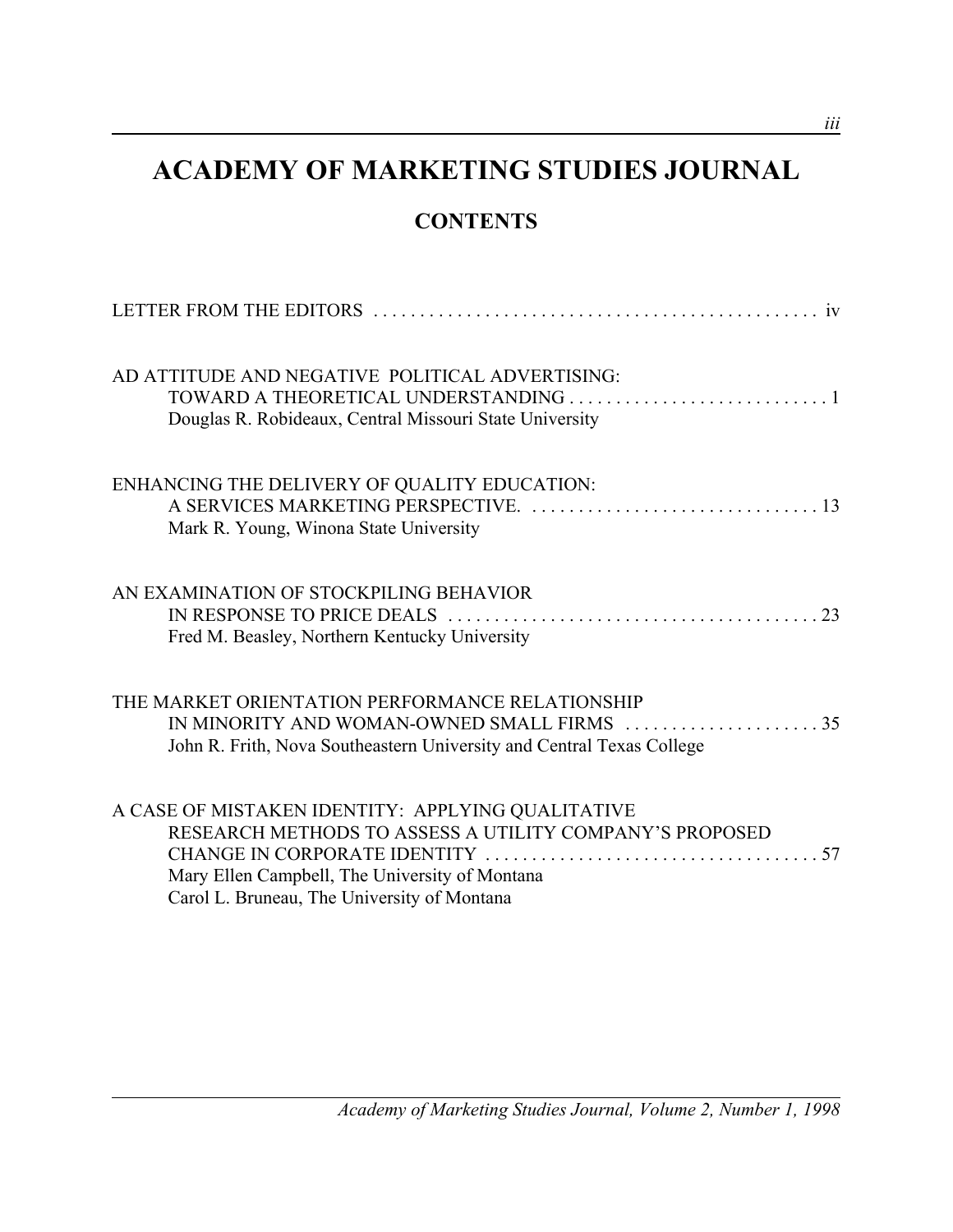# **LETTER FROM THE EDITORS**

Welcome to the second volume of the *Academy of Marketing Studies Journal.* The Academy of Marketing Studies is an affiliate of the Allied Academies, Inc., a non profit association of scholars whose purpose is to encourage and support the advancement and exchange of knowledge, understanding and teaching throughout the world. The *AMSJ* is a principal vehicle for achieving the objectives of the organization. The editorial mission of this journal is to publish empirical and theoretical manuscripts which advance the discipline, and applied, educational and pedagogic papers of practical value to practitioners and educators. We look forward to a long and successful career in publishing articles which will be of value to the many marketing scholars around the world.

The articles contained in this volume have been double blind refereed. The acceptance rate for manuscripts in this issue, 25%, conforms to our editorial policies.

As editors, we intend to foster a supportive, mentoring effort on the part of the referees which will result in encouraging and supporting writers. We welcome different viewpoints because in differences we find learning; in differences we develop understanding; in differences we gain knowledge and in differences we develop the discipline into a more comprehensive, less esoteric, and dynamic metier.

The Editorial Policy, background and history of the organization, and calls for conferences are published on our web site. In addition, we keep the web site updated with the latest activities of the organization. Please visit our site and know that we welcome hearing from you at any time.

> JoAnn and Jim Carland www.alliedacademies.org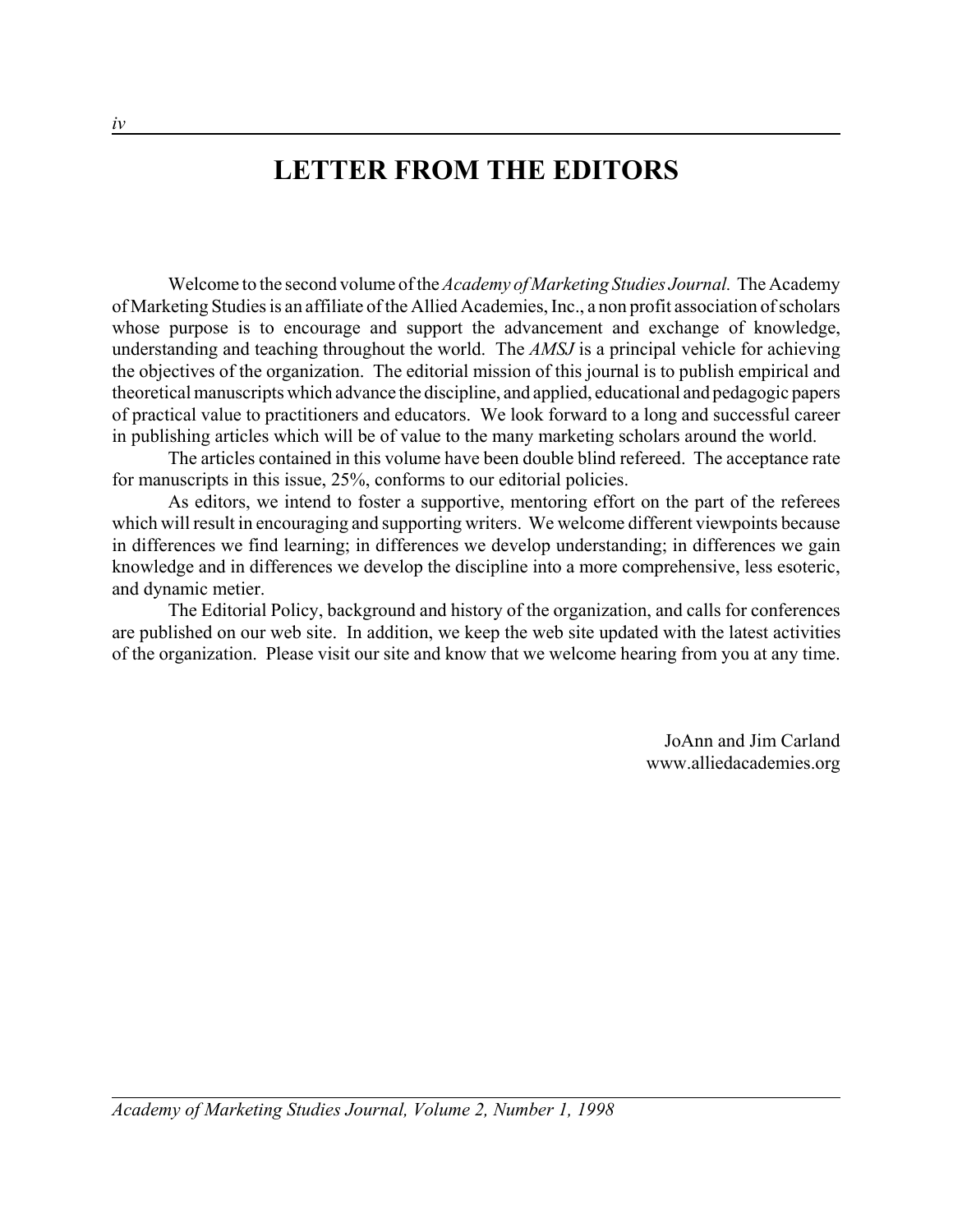# **AD ATTITUDE AND NEGATIVE POLITICAL ADVERTISING: TOWARD A THEORETICAL UNDERSTANDING**

## **Douglas R. Robideaux, Central Missouri State University**

### **ABSTRACT**

*Negative political campaigns are common, but it has been debated as to whether voters' attitudes toward these ads render them useless. Practitioners obviously believe these ads to be working, but there is little theoretical foundation to explain why they might. This study examined the cognitive and affective dimensions of ad attitude and found that negative political ads had more negative feelings (affect) associated with them, but cognitively were evaluated as more informational, and as more believable.*

### **INTRODUCTION**

Negative political advertising has recently received a substantial amount of attention by both academics and practitioners. Polls show that the public dislikes it, and advertising research indicates that negative ads turn people away from the ads' sponsors. So why do political strategists, as evidenced by their continued use, believe that negative ads are effective? One problem for advertising theorist is that no foundation has been laid that explains the apparent success of negative political advertising.

There are both similarities and differences between the types of ads done by corporations and those done by politicians (McGann, 1988). They've both used a variety of rational and emotional appeals–including fear (LaTour, Snipes & Bliss, 1996)–to influence the public. However, a type of advertising that goods and services marketers have generally avoided is the negative ad campaign. Negative political campaigns have become commonplace on the local and the national level in the United States, and are becoming more common elsewhere. These negative ads (ads that make negative claims about a competitor) have been blamed for increasing distrust of the political process, an increased cynicism and apathy toward politicians, and lower voter turnouts (e.g. Banker, 1992; Merritt, 1984). However true the criticisms may be, there will always be different objectives between traditional marketers and those who market politicians.

Two differences between marketers and political strategists are the concept of (1) market share and (2) time. Traditional marketers, while trying to enhance their own position within a market, also are trying to enhance the overall size and growth of the market. Constant negative comments about competitors' products are likely to taint the market as a whole (Sheeman, Green & Plank, 1991). So the use of negative advertising by business marketers is likely to "turn off" all customers of that product class (e.g., Bissell, 1994; Jaben, 1992). Politicians need not worry about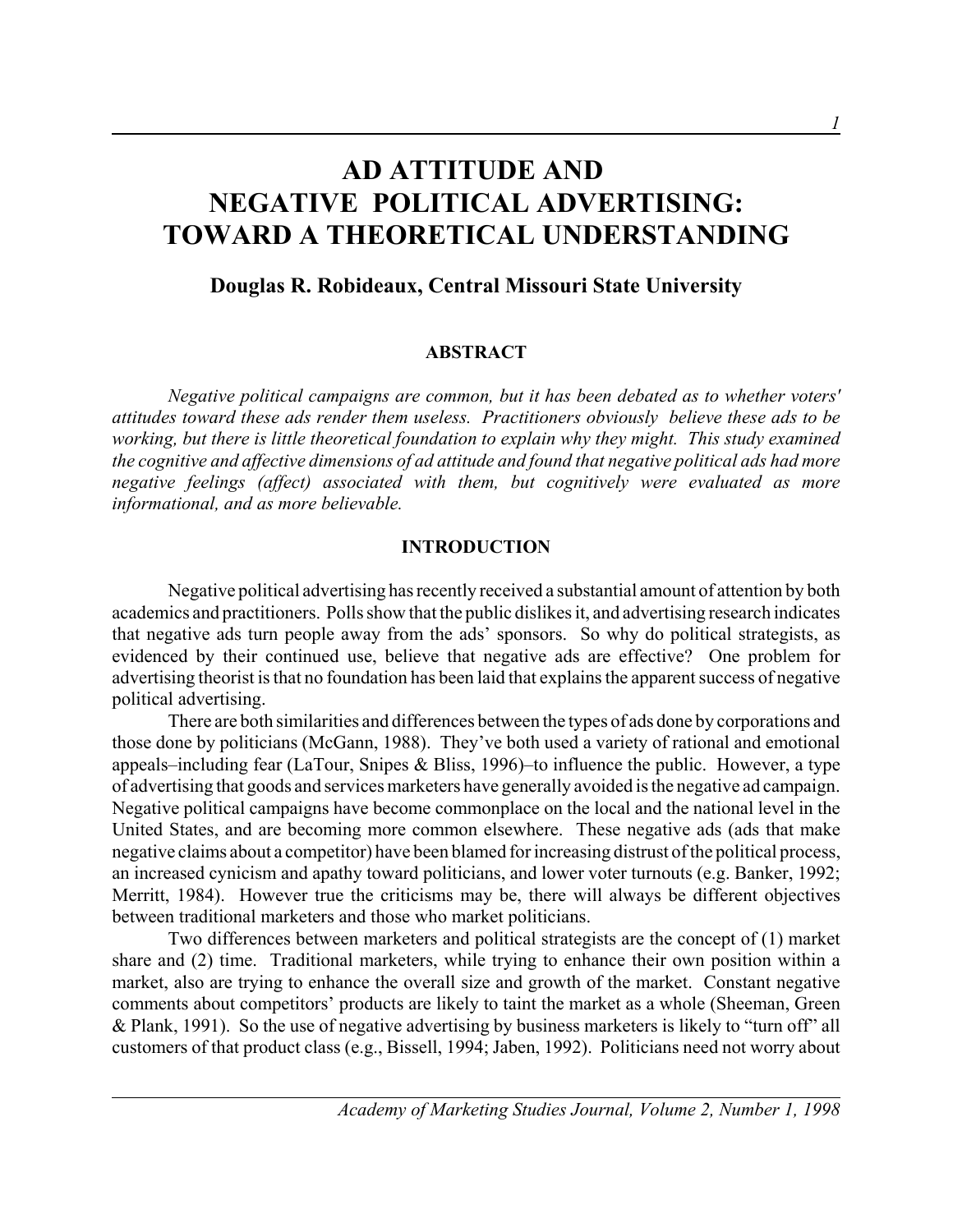the size and growth of the market (voters). If they or their advertising reduce the size of the total market (voter turnout), it is not a problem as long as they reduce their competitor's votes more than they reduce their own. They need only capture the largest market share (by one vote) at a specific point in time (election day). This is the second difference: marketers try to be competitive on a continuous and long-term basis--not just one day--so they will be more wary of practices that may have short-term results at the expense of the long-term.

Both of these reasons help explain why negative advertising is used, but not whether negative ads work for, or hurt, the sponsor politician in any way. A Gallup Poll (Hume, 1992) taken about 10 days before the 1992 presidential election showed that the majority of voters (57-60%) claimed that the three candidates' ads had no influence on them. Even when the ads had an influence, it was not necessarily positive. For those voters influenced by President Bush's ads, the ads convinced twice as many to vote against Bush than for him (Hume, 1992). Theory does support this view that the attitude toward the ad, and not just the politician, may influence voter behavior (Hill, 1989).

### **Attitude toward the ad**

Attitude is defined as "a learned predisposition to respond in a consistently favorable or unfavorable manner in respect to a given object" (Runyon & Stewart, 1987, p. 460) or as "an individual's internal evaluation of an object such as a branded product" (Mitchell & Olson, 1981, p. 318). Attitudes are composed of the dimensions of (1) affect or feeling, (2) cognition or beliefs, and (3) behavioral intent (Assael, 1998), and are expected to be stable over time.

Ad Attitude is an attitude toward an advertisement which will hopefully "leave consumers with a positive feeling after processing the ad" (Shimp, 1981, p.10-11). Ads generate moods and other subjective experiences (the affect component of attitude) during the ad exposure (Madden, Allen & Twible, 1988). Having a positive emotional response to an ad is not, however, the same as a positive cognitive evaluation of the ad (Stout & Rust, 1993). This is important because there "are two relatively distinct dimensions of attitude toward the ad, one cognitive and the other emotional" (Shimp, 1981, p. 10). In most studies, ad attitudes are only examined as an affective, emotional construct (Assael, 1998; Derbaix, 1995). This study will examine both the affect/emotional and the cognitive/belief evaluations of ads, and how the two relate to different types of political ads.

Earlier studies investigating ad attitude generally used messages that were positively framed and designed to generate positive emotions (Homer & Yoon, 1992). However, political ads are often not positively framed.

While negative political advertising is not new, its usefulness has been questioned. Indeed, some studies have found that negative ad campaigns are not effective (e.g. Hill, 1989) because the sponsor will be tainted by the negative feelings elicited by the ad. Previous researchers such as Hill (1989) have treated negative political ads as similar to consumer-oriented "comparative" ads because comparative ads claim superiority for the sponsor and impute inferiority on the competitor (Merritt, 1984). However, "the goal of negative advertising is to push consumers away from the competitor" (Merritt, 1984, p. 27) and negative political ads often have no positive message elements.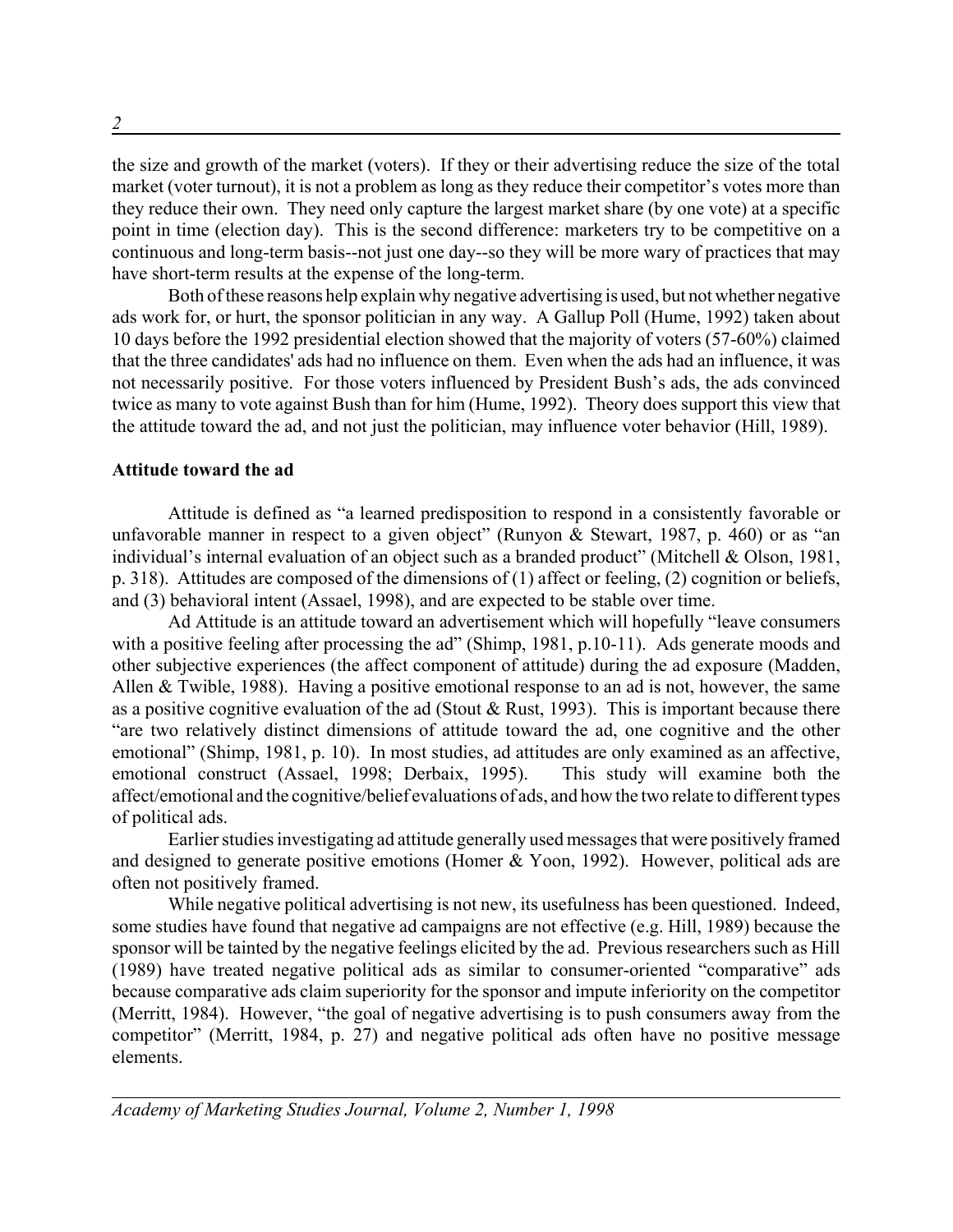As with general, rational-oriented advertising, a common goal of political advertising is to be persuasive, and to be believable (a cognitive construct). General marketers' comparative ads ask consumers to logically, cognitively, conclude that the sponsor's product is better and their competitors' brands inferior. Negative political ads may, or may not, provide positive sponsor attributes, but they explicitly provide specific and/or general claims of the opponent's inferior attributes. This informational goal is likely to be represented in the cognitive evaluative dimension of attitude.

### **PURPOSE AND BACKGROUND**

Ad attitude  $(A_{ad})$ , as an antecedent or moderator variable toward behavior and other attitudes and feelings, has been increasingly researched since 1981. A 1992 meta-analysis by Brown and Stayman examined 47 articles using ad attitude, most of them since the late 1980s. Only three of those articles examined comparative and noncomparative ads and their corresponding ad attitude-- Droge (1989), Hill (1989), and Kamin et al. (1989). Only Hill (1989) investigated political advertising in the U.S.

Hill (1989) investigated the use of comparative political advertising in the 1988 presidential race between George Bush and Michael Dukakis and attempted to evaluate ad attitude as a function of comparative or noncomparative political ads. Hill was attempting to find evidence for the perception that "negative ad campaigns are not effective" because "voters view negative ads critically" (Hill, 1989, pp. 14, 15). Faber, et al. (1990) also found that negative political advertising tends to backlash against the sponsor. Additionally, in 1993 they stated that negative ads may be more retrievable from memory than positive appeals and have a greater role in voting preferences, but the preferences could be in either direction (i.e. bi-directional effects).

Merritt (1984) suggested that the comparative ads were not as effective because the negative information in the ads lacked credibility. She also concluded that a "negative strategy [may reinforce] predispositions but does not attract voters to the candidate" (p. 37). Of course, the objective of a negative ad may not be to attract voters to the sponsor-candidate, but to drive them away from the opponent.

Hill (1989) also felt that the use of negative comments about an opponent in an ad (comparative or negative) "may reflect negatively on the ad sponsor, and may have little impact upon the opposing candidate . . . compared to sponsor-positive ads" (p. 20). This helps explain why general advertisers hesitate to use comparative ads (Barry, 1993), but the politician-sponsor may be willing to lose some votes if the sponsor believes that he/she can cause a greater loss of votes for the competitor.

Most measurements of  $A_{ad}$  only investigated the affect portion of attitude, so it is not clear whether the studies showing attitude toward the ad as negative are because of an overall attitudinal evaluation that includes the cognitive-belief dimension, or just the emotional-affective dimension. In both high- and low-involvement decisions, the cognitive component of attitude precedes–and presumably influences–the affect component. Only in experiential decision-making does affect come first (Assael, 1998). Therefore, ignoring the cognitive element of attitude and ad attitude allows researchers to miss the first, and perhaps most important element of attitude toward the ad.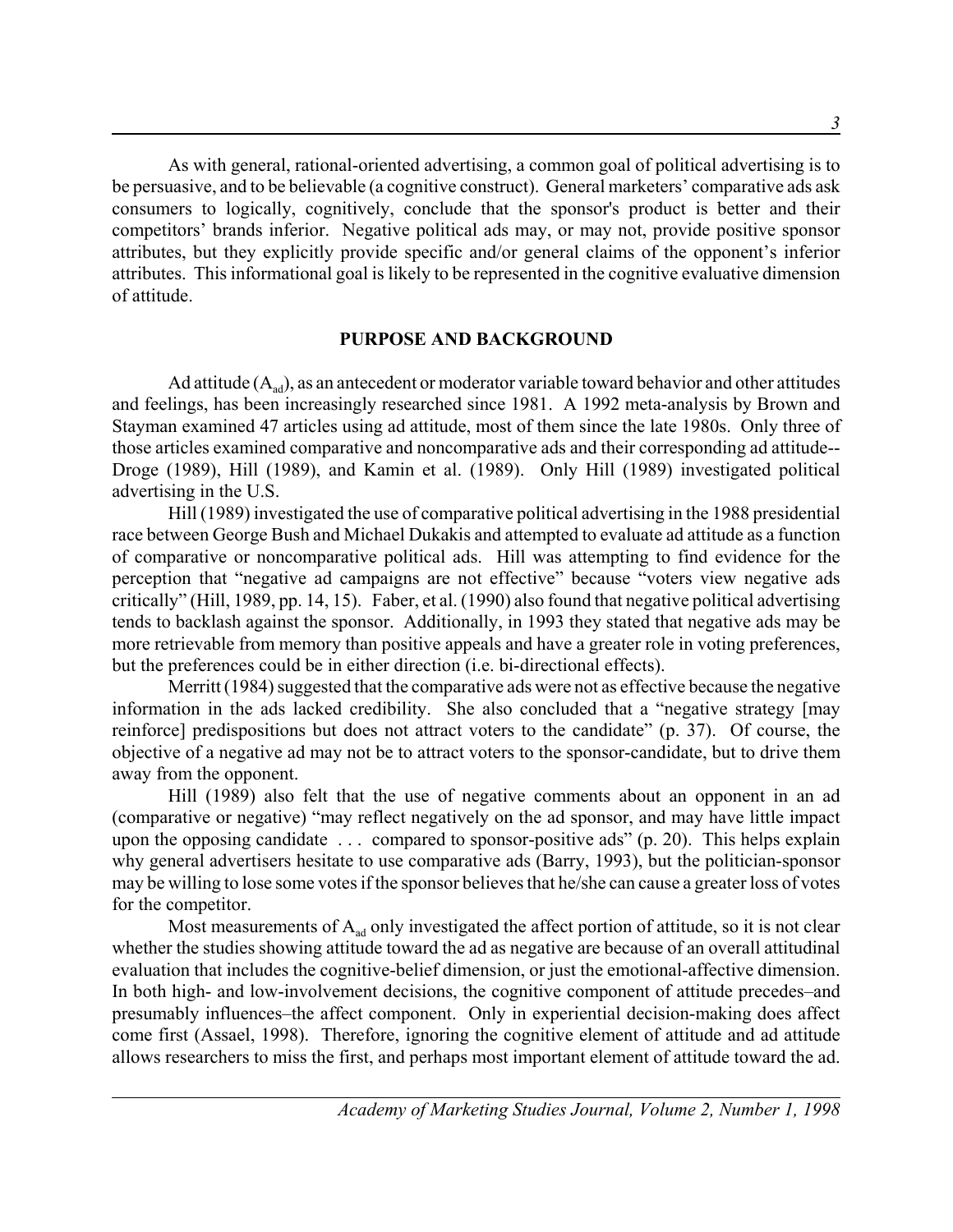This study will label the three types of ads studied as Positive (for sponsor-positive only ads), Negative (for opponent-negative only ads), and Comparative (with both positive and negative elements) and search to find whether the three types of ads differ with respect to both the affect and cognitive components of  $A_{ad}$ .

### **HYPOTHESES**

Consumer research has shown that ads that present both sides of an issue--comparative ads- are sometimes more persuasive and credible than ads that only present one side, but not always (Grewal, Kavanoor, Fern, Costley & Barnes, 1997; Merritt, 1984; Shimp & Dyer, 1978; Wilkie & Farris 1975). The early assumption was that the added informational (cognitive) content of comparative ads would give consumers a better basis for evaluating rival brands (Swinyard, 1981). Even though comparative advertising can often elicit higher recall, credibility may be lower due to counterarguing by the viewer (Stutts, 1982). The extent that this applies to political advertising is not clear.

This informational dimension of the  $A_{ad}$  construct represents the cognitive portion of traditional attitude theory (Runyon & Stewart, 1987) often ignored. Most studies have taken the affective portion to represent  $A_{ad}$  and have not considered the cognitive aspect of ad persuasion. The affective dimension of  $A_{ad}$  will be designated as  $A_a$ , and the cognitive dimension of  $A_{ad}$  will be designated as  $A<sub>c</sub>$ .

| <b>Hypothesis One:</b> | $Aa$ (the traditional Affective dimension) toward political advertising will<br>be different for ads that contain only sponsor-positive elements and ads<br>that contain opponent-negative elements. |
|------------------------|------------------------------------------------------------------------------------------------------------------------------------------------------------------------------------------------------|
| <b>Hypothesis Two:</b> | $A_c$ (Cognitive content) of political ads will be judged different for ads that<br>contain only sponsor-positive elements and those ads that contain<br>opponent-negative elements.                 |

### **METHODOLOGY**

### **Instrument**

Respondents were given a simulated advertisement with a pencil and paper questionnaire attached. Respondents had an equal chance of receiving one of three ad treatments--Positive, Negative, and Comparative (both the positive and negative statements). All statements in the simulated ads were taken directly from speeches by the candidates.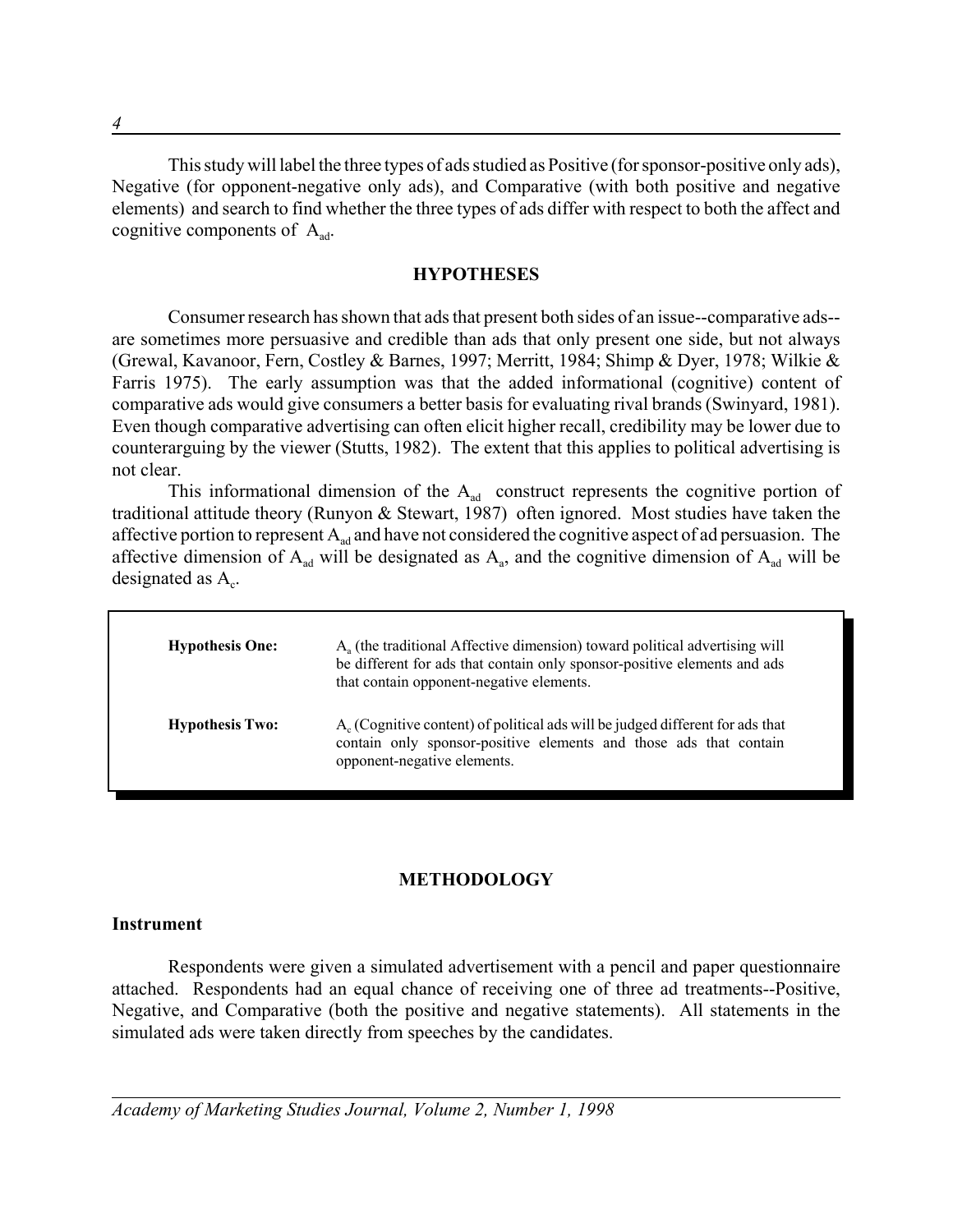### **Subjects**

A total of 390 business and non-business students at a large Southeastern university participated in the study–the population type used most often in ad attitude studies (Brown and Stayman, 1992). A filter question measured their "commitment to vote" (the behavioral-intent component of attitude) in the upcoming election. No attitude differences were found between the students at varying levels of commitment, so all questionnaires were retained for analysis. The students were assigned randomly to one of the three message treatments: positive-only ads, negativeonly ads, and combination ads.

## **Aad Measurement**

**Affective Measurement**  $A_a$ **.** The instrument investigated subjects' attitudes toward the ads using a series of 5-point bipolar scales developed by Mitchell and Olson (1981); Lutz, et. al.(1983); Hill and Mazis (1985); and Hill (1989). The scales were labeled "good--bad," "like--dislike," "irritating- -nonirritating," "interesting--uninteresting," "favorable--unfavorable," "pleasant--unpleasant," "nice--awful," "sensitive--insensitive," and "tasteful-- tasteless." While these scales represented  $A_{ad}$ as a global construct in Hill (1989) and Mitchell and Olson (1981), they were expected to represent the affective component of attitude (the focus of those studies) used for testing hypothesis one.

**Cognitive Measurement A.** The cognitive construct, representing thinking and beliefs toward the ad, is also a subcomponent of the overall ad attitude. Two scales, "believable--unbelievable" and "informative--not informative" were pretested to expectedly measure the content-relevant cognitive dimension (e.g. Tinkham & Weaver-Lariscy, 1994). All response scales alternated the position of the positive and negative polar adjective to reduce measurement error.

### **RESULTS**

### **Construct Scale Development**

**Reliability:** Before hypothesis testing was performed, all response scales were included in a test for reliability. A Cronbach's Alpha of 0.89 was obtained, indicating a strong internal consistency. **Factor Analysis:** A factor analysis was then executed to test whether the individual scales would load up on two constructs, and only on the two constructs expected–the affective and cognitive components of ad attitude. Upon rotation, only two factors developed with a minimum Eigenvalue of 1.0. As expected, the scales for the variables "believable" and "informative" loaded on the factor representing cognitive evaluation of the ad. However, the scale for the variable "interesting" also loaded on the factor for the cognitive construct rather than the affective construct as expected by the Hill (1989) and Mitchell and Olson (1981) studies. This Cognitive factor had an Eigenvalue of 1.17. The other scales loaded on the affective construct as expected. This Affective factor had an Eigenvalue of 5.47.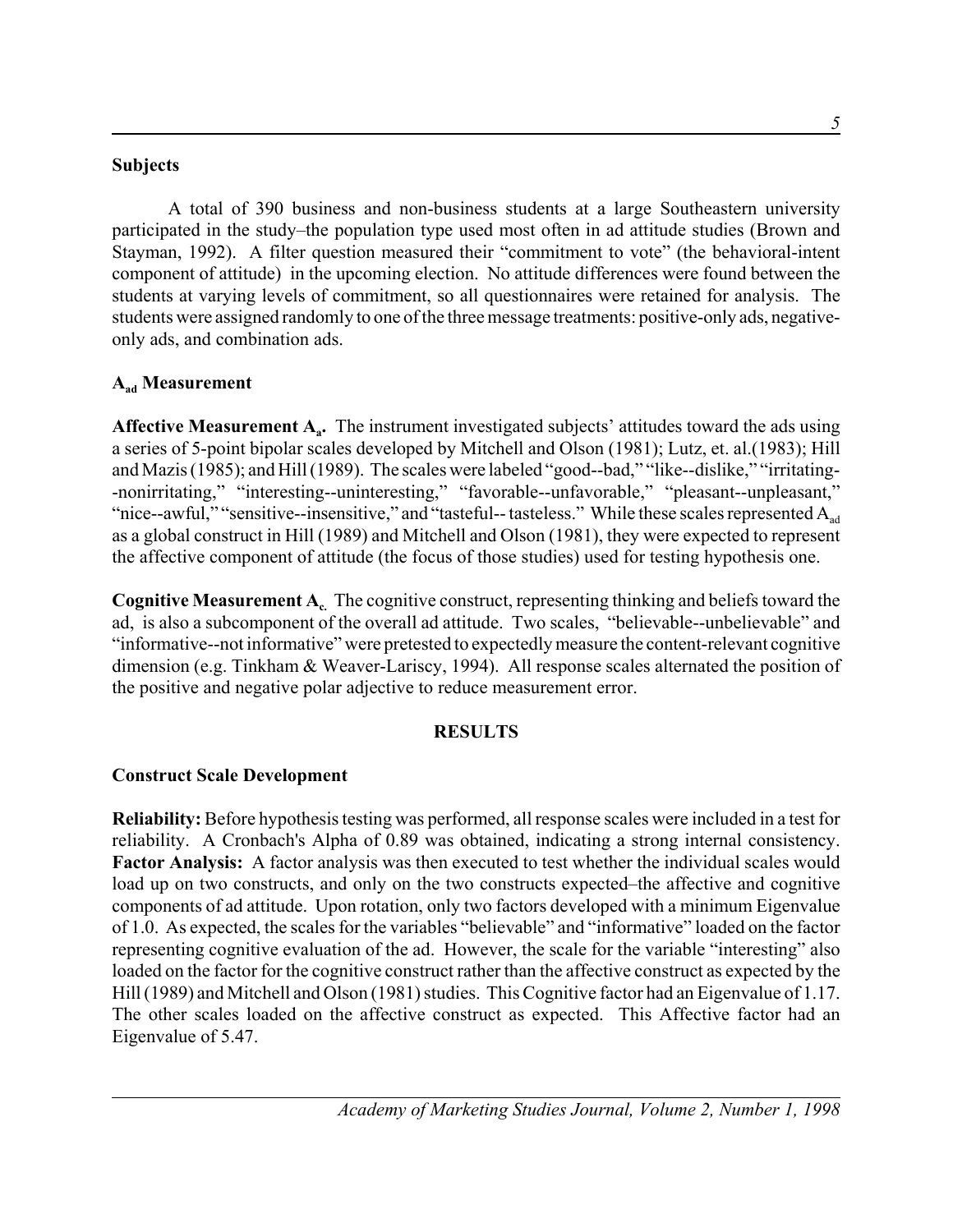**Composite Scale:** Construct means were created (e.g. Mitchell & Olson, 1981) for the two constructs of  $A_{ad}$ . These construct means were used for the subsequent testing of hypotheses one and two.

## **Hypothesis One**

Hypothesis one tested the affective dimension of  $A_{ad}$  toward political advertising and whether differences would be found between ads that contained negative elements and ads that did not. Hypothesis testing used the T-Test for difference in means, and MANOVA, to analyze for statistically significant differences between the Positive (sponsor-positive) ads, Negative (opponentnegative) ads, and Comparison (both) ads. Table 1 illustrates the construct means, T and F values, and any statistical significance.

| <b>TABLE 1</b><br><b>T-TEST AND MANOVA EXAMINATIONS IN</b><br>A <sub>a</sub> (AFFECTIVE) AND A <sub>c</sub> (COGNITIVE) AD TREATMENTS |                   |                        |        |          |                |          |                     |
|---------------------------------------------------------------------------------------------------------------------------------------|-------------------|------------------------|--------|----------|----------------|----------|---------------------|
| <b>Ad Treatment Comparisons</b>                                                                                                       | $A_{a}$<br>Mean   | $T$ -test <sup>a</sup> | Affect | Manovab  | $A_c$<br>Mean  | T-Test   | Cognitive<br>Manova |
| Positive (Sponsor-Positive)<br>versus<br>Negative (Opponent-Negative)                                                                 | 0.294<br>$-0.080$ | $3.89*$                |        | $15.16*$ | 0.123<br>0.335 | $-2.21*$ | $4.90*$             |
| Positive (Sponsor-Positive)<br>versus<br>Comparison (Both)                                                                            | 0.294<br>0.219    | 0.75                   |        | 0.57     | 0.123<br>0.237 | $-1.17$  | 1.37                |
| Comparison (Both)<br>versus<br>Negative (Opponent-Negative)                                                                           | 0.219<br>$-0.080$ | $-2.88*$               |        | $8.29*$  | 0.237<br>0.335 | 0.91     | 0.83                |
| <sup>a</sup> Students-T value<br><sup>b</sup> F value<br>*Statistically significant at p<0.05                                         |                   |                        |        |          |                |          |                     |

As shown in Table 1, the T-Test and Manova affect evaluation  $(A_a)$  of the ad treatments showed a statistically significant difference for two pairings--Positive ads versus Negative ads, and Negative ads versus Comparison ads. The tests for the Positive versus Comparison ads found no

*Academy of Marketing Studies Journal, Volume 2, Number 1, 1998*

*6*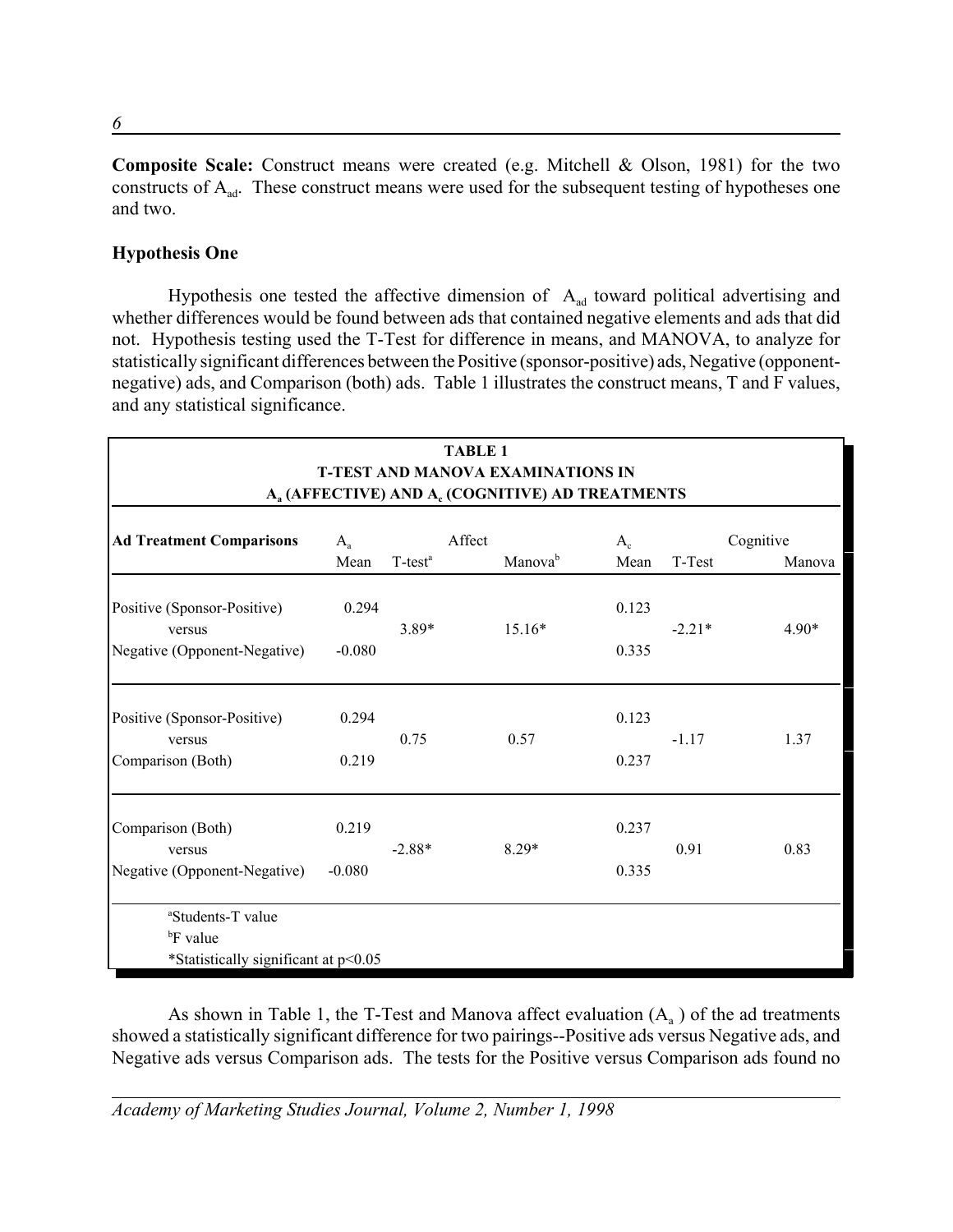significant difference in construct means. The results provide strong support for hypothesis one--the Aa evaluation is different for political ads that contain only opponent-negative elements versus ads that contain some degree of sponsor-positive elements.

To examine the direction of the attitudes toward the three types of ads, Table 1 also includes the means of the composite attitude scores. The composite scores were designed so that positive scores reflected positive attitudes toward the ads and vice versa. Both the Positive and the Comparison ads were viewed with overall positive  $A<sub>a</sub>$  evaluation, with the Positive ads slightly, but not significantly, higher. The  $A<sub>a</sub>$  evaluation toward the Negative ads was negative. This tends to support Hill's (1989) conclusion that negative campaigns may not be effective because of the adverse reaction of voters toward negative ads.

### **Hypothesis Two**

Hypothesis two tested for differences in  $A_c$ , a construct representing the cognitive, informational aspect of ads, between the three forms of ads. The results are displayed in Table 1.

The results of both the T-Test and Manova examinations provide partial support for the hypothesis. Statistical differences in means were found between the Positive ads and the Negative ads, but not between the other two pairings.

An examination of the means of the  $A<sub>c</sub>$  shows that the cognitive/content aspect of the Negative ads had a higher mean than the other two types of ads, with a significant difference between the highest and lowest mean. This indicates that subjects viewed the Negative ads as having a higher informational content value than the other two types of ads. For the ad attitude dimension of cognitive evaluation therefore, subjects had more positive cognitive beliefs with the Negative ads. Much of the strength of the cognitive construct lies in the strength of the believable- unbelievable variable scale. The scale's mean indicated that the Negative ads were viewed as believable while the Positive ad was actually viewed as unbelievable.

### **DISCUSSION AND SUMMARY**

As in earlier studies (e.g. Hill, 1989), affective attitudes toward negative ads had lower means (Table 1), reflecting a more negative attitude. This supports those that claim that negative ads are viewed with disdain, and may reflect poorly on the sponsor. However, this study found that while negative ads are associated with negative attitude-affects toward those ads, they are also associated with a higher, more positive degree of cognitive credibility. This finding provides a degree of theoretical support by using ad attitude theory as a foundation for the success of negative political advertising in affecting overall voter attitude.

This cognitive finding is all the more important because of the role of cognitive evaluation in both low and high-involvement decisions (political races could be of either type). The cognitive evaluation precedes, and therefore influences, the affective evaluation in both involvement levels (Assael, 1998). But if political races become too low-involvement for voters, then the Elaboration Likelihood Model supports the idea that the affect portion (using the peripheral route) of the ad attitude would take on greater meaning (Assael 1998; Droge, 1989).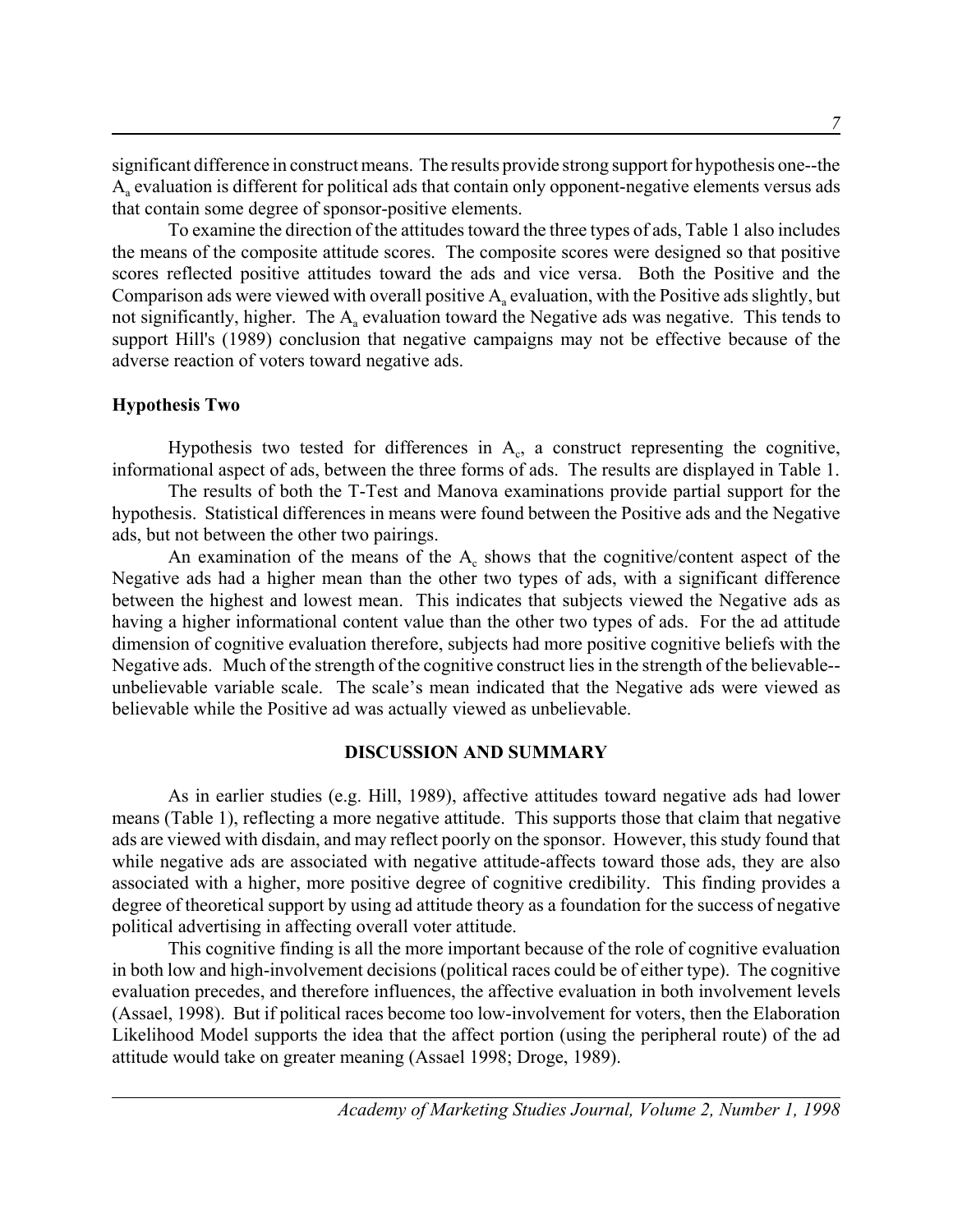The higher cognitive belief/believability dimension of negative advertising found in this study may be partly due to the degree of public cynicism toward politicians (Merritt, 1984), or at least the cynicism of younger voters–the subject population (Yoon, 1995). Voters may be more than willing to believe the bad, while being skeptical about the good. This cynicism may be a selffulfilling conundrum–increasing levels of negative advertising leading to increased cynicism (Merritt, 1984) and doubts about the ability of the political process or government to solve problems (Zeller, 1991). This degrading of politicians makes negative advertising more believable, and therefore more effective in influencing voters. This study tends to support this idea, since even ads that contained the same negative elements but also had sponsor-positive elements were not found to be as believable.

This study has shown that if the  $A_{ad}$  is linked to purchase behavior as theoretically proposed (Mitchell & Olson, 1981), and attitudes are linked to the increased likelihood of behavior (Barry, 1993), then the more positive affect-component elements of the positive and comparison political ads should be used rather than the purely negative ads. This study has also found theoretical support for the use of negative political ads. The overall cognitive content evaluation  $(A<sub>c</sub>)$  differed between negative and positive ads, with the negative ads eliciting a stronger, more positive, response.

Both these findings would support and lead to the expectation that future political campaigns will find both positive and negative ads to be useful, but for different tactical purposes. Positive ads could be used to elicit positive feelings for the sponsor, and negative ads could be used to elicit negative beliefs about the opponent. One can easily see how political operatives will find value and opportunity in the use of both when attempting to shape voters' attitudes.

### **REFERENCES**

- Assael, H. (1998). *Consumer Behavior and Marketing Action.* 6th edition, Cincinnati, Ohio: South-Western College Publishing.
- Banker, S. (1992). The Ethics of Political Marketing Practices, The Rhetorical Perspective. *Journal of Business Ethics,* 11, 843-848.
- Barry, T. E. (1993). Comparative Advertising: What Have We Learned in Two Decades? *Journal of Advertising Research,* 33(2), 19-29.
- Belch, G. E. & M. A. Belch (1993). *Introduction to Advertising and Promotion: An Integrated Marketing Communications Perspective.* 2nd edition, Homewood, IL: Richard D. Irwin, Inc.
- Bissell, J. (1994). Politics May Be Negative, But Not Brand Marketing. *Brandweek*, 21 November, 16.
- Brown, S.P. & D. M. Stayman (1992). Antecedents and Consequences of Attitude Toward the Ad: A Meta-analysis. *Journal of Consumer Research,* 19(1), 34-51.

*Academy of Marketing Studies Journal, Volume 2, Number 1, 1998*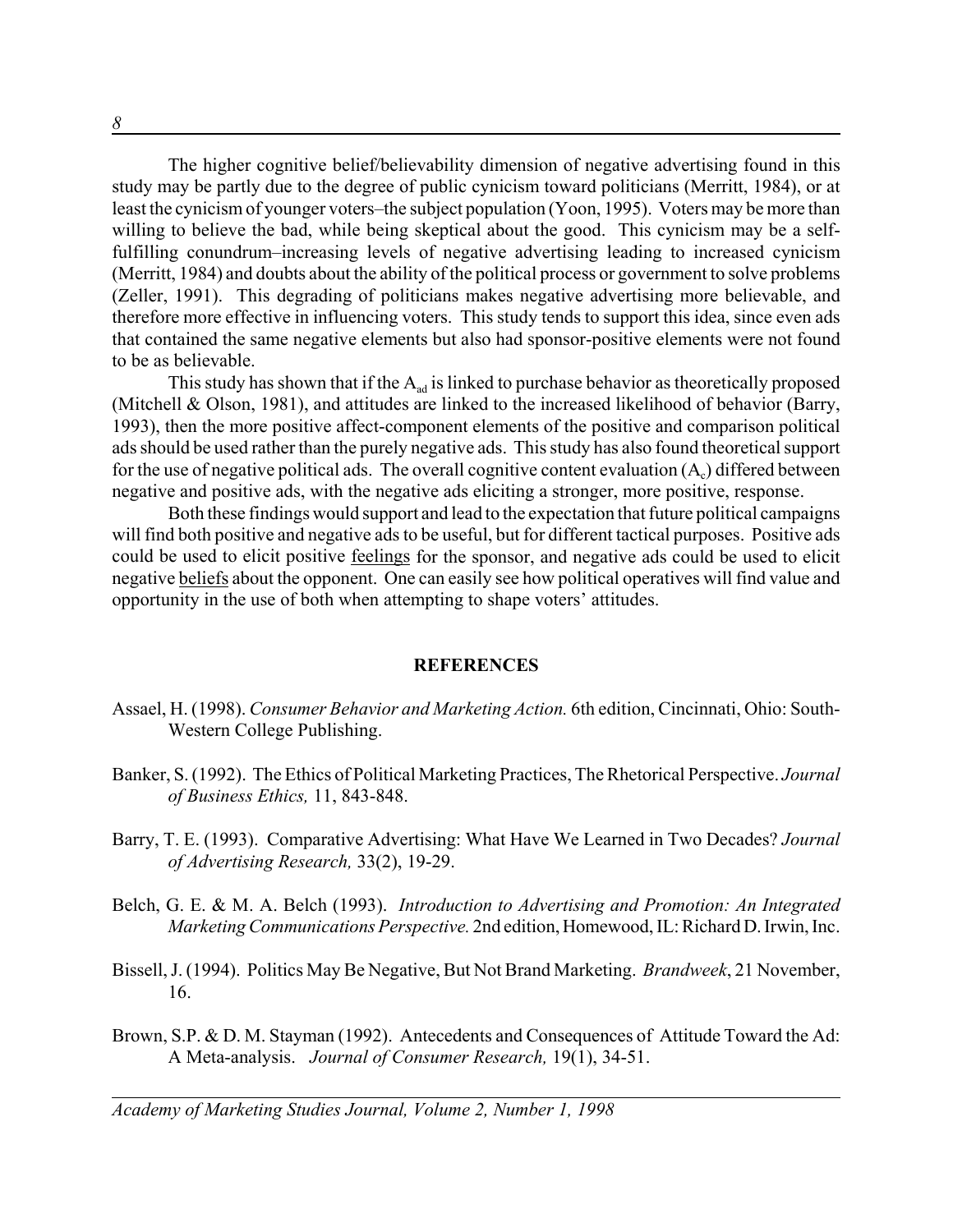- Derbaix, C. (1995). The Impact of Affective Reactions on Attitudes Toward the Advertisement and the Brand: A Step Toward Ecological Validity. *Journal of Marketing Research,* 32(November), 470-479.
- Droge, C. (1989). Shaping the Route to Attitude Change: Central Versus Peripheral Processing Through Comparative Versus Noncomparative Advertising. *Journal of Marketing Research*, 26(2), 193-204.
- Faber, R. J., A. R. Tims, & K.G. Schmitt (1990). Accentuate the Negative?: The Impact of Negative Political Appeals on Voting Intent. *Proceedings of the American Academy of Advertising,* Editor: Patricia Stout, Austin, TX: American Academy of Advertising, 10-16.
- Faber, R. J., A. R. Tims, & K. G. Schmitt (1993). Negative Political Advertising and Voting Intent: The Role of Involvement and Alternative Information Sources. *Journal of Advertising,* 22(4), 67-76.
- Grewal, D., S. Kavanoor, E. F. Fern, C. Costley, & J.Barnes (1997). Comparative Versus Noncomparative Advertising: A Meta-Analysis. *Journal of Marketing*, 61(3), 1-15.
- .Hill, R. P. (1989). An Exploration of Voter Response to Political Advertisements. *Journal of Advertising*, 18(4),14-22.
- Hill, R. P. & M. B. Mazis (1985). Measuring Emotional Responses to Advertising. *Advances in Consumer Research*, Richard J. Lutz, editor, Las Vegas, NV: Association for Consumer Research, Volume 8, 164-169.
- Homer, P. M. & S.Yoon (1992). Message Framing and the Interrelationships Among Ad-Based Feelings, Affect, and Cognition. *Journal of Advertising*, 21(1), 20-32.
- Hume, S. (1992). Perot Wins! Or at Least His Ads: *Ad Age* Gallup Poll. *Advertising Age*, 63(45), pp. 1,39.
- Kamins, M. A., M. J. Brand , S. A. Hoeke & J.C. Moe (1989). Two-sided versus One-sided Celebrity Endorsements: The Impact on Advertising Effectiveness and Credibility. *Journal of Advertising*, 18(2), 4-10.
- LaTour, M. S., R. L. Snipes & S. J. Bliss (1996). Don't Be Afraid To Use Fear Appeals: An Experimental Study. *Journal of Advertising Research*, 36(2), 59-67.
- Lutz, R. J., S. B. MacKenzie, & G.Belch (1983). Attitude Toward the Ad as a Mediator of Advertising Effectiveness: Determinants and Consequences. *Advances in Consumer*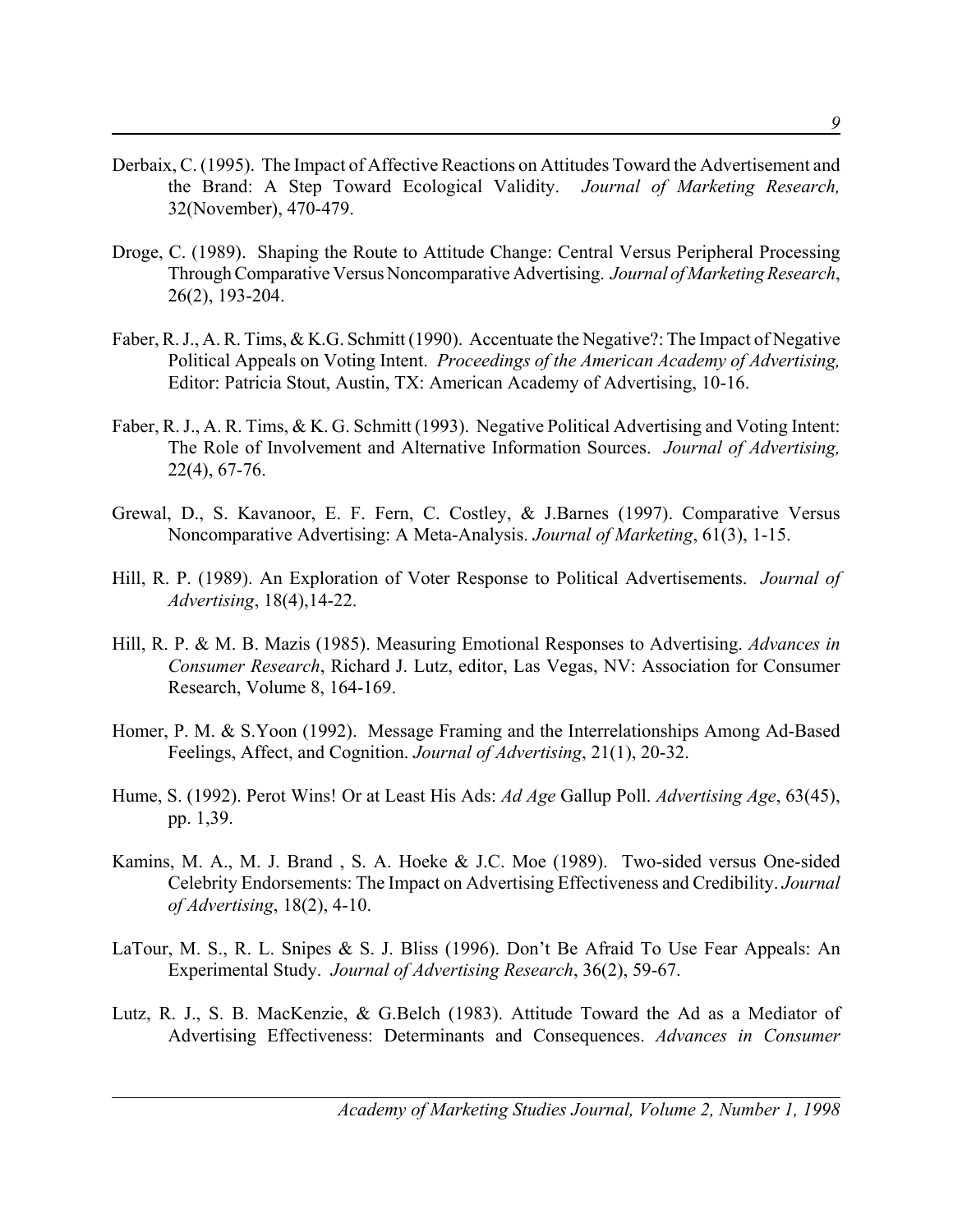*Research*, Richard Bagozzi and Alice M. Tybout, editors, Ann Arbor, MI: Association for Consumer Research, Volume 10, 532-539.

- Madden, T. J., C. T. Allen, & J. L. Twible (1988). Attitude Toward the Ad: An Assessment of Diverse Measurement Indices Under Different Processing 'Sets'. *Journal of Marketing Research*, 25(3), 242-252.
- McGann, A.F. (1988). Political Advertising. Editorial. *Journal of Advertising*, 13(3), 3.
- Merritt, S. (1984). Negative Political Advertising: Some Empirical Findings. *Journal of Advertising*, 13(3),27-38.
- Mitchell, A.A. & J.C. Olson (1981). Are Product Attribute Beliefs the Only Mediator of Advertising Effects on Brand Attitude? *Journal of Marketing Research*, 18(3), 318-332.
- Rickard, L. (1994). New Ammo For Comparative Ads. *Advertising Age*, 65, 14 February, 26.
- Runyon, K. E. & D. Stewart (1987). *Consumer Behavior and the Practice of Marketing.* Columbus, Ohio: Merrill Publishing Company.
- Sheeman, E., J. N. Greene, & R. E. Plank (1991). Exploring Business-to-Business Direct Mail Campaigns: Comparing One-Sided, Two-Sided, and Comparative Message Structures. *Journal of Direct Marketing***,** 5(2), 25-30.
- Shimp, T. A. (1981). Attitude Toward the Ad as a Mediator of Consumer Brand Choice. *Journal of Advertising***,** 10(2), 9-15.
- Shimp, T. A. & D. C. Dyer (1978). The Effects of Comparative Advertising Mediated by Market Position of Sponsoring Brand. *Journal of Advertising,* 7(3), 13-18.
- Stout, P. A. & R. T. Rust (1993). Emotional Feelings and Evaluative Dimensions of Advertising: Are They Related? *Journal of Advertising***,** 22(1), 61-71.
- Stutts, M. A. (1982). Comparative Advertising and Counterargument. *Journal of the Academy of Marketing Science,* 10(2), 302-313.
- Swinyard, W.R. (1981). The Interaction Between Comparative Advertising and Copy Claim Variation. *Journal of Marketing Research***,** 18(2), 175-186.
- Tinkham, S. F. & R.A. Weaver-Lariscy (1994). Ethical Judgments of Political Television Commercials as Predictors of Attitude toward the Ad.*Journal of Advertising,* 13(3), 43-57.

*Academy of Marketing Studies Journal, Volume 2, Number 1, 1998*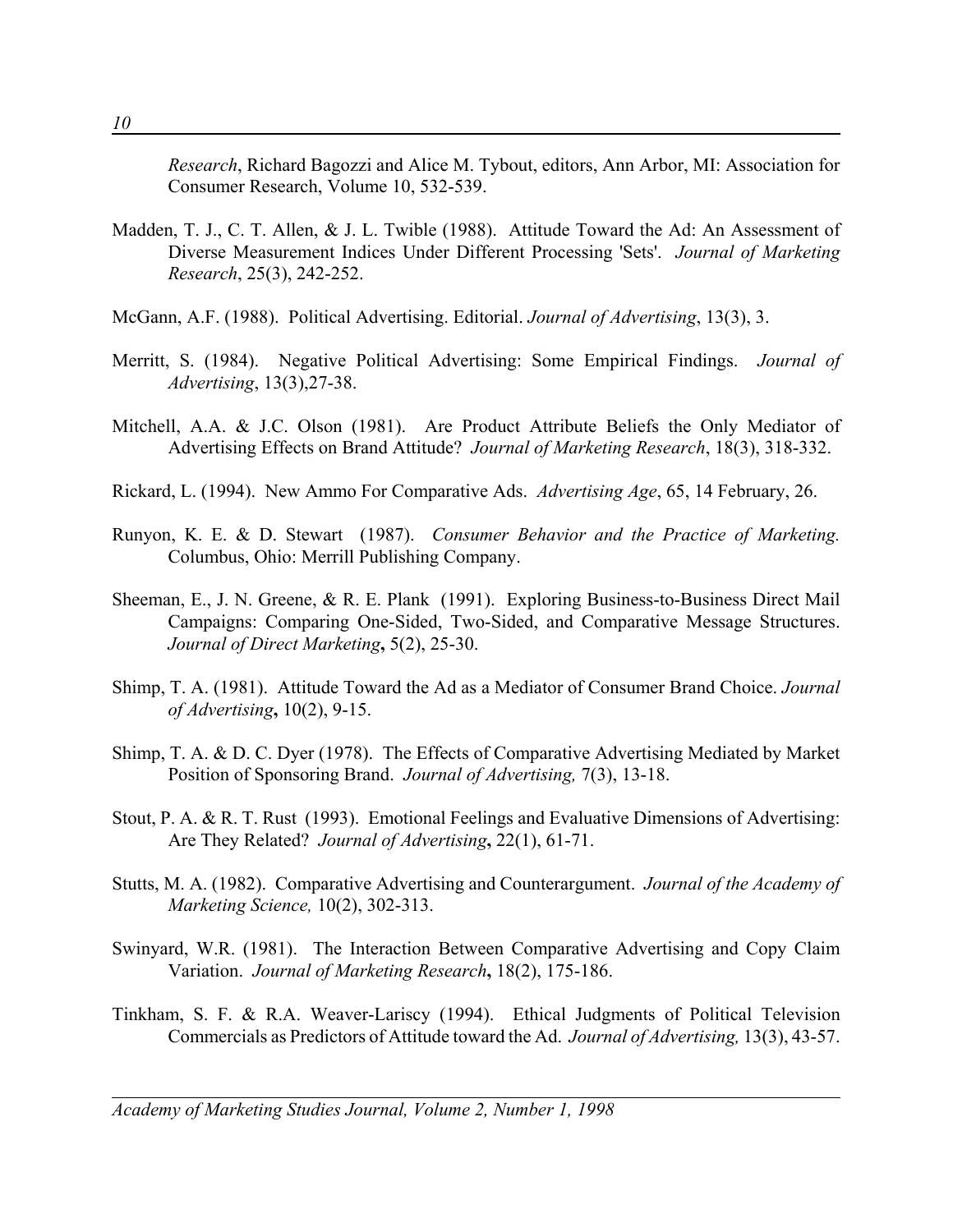- Wilkie, W.L. & P. W. Farris (1975). Comparison Advertising: Problems and Potential.*Journal of Marketing,* 39(4), 7-15.
- Yoon, K. (1995). Attitudes Toward Advertising Held By The Boomers And The Busters: Some Facts And Myths. *Journal of Marketing Communications,* 1(1), 25-36.
- Zeller, L. H. (1991). Campaign Advertising and Public Participation. *National Civic Review,* 80(3), 275-283.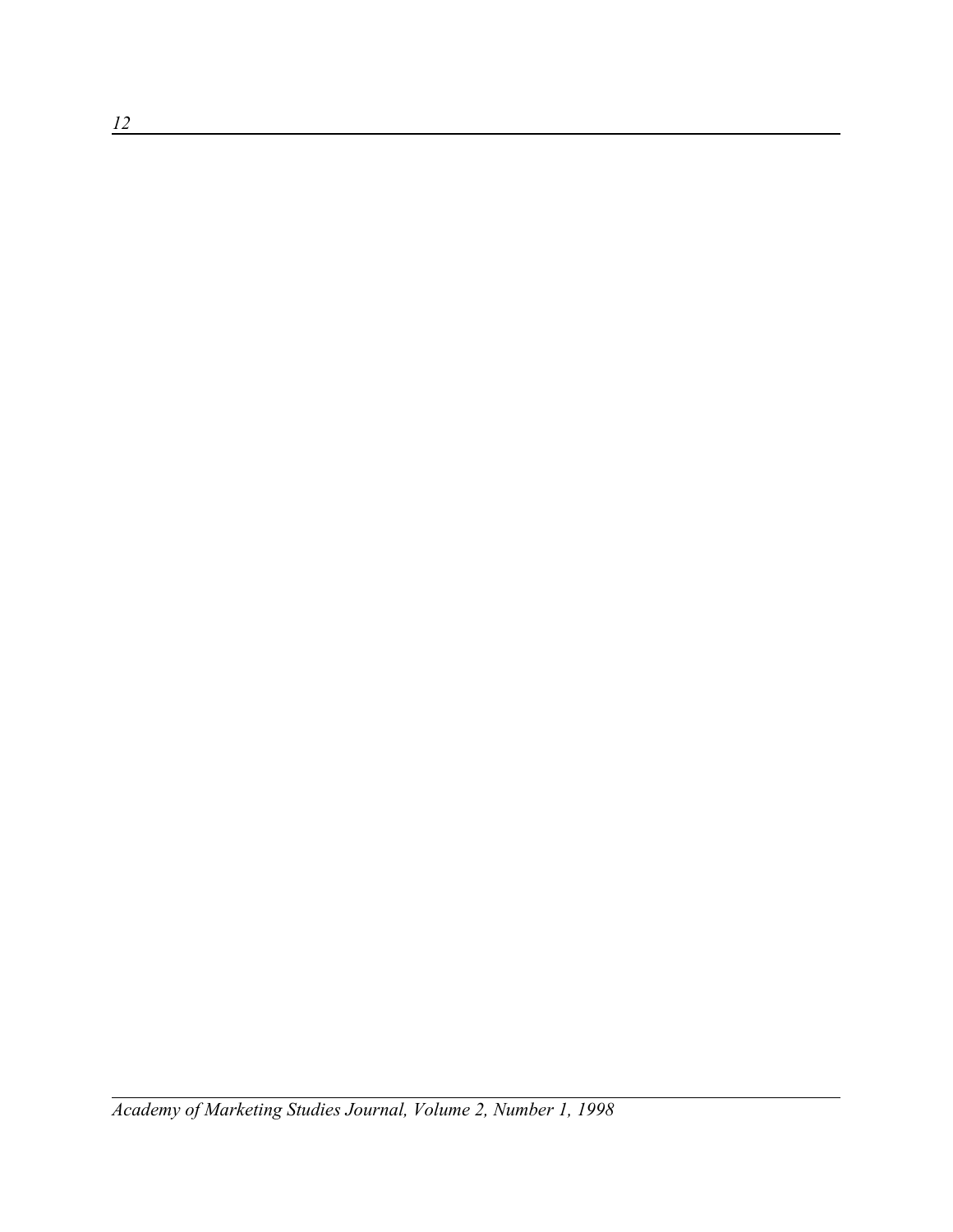# **ENHANCING THE DELIVERY OF QUALITY EDUCATION: A SERVICES MARKETING PERSPECTIVE**

## **Mark R. Young, Winona State University**

### **ABSTRACT**

*The purpose of this research is to consider the classroom setting from a Services Marketing perspective. Students take on a variety of different roles ranging from customer to end product as they enter and matriculate through their educational experience at a university. Given entrance prerequisites (job qualifications), course syllabus (job description), class assignments (job tasks), and course evaluations (performance appraisals) viewing the student as a "partial employee" may provide insights into enhancing the delivery of quality education. Considering students as "partial employees" is consistent with the Services Marketing perspective that views customers as "partial employees" (Mills, 1986). As a "partial employee" a student adapts to and comes to appreciate the values, norms and required behaviors of the classroom and university. This study examines the organizational socialization process in which students pass through by replicating and extending Hoffman and Kelly's (1991) application of Feldman's (1976) Contingency Theory of Socialization in an educational context. Implications for enhancing the delivery of quality education are presented based on the findings.* 

### **INTRODUCTION**

Customers of service organizations frequently provide resources (time, task completion) that directly contribute to the delivery of the service suggesting that customers can also be viewed as "partial employees" of the service organization (Mills 1986; Mills, Chase, and Marguilies 1983). Students must meet entrance prerequisites (job qualifications), are provided with course syllabus (job description), complete class assignments (job tasks), and under go course evaluations (performance appraisal); therefore, viewing the student as a "partial employee" is consistent with the services marketing perspective. The classroom may not include buyers and sellers in the traditional sense, however, education is a service and many of the ideas and concepts pertinent to the service encounter are relevant to the instructor – student interaction.

When students are viewed as "partial employees" the concept of socializing the student to the organization (classroom) offers potential insights into enhancing the management of the student's learning process. Feldman's (1976) model of organizational socialization is based on learning theory, focuses on outcomes that facilitate learning, participation, and performance. Figure 1 presents Feldman's model, which describes the sequence of stages an individual passes through during the socialization to an organization. Applications of the model in marketing include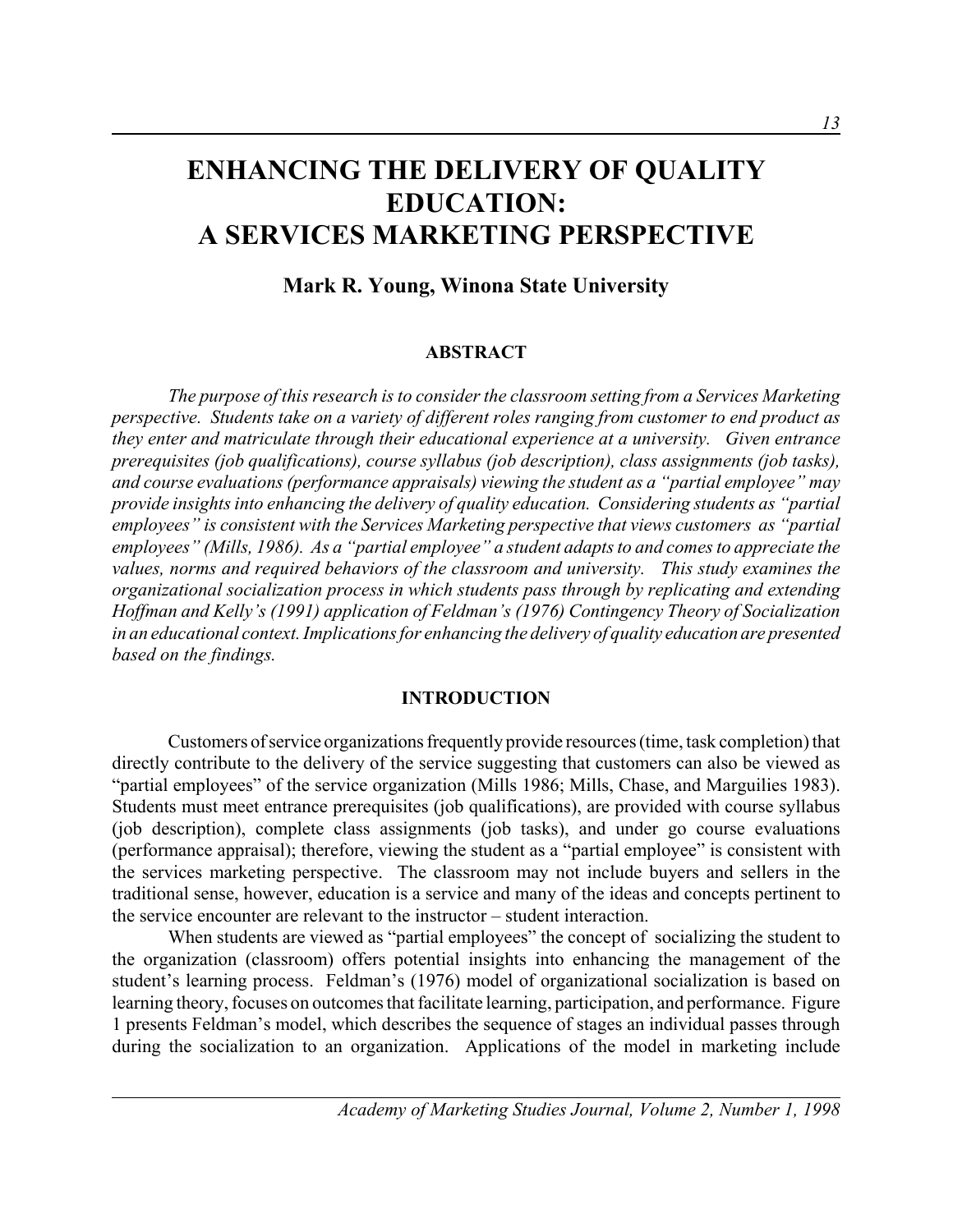Dubinsky et al. (1986) in the context of salesforce and Hoffman and Kelly (1991) in the context of education.

According to the model students proceed through four stages in the socialization process. The following is a brief introduction to Feldman's model for a detailed literary review of the relationships among the variables refer to Hoffman and Kelly (1991).

- *Stage 1: Anticipatory Socialization* consists of two process variables Realism and Congruence which consider the students experience prior to enrolling in the class.
	- *Realism*  the degree to which the student has a complete and accurate picture of what this class is really like. E.g. I knew what the good and bad points were when I choose this class.
	- *Congruence* the degree to which the class's benefits and demands and a student's needs and skills are compatible. It indicates how successful individuals have been in making decisions about selecting classes. E.g. This class will prepare me with the skills and abilities I'll be able to use later in life.



*Stage 2: Accommodation* - where the student seeks to discover what the class is really like and become a member of it. The four process variables in the accommodation stage are: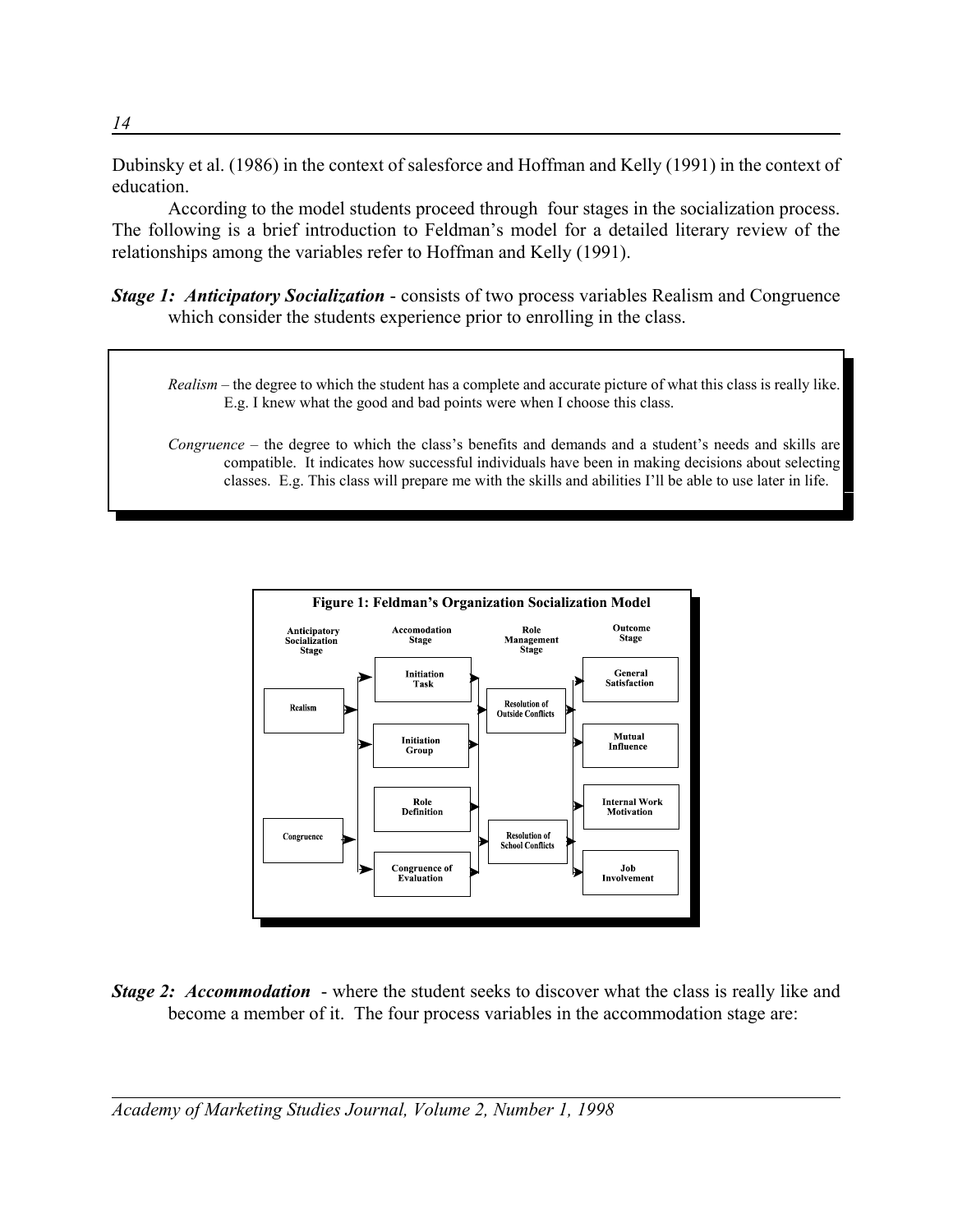

*Stage 3: Role Management Stage* – how the student attempts to resolve outside life conflicts and conflicting demands at school.

*Resolution of Outside Life Conflicts* – extent to which the student has come to be less upset by home/work-life and school-life conflicts and the extent to which they have come to some decision rules for dealing with these conflicts. E.g. I often find the demands of this class interfere with my home-life.

*Resolution of School Conflicts* – the extent to which the student has become less upset by conflicts among assignments/classes and the extent to which they have come to some decision rules for dealing with these conflicts. E.g. I'm sure which class to study for the most when other classes have exams scheduled the same day as this class.

*Stage 4: Outcome Stage* – outcomes that facilitate student learning, performance and participation.

*General Satisfaction* – an overall measure of the degree to which the student is satisfied and happy in this class. E.g. Generally speaking, I am very satisfied with this class.

*Mutual Influence* – the extent to which the student feels to have some control or power over the way work is carried out in this class. E.g. If I had an idea about improving the way assignments were done in this class, I think I could get action on it.

*Internal Work Motivation* – the degree to which a student is self-motivated to perform effectively in the class. E.g. I feel bad or unhappy when I do poorly on an exam or assignment in this class.

*Academy of Marketing Studies Journal, Volume 2, Number 1, 1998*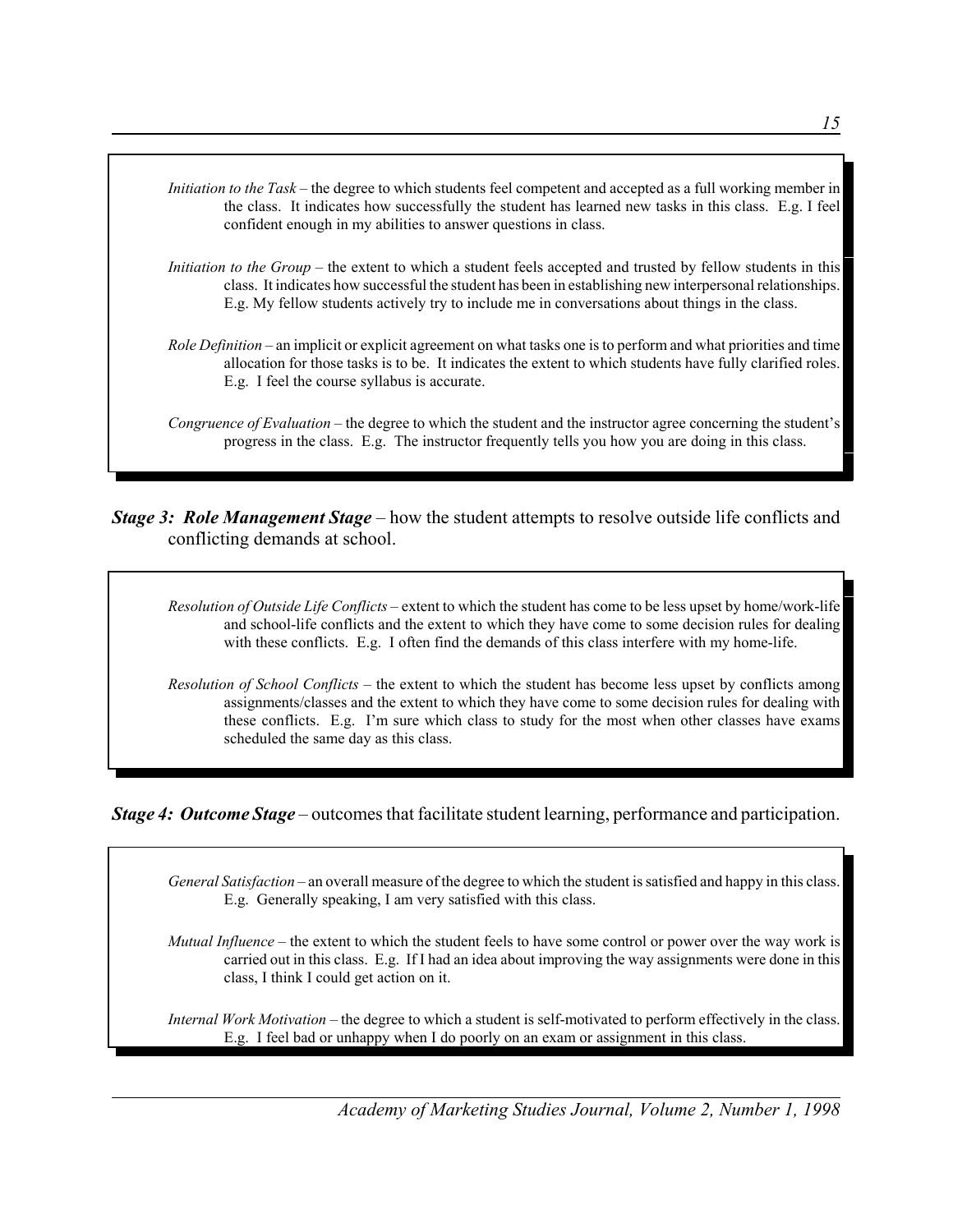*Class Involvement* – the degree to which the student is personally committed and involved in this class. level of perceived personal importance and/or interest in this class. E.g. The most important things that happen to me involve my work in this class.

### **METHOD**

The sample in this study utilized to empirically test the Feldman Model, in the classroom environment, consisted of 162 Principles of Marketing Students. The questionnaire was administered after midterm and was distributed and completed in class. The typical student was at the end of their sophomore year and had completed the course prerequisites of accounting and microeconomics.

The questionnaire consisted of 34 statements that were agreed or disagreed with using a seven-point Likert-type scale. The original items used by Feldman were used to examine employees in a community hospital. The Hoffman and Kelly (1990) study modified these items to be more appropriate for a classroom setting. Items used in this study resulted from a literature review of the main constructs and then phasing those items to be consistent in terminology for student response. For example, the Role Management Stage involves two constructs that measure Outside-Life Conflict and Within-School Conflict. Duxbury and Higgins (1991) have tested a variety of scales measuring work-family conflict including work-related conflict (Kahn ET al., 1964) and workfamily conflict (Pleck, 1979). These scales formed the foundation for the items measuring the two constructs in the Role Management Stage. Table 1 provides the statistical information on the items and scales used in this study. With fourteen primary constructs it was decided to keep he number of items per construct to two or three items in an effort to facilitate students completing the questionnaire. The implicit trade-off with fewer items is less reliability (lower coefficient alpha) on some of the scales. Taking the number of items into account the statistical performance of the scales indicates good reliability and provides a degree of variability in mean response across constructs.

Partial correlation analysis was used to examine the relationships among the constructs in the model. Partial correlation analysis measures the strength of the relationship between a criterion variable and a single predictor variable when the effects of other predictor variables are held constant. Table 2 presents the zero-order correlations and the higher-order correlations for the constructs in the model. Figure 2 displays the Feldman Model with statistically significant partial correlations.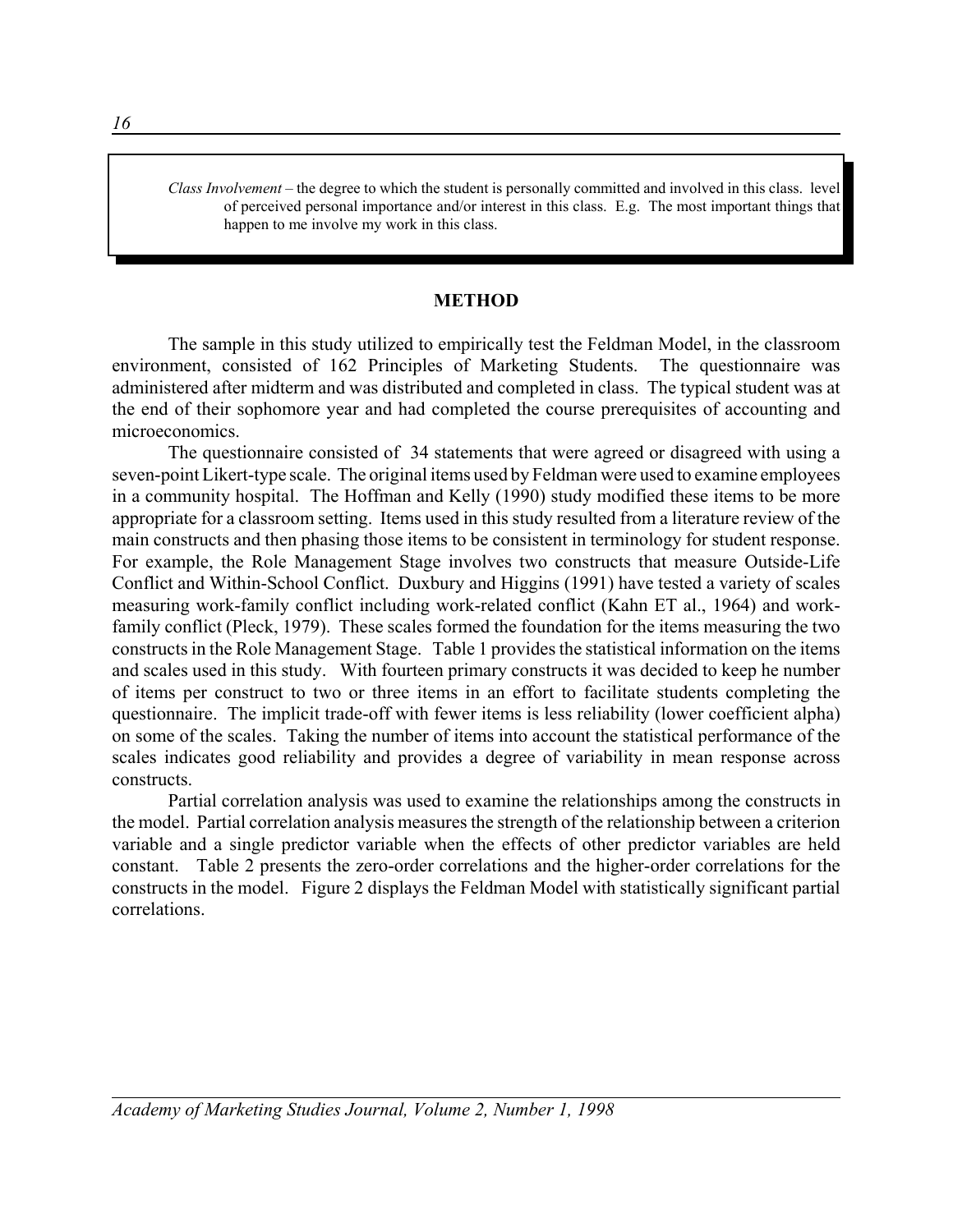| <b>Table 1: Scale Statistics</b>      |                 |      |                           |       |  |
|---------------------------------------|-----------------|------|---------------------------|-------|--|
| Scale                                 | Number of Items | Mean | <b>Standard Deviation</b> | Alpha |  |
| Realism                               | 3               | 3.67 | 1.28                      | .75   |  |
| Congruence                            | 3               | 5.78 | .88                       | .67   |  |
| Initiation to Task                    | 3               | 5.28 | 1.03                      | .76   |  |
| Role Definition                       | 3               | 5.78 | .74                       | .62   |  |
| <b>Evaluation Congruence</b>          |                 | 4.97 | 1.26                      | .40   |  |
| Initiation to Group                   | 3               | 4.49 | 1.08                      | .47   |  |
| Resolution of Outside Life Conflicts  | 3               | 4.83 | 1.13                      | .57   |  |
| <b>Resolution of School Conflicts</b> | 3               | 4.22 | 1.29                      | .64   |  |
| Satisfaction                          | 3               | 5.61 | .86                       | .78   |  |
| Mutual Influence                      | 3               | 5.22 | .87                       | .50   |  |
| <b>Internal Work Motivation</b>       | 2               | 6.13 | .69                       | .40   |  |
| Class Involvement                     | 3               | 4.86 | 1.06                      | .77   |  |

| Table 2: Zero-Order and Higher-Order Correlations among Scales |                        |                            |
|----------------------------------------------------------------|------------------------|----------------------------|
| Variables                                                      | Zero Order Correlation | <b>Partial Correlation</b> |
| Congruence with Realism                                        | .18                    |                            |
| Initiation to Task                                             | .22                    | .04                        |
| Initiation to Group                                            | .16                    | .24                        |
| <b>Evaluation Congruence</b>                                   | .18                    | .14                        |
| Role definition                                                | $.34**$                | .02                        |
| Resolution of Outside Life Conflicts                           | $.35***$               | .16                        |
| <b>Resolution of School Conflicts</b>                          | $.42***$               | .19                        |
| Satisfaction                                                   | .631                   | .313                       |
| Mutual Influence                                               | .481                   | .12                        |
| <b>Internal Work Motivation</b>                                | .481                   | .332                       |
| Class Involvement                                              | .791                   | .621                       |
| Realism with:                                                  |                        |                            |
| Initiation to Task                                             | .332                   | .07                        |
| Initiation to Group                                            | .342                   | .352                       |
| <b>Evaluation Congruence</b>                                   | $-.07$                 | .273                       |
| Role definition                                                | .471                   | .352                       |
| Resolution of Outside Life Conflicts                           | .09                    | .01                        |
| <b>Resolution of School Conflicts</b>                          | .20                    | .04                        |
| Satisfaction                                                   | .371                   | .20                        |
| Mutual Influence                                               | .322                   | .18                        |
| <b>Internal Work Motivation</b>                                | .24                    | .14                        |
| Class Involvement                                              | .14                    | $-.08$                     |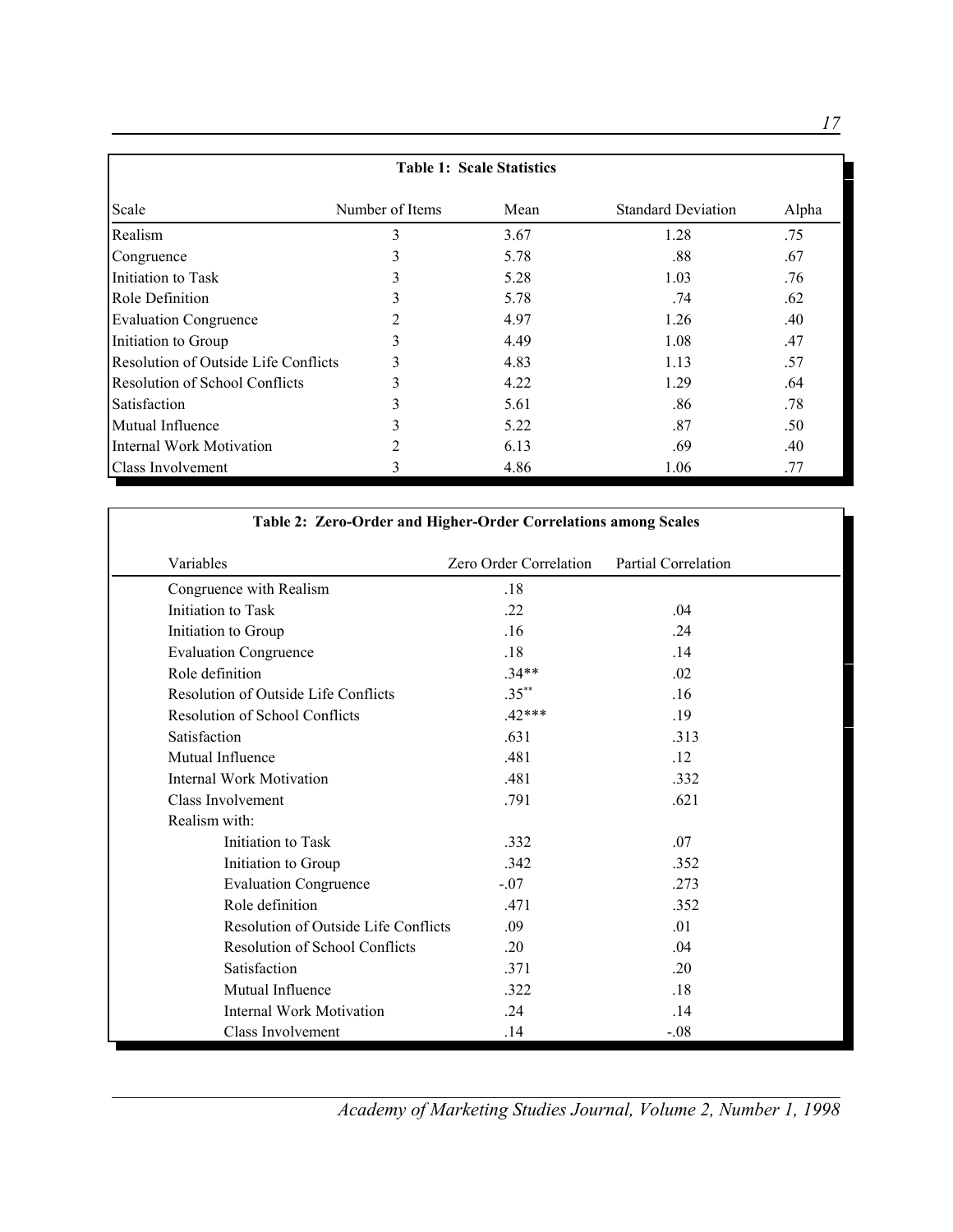| Variables                             | Zero Order Correlation | <b>Partial Correlation</b> |
|---------------------------------------|------------------------|----------------------------|
| Initiation to Task with:              |                        |                            |
| Initiation to Group                   | .511                   | .403                       |
| <b>Evaluation Congruence</b>          | .14                    | .06                        |
| Role definition                       | .283                   | .13                        |
| Resolution of Outside Life Conflicts  | .352                   | .293                       |
| <b>Resolution of School Conflicts</b> | $-.03$                 | .322                       |
| Satisfaction                          | .591                   | .461                       |
| Mutual Influence                      | .391                   | .293                       |
| <b>Internal Work Motivation</b>       | $-.07$                 | $-27$                      |
| Class Involvement                     | .16                    | $-.18$                     |
| Evaluation Congruence with:           |                        |                            |
| Role definition                       | .431                   | .451                       |
| Resolution of Outside Life Conflicts  | .302                   | .23                        |
| Resolution of School Conflicts        | .09                    | $-.11$                     |
| Satisfaction                          | .332                   | .273                       |
| Mutual Influence                      | .401                   | .421                       |
| <b>Internal Work Motivation</b>       | .16                    | .382                       |
| Class Involvement                     | $-.06$                 | $-12$                      |
| Initiation to Group with:             |                        |                            |
| <b>Evaluation Congruence</b>          | .06                    | .02                        |
| Role definition                       | .20                    | $-16$                      |
| Resolution of Outside Life Conflicts  | .391                   | .15                        |
| <b>Resolution of School Conflicts</b> | .20                    | .13                        |
| Satisfaction                          | .461                   | .11                        |
| Mutual Influence                      | .332                   | .10                        |
| <b>Internal Work Motivation</b>       | .03                    | $-.11$                     |
| Class Involvement                     | .283                   | .10                        |
| Role Definition with:                 |                        |                            |
| Resolution of Outside Life Conflicts  | .332                   | .07                        |
| <b>Resolution of School Conflicts</b> | .19                    | .11                        |
| Satisfaction                          | .411                   | .303                       |
| Mutual Influence                      | .391                   | .10                        |
| <b>Internal Work Motivation</b>       | .20                    | .293                       |
| Class Involvement                     | $-.03$                 | $-.372$                    |

*Academy of Marketing Studies Journal, Volume 2, Number 1, 1998*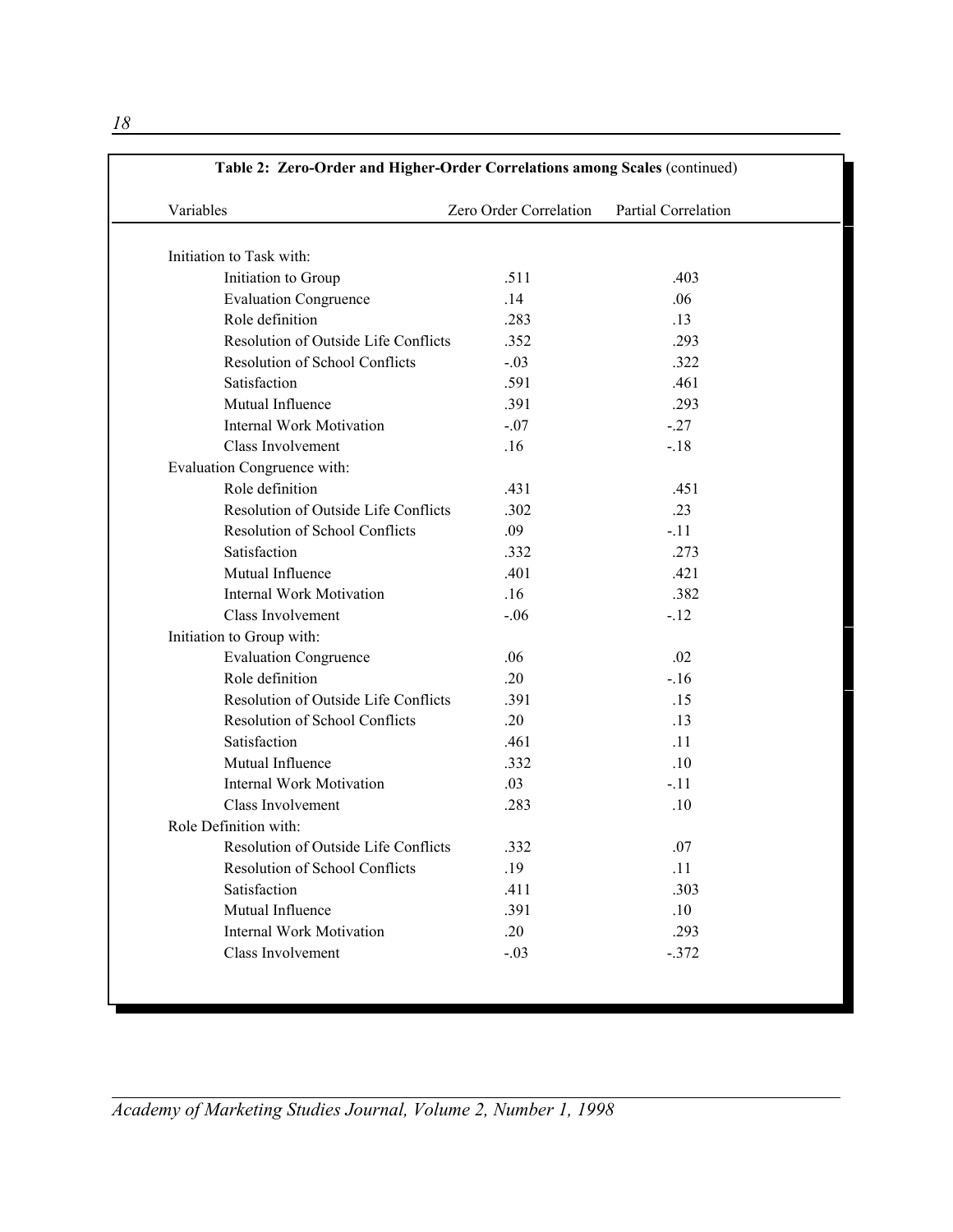| Variables                                  | Zero Order Correlation Partial Correlation |        |
|--------------------------------------------|--------------------------------------------|--------|
| Resolution of Outside Life Conflicts with: |                                            |        |
| <b>Resolution of School Conflicts</b>      | .541                                       | .561   |
| Satisfaction                               | .421                                       | .322   |
| Mutual Influence                           | .421                                       | .263   |
| <b>Internal Work Motivation</b>            | .11                                        | $-.09$ |
| Class Involvement                          | .20                                        | $-.12$ |
| Resolution of School Conflicts with:       |                                            |        |
| Satisfaction                               | .11                                        | $-.15$ |
| Mutual Influence                           | .19                                        | $-.02$ |
| <b>Internal Work Motivation</b>            | .11                                        | .09    |
| Class Involvement                          | .14                                        | .13    |
| Satisfaction with:                         |                                            |        |
| Mutual Influence                           | .431                                       | .22    |
| <b>Internal Work Motivation</b>            | .20                                        | $-.06$ |
| Class Involvement                          | .521                                       | .461   |
| Mutual Influence with:                     |                                            |        |
| <b>Internal Work Motivation</b>            | .322                                       | .23    |
| Class Involvement                          | .322                                       | .04    |
| Internal Work Motivation with:             |                                            |        |
| Class Involvement                          | .431                                       | .362   |

### **RESULTS AND DISCUSSION**

Relationships among the constructs within a stage are examined followed by an examination of the relationships among constructs with the prior stages. In Stage 1: Anticipatory Socialization (student's past experience before entering the class) there was not a significant relationship between Realism (student's prior notion of the class) and Congruence (class coverage and demands match student's needs and skills). Students may have realistic expectations of the class, however, that may not have any significant relationship to the student's perception of the class meeting their needs or the skills they possess. Realism may be improved by having updated course descriptions, providing access to syllabi before the class (online), encourage word-of-month communication among students, and by having faculty that teach the prerequisites discuss sequential courses. Screening course prerequisites, explaining how this course ties into other courses, and relating the course to the 'real world' and potential careers can enhance Congruence.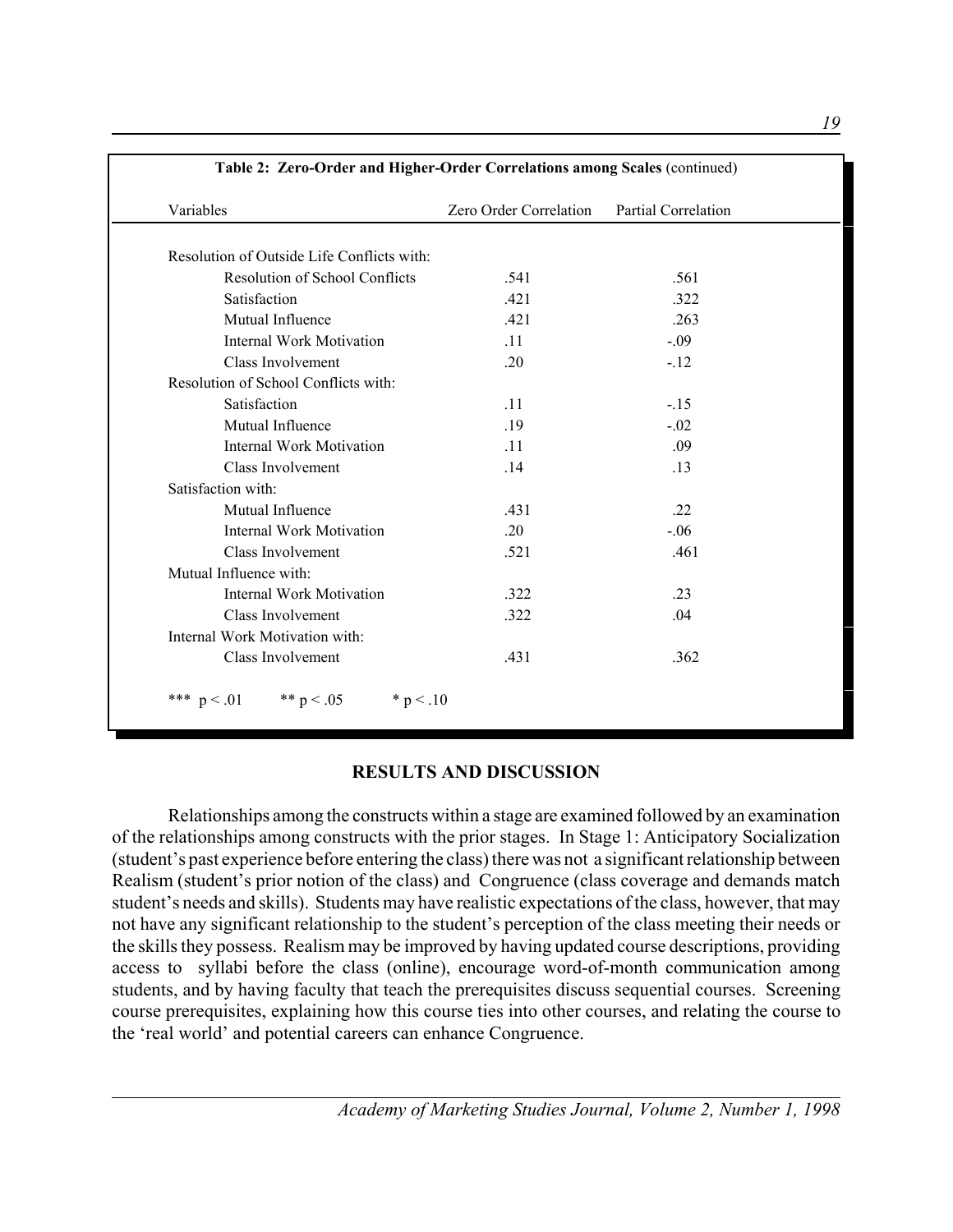Within the Accommodation Stage (discovering what the class is really like and becoming a member of it), Initiation to Task (feeling of competence in the class) and Initiation to Group (feeling of acceptance by class peers) were significantly related. Creating a classroom environment of success, encouraging participation, and treating students with respect will build self-confidence and the feeling of competence. Initiation to the Group may be enhanced by using group strategies that focus small groups on specific tasks and than rotating group memberships for different tasks. This would minimize problems associated with allowing self-selection of groups and conflicts among group members that last the entire term. Role Definition (clarity and priority of tasks) and Evaluation Congruence (agreement between student and faculty on performance) were related indicating that clearly communicating tasks and expectations assists students in performing well. Explicitly defining expectations on the syllabus with policies on attendance, assignments, exams and classroom participation, as well as, weighting schemes to provide guidance on time on task and reviewing the results of exams and assignments can improve both Role Definition and Evaluation Congruence. Realism in the previous stage was positively related to Role Definition, Evaluation Congruence and Group Initiation. The clearer the picture the student has of the class before they enroll in the class the easier it is for the student to become a working member and perform the tasks required in the class. This may be due to self-selection of instructors and teaching styles that best match with a student's capabilities/learning styles.

Resolution of Conflicts at School (conflicts among class assignments) and Resolution of Outside Life Conflicts (conflicts between work/home and school) were highly correlated in the Role Management Stage (resolving conflicting demands of a class). Students that have developed a sense how to resolve conflicting demands in one area tend to handle conflicts in other areas. Task Initiation was related to both of the Resolution of Conflict constructs. The feeling of selfconfidence in completing tasks may also indicate the student has the self-confidence in making decisions about priorities and how to handle multiple tasks at the same time. Faculty advising students on the priority of work and class and providing class schedules that avoid conflicting class workloads can easy some of the conflicting demands on our students. Possibilities also include coordinating exams and projects among classes within the major.

Stage 4: Outcome Stage (learning, performance and participation) indicates that Class Involvement (personal commitment and involved in the class) is related to both Satisfaction (satisfaction with class) and Work Motivation (self-motivated to perform in the class). Student's that are highly involved in the class tend to be more self-motivated and feel more satisfied in the class. Congruence is related to Class Involvement implying that if students think the class will be of benefit and they are prepared with the proper skills to take the class they will be more involved and committed to the class. This study also found a negative relationship between Role Definition and Class Involvement, which might imply that making tasks too clear might reduce the amount of involvement by limiting effort only to the required tasks. Work Motivation is correlated with Role Definition, Evaluation of Congruence, and Congruence suggesting that students who have the proper skills, know what to do and understand how they will be evaluated are self-motivated to perform well in the class. Overall Satisfaction is related to Congruence, Task Initiation, Role Definition, Evaluation of Congruence, and Resolution of Life Conflicts. Once again understanding why the class is important to the student and having the proper skills (Congruence) is critical in another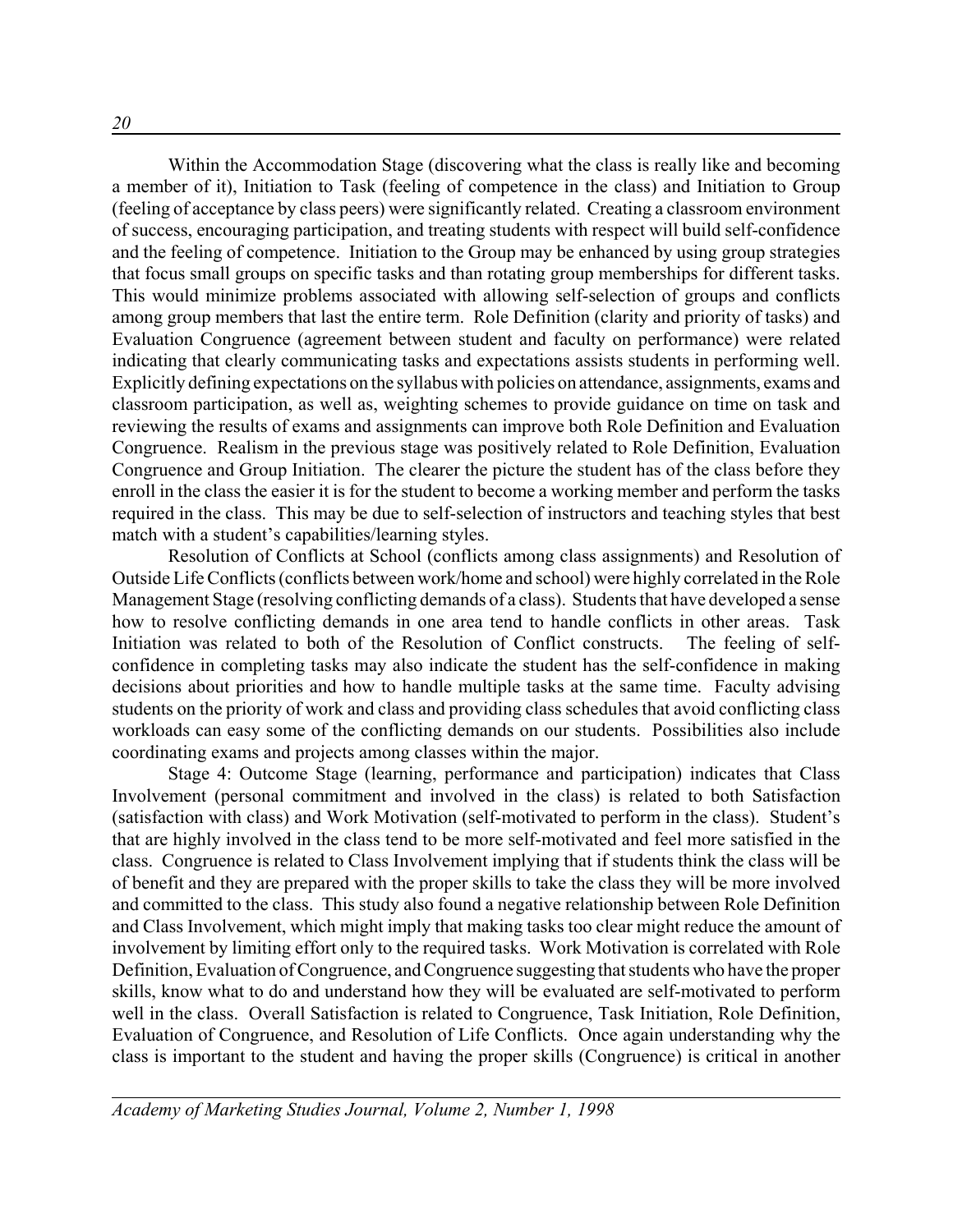Outcome construct, the student's Overall Satisfaction with the course. The results of the correlations with Satisfaction reinforce the importance of knowing what to do, how to do it and how the results will be evaluated. In addition the student's ability to resolve outside of school conflicts enhances satisfaction. Mutual Influence (student's control over how work is performed) is related to Evaluation Congruence and Resolution of Outside Conflicts. Providing flexibility in when and how assignments are to be completed helps resolve conflicting demands on the students.

Feldman's Organizational Socialization Model provides a rich framework in examining ways of enhancing the delivery of quality education. The data from this particular sample yielded some insights into areas to focus on and the interrelationships among the different stages of student socialization within the classroom. A key construct related to three of the four Outcome constructs was Congruence. It seems critical to clearly communicate why the class is relevant and how it fits into the student's academic program and their potential careers. In addition, students must have and perceive they have the necessary skills and prerequisites to perform the tasks required by the class. Congruence between the student and the instructor on progress evaluation also was related to three of the four Outcome Constructs. Strategies based on the results of the model were suggested to help develop aspects of the classroom experience that will facilitate enhancing learning outcomes.

### **REFERENCES**

- Dubinsky, A., R. Howell, T. Ingram, & D. Bellenger (1986), "Salesforce Socialization," Journal of Marketing, 50 (4), 192-207.
- Duxbury, L. & C. Higgins (1991), "Gender Differences in Work-Family Conflict," Journal of Applied Psychology, 76, 60-74.
- Feldman, D. (1976), "A Contingency Theory of Socialization," Administrative Science Quarterly, 21 (September), 433-450.
- Hoffman, D. & S. Kelly (1991), "The Education Service Encounter: The Socialization of Students," Journal of Marketing Education, 13 (Summer), 67-77.
- Kahn, R. , D.M. Wolfe, R. Quinn, J.D. Snoek, & R.A. Rosenthal (1964), Organizational Stress: Studies in Role Conflict and Ambiguity, New York: Wiley.
- Mills, P. (1986), Managing Service Industries, Cambridge, MA: Ballinger Publishing Company.
- Mills, P., R. Chase, &N. Margulies (1983), "Motivating the Client/Employee System as a Service Production Strategy", Academy of Management Review, 8 (2), 301-310.
- Pleck, J. (1979), "Work-Family Conflict: A National Assessment," Society of Social Problems, Boston.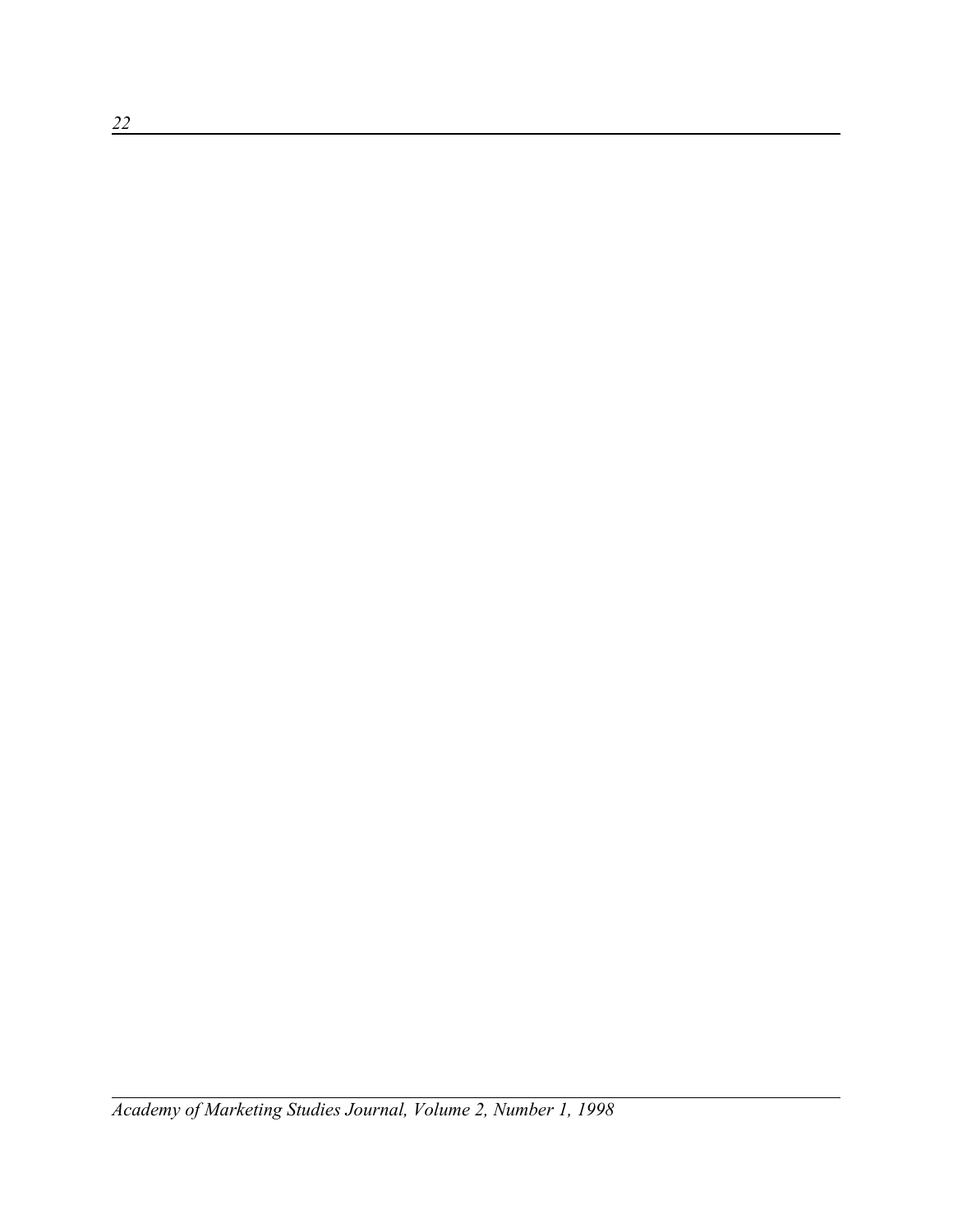# **AN EXAMINATION OF STOCKPILING BEHAVIOR IN RESPONSE TO PRICE DEALS**

# **Fred M. Beasley, Northern Kentucky University**

### **ABSTRACT**

*Price deals for consumer nondurables may cause consumers to buy larger than normal quantities of a product (stockpiling). Despite the potential importance of stockpiling to the profitability of both retailers and manufacturers, seemingly little can be said with confidence about the phenomenon. Using household-level grocery purchase data, the study finds that deal proneness, the household's level of product inventory, and the level of price cuts are consistently related to the incidence of stockpiling.*

### **INTRODUCTION**

There is evidence that price deals can cause dramatic short-term increases in the sales of consumer nondurables (e.g., Guadagni and Little, 1983; Blattberg et al., 1981). One potential cause of the spike in sales during promotional periods is stockpiling. That is, a price deal may cause consumers to buy larger than normal quantities of a product.

The phenomenon of stockpiling is important to both retailers and manufacturers. One concern is that consumers, by purchasing larger quantities, may simply be loading up on a brand that they would have bought at its regular price. However, stockpiling may also be beneficial if it leads to an increase in consumers' consumption rates or if it prevents or delays consumers from switching to competitors' brands.

A number of studies, using a number of different types of products and promotions, have examined the phenomenon of stockpiling (e.g., Gupta, 1988, 1991; Schneider and Currim, 1990; Krishna and Shoemaker, 1992). Most studies have found that stockpiling occurs, however, frequently the evidence has been quite weak (e.g. Neslin et al., 1985; Gupta, 1988, 1991). Moreover, some studies, particularly those using store-level sales data, have not found the effect of stockpiling on store sales to be large enough to be noticeable (e.g., Walters and Rinne, 1986; Moriarty, 1985). Apart from the finding that stockpiling exists, very little can be said with confidence about the phenomenon.

The purpose of this study is to increase our understanding of the phenomenon of stockpiling. Specifically, using household-level grocery purchase data, the study examines the impact of household characteristics, product-related factors, and purchase environment characteristics on the incidence of stockpiling in four product categories. The study uses a rather strict definition of stockpiling -- a purchase quantity on a deal purchase occasion that is greater than the largest quantity purchased by the household on any non-deal purchase occasion during a 70-week period.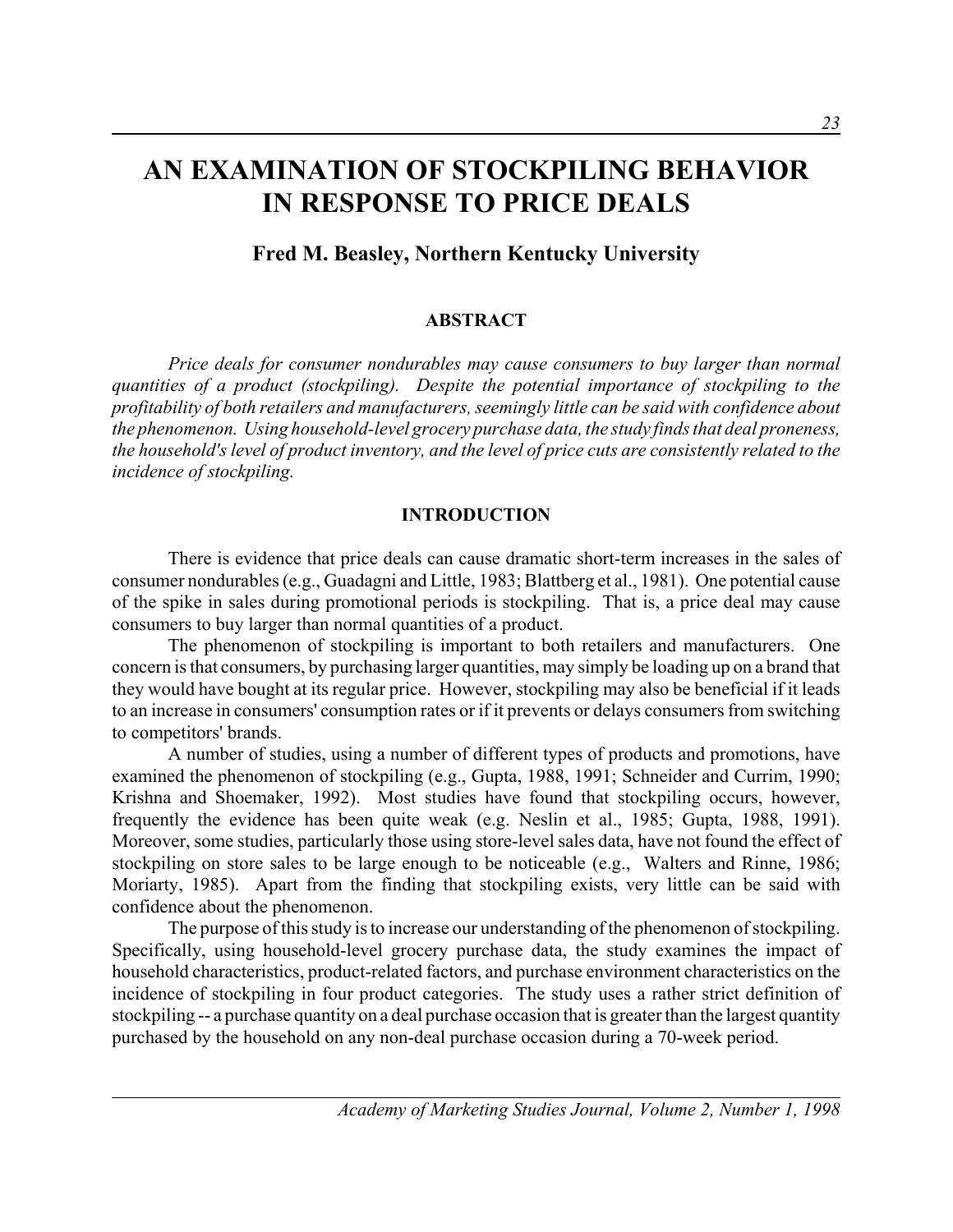### **CONCEPTUAL FRAMEWORK / HYPOTHESES**

The cost-benefit framework of the household inventory model (Blattberg et al., 1978, 1981; Jeuland and Narasimhan, 1985, Krishna, 1994) provides a theoretical foundation that can be used to link household characteristics and other factors to stockpiling behavior. The household inventory model proposes that households seek to meet their demand for products while at the same time minimizing their total costs. These costs which households seek to minimize might include ordering costs, holding/storage costs, stock-out costs, promotion search costs (e.g., the costs of scanning newspapers for coupons and advertised price specials, cutting and sorting coupons etc.), brand substitution costs (i.e., the costs of purchasing less-preferred brands), and future ordering costs (Bawa and Shoemaker, 1987; Schneider and Currim, 1990; Krishna et al., 1991).

The conceptual framework of the inventory model can be used to derive hypotheses regarding the impact of household, product-related, and situational factors on the incidence of stockpiling. The implied causal structure is that these household, product-related and situational factors affect one or more components of a household's purchasing costs, which in turn affect the purchase quantity decision (see Figure 1 for a summary of the hypothesized factors).

| Figure 1<br><b>Summary of Hypothesized Factors Affecting Stockpiling Behavior</b> |      |                    |                                                    |  |  |
|-----------------------------------------------------------------------------------|------|--------------------|----------------------------------------------------|--|--|
| Household Characteristics                                                         |      |                    |                                                    |  |  |
| Deal Proneness                                                                    | (H1) | $^{(+)}$           |                                                    |  |  |
| <b>Brand Loyalty</b>                                                              | (H2) | $^{(+)}$           |                                                    |  |  |
| <b>Product Consumption Rate</b>                                                   | (H3) | $^{(+)}$           |                                                    |  |  |
| <b>Product-Related Factors</b>                                                    |      |                    |                                                    |  |  |
| Deal Frequency                                                                    | (H4) | $\left( -\right)$  | $=\equiv = \equiv \equiv$ Incidence of Stockpiling |  |  |
| Price                                                                             | (H5) | $(\textnormal{-})$ |                                                    |  |  |
| <b>Purchase Situation Characteristics</b>                                         |      |                    |                                                    |  |  |
| Product Inventory Level                                                           | (H6) | (-)                |                                                    |  |  |
| Depth of Price Discount                                                           | (H7) | $(+)$              |                                                    |  |  |

### **Household Characteristics: Deal Proneness, Brand Loyalty, and Consumption Rate**

The incidence of stockpiling may be affected by the extent to which households search for deals (Schneider and Currim, 1990). Households that search for deals incur search costs (i.e., the cost of time spent scanning advertisements and in-store displays). In order to help allay these costs, these households may be more likely to want to receive the financial and perhaps psychological benefits derived from stockpiling a product.

Also, consumers incur substitution costs when they purchase less-preferred brands when they are on sale. Consumers who are more loyal to a particular brand may be more likely to purchase more of that brand, when given a price deal, because they would incur no substitution costs.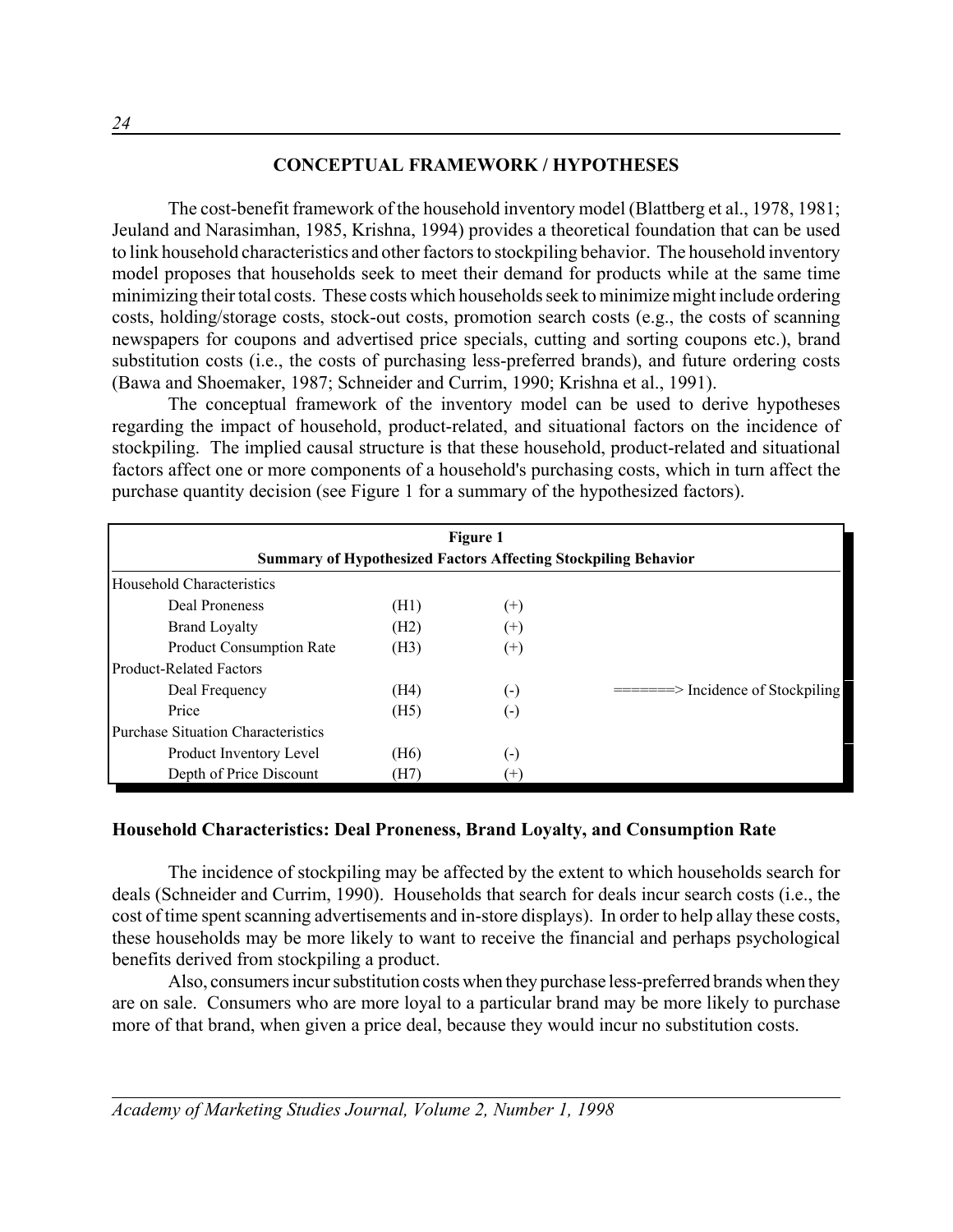A third household characteristic that may affect stockpiling behavior is a household's product consumption rate. The lower the consumption rate of a household in a product category the slower inventory levels will dwindle, resulting in higher holding costs (i.e., the amount of space occupied and the amount of capital tied up in inventory). Thus, there is expected to be a positive relationship between household product consumption rate and the incidence of stockpiling. Low consumption rate households should be less likely to accelerate their purchases because of the holding costs that would be incurred. Thus:

| $H1$ : | Deal prone consumers are more likely than other consumers to stockpile.                                                            |
|--------|------------------------------------------------------------------------------------------------------------------------------------|
| H2:    | In response to a price deal for their preferred brand, brand loyal consumers are more<br>likely than other consumers to stockpile. |
| H3:    | There will be a positive relationship between household product consumption rate<br>and the incidence of stockpiling.              |

## **Product-Related Characteristics: Deal Frequency and Product Price**

Households are expected to be more likely to stockpile when a brand is infrequently promoted than when it is frequently promoted. When deal frequency in a product category is perceived to be high, consumers may be less likely to stockpile because of the feeling that another deal will soon be available (Helsen and Schmittlein, 1992; Krishna et al., 1991). There is less incentive to incur the costs associated with stockpiling (e.g., holding costs) when future ordering costs are also expected to be low.

A second product-related characteristic that may affect stockpiling behavior is product price. A number of studies have examined the impact of a product's regular price on purchase behavior (e.g., Guadagni and Little, 1983; Gupta, 1988). There is expected to be a negative relationship between product price level and the incidence of stockpiling because price obviously affects holding, ordering and brand substitution costs. Thus:

H4: In response to a price deal, households are more likely to stockpile when the brand is infrequently promoted than when it is frequently promoted. H5: There will be a negative relationship between product price and the incidence of stockpiling.

## **Situational Factors: Level of Inventory and Depth of Price Cut**

One situational factor that may affect the incidence of stockpiling is a household's current inventory level of the product that is being promoted. Studies have found that a household's level of product in inventory affects purchase quantity decisions (e.g., Neslin et al., 1985; Gupta, 1988). Consumers with a large inventory at home tend to wait before purchasing and, if a purchase is made,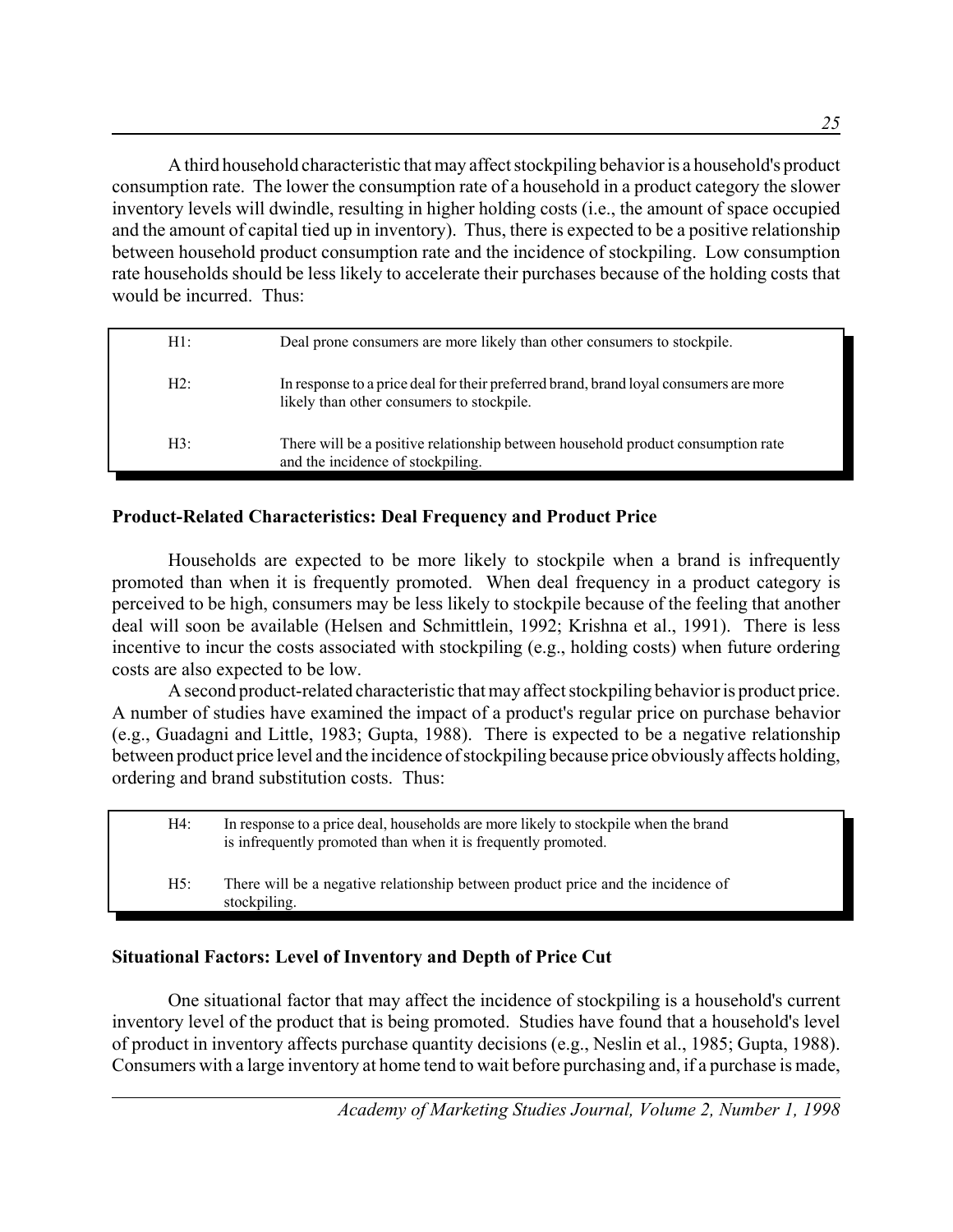purchase smaller quantities. The level of current inventory affects a household's holding costs, therefore, level of inventory is expected to have a negative effect on the incidence of stockpiling.

A second situational factor that may affect the incidence of stockpiling is the depth of the price cut for a promoted product. Previous research has generally found a positive relationship between the depth of any price cut and the response of consumers to it (e.g., Blattberg et al., 1981; Moriarty, 1983). Thus, larger price cuts should lead to more stockpiling (Helsen and Schmittlein, 1992). Thus:

| H6: | There will be a negative relationship between level of household inventory and the<br>incidence of stockpiling. |
|-----|-----------------------------------------------------------------------------------------------------------------|
| H7: | There will be a positive relationship between the depth of a price cut and the<br>incidence of stockpiling.     |

### **METHODOLOGY**

### **The Data**

The scanner data consist of a 70 week record of grocery purchases made by households in a store of a national supermarket chain. Purchase records were available for all households that were members of the grocery store's frequent shopper's club. These purchase records were combined with price and promotional activity information. Four product categories were selected for analysis - ground caffeinated coffee, paper towels, toilet paper, and canned tuna. All of these product categories have been examined in prior consumer promotion studies.

To insure that complete purchase histories of households were obtained, only households that met a number of selection criteria were included in the study<sup>1</sup>. The number of households in the study ranges from 395 in the coffee category to 756 in the toilet paper category (see Table 1).

The number of purchases in the four categories ranges from 3,462 (coffee) to 7,719 (toilet paper) (see Table 1). In each of the four product categories, more than half of all purchases are deal purchases.

### **Determining and Modeling the Incidence of Stockpiling**

A logit model is used to examine the effect of household characteristics and other factors on stockpiling behavior. The logit model has been discussed and used extensively to study the effect of promotions on purchase behavior (for example, see Blattberg and Neslin (1990) or Guadagni and Little (1983) for details on the use of logit models).

Previous studies have usually examined stockpiling by comparing purchase quantities on deal and off-deal purchase occasions or by using regression or some similar analysis in which purchase quantity is dependent on a deal status variable (i.e., deal/off-deal). Rather than modeling purchase quantity as most studies have done (Neslin et al., 1985; Krishanmurthi and Raj, 1988, 1991), this study specifically models stockpiling. In this study, stockpiling is said to have occurred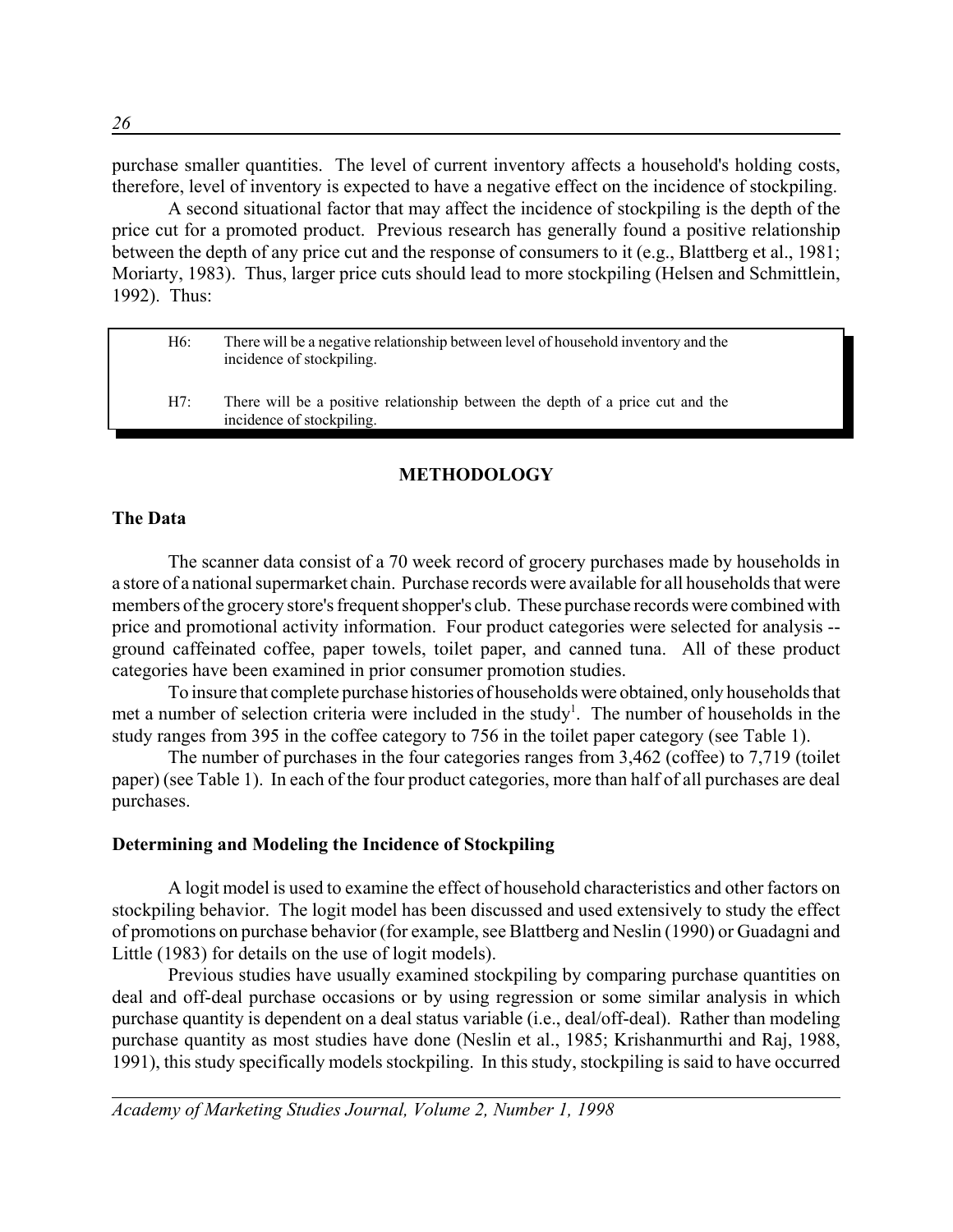if the purchase quantity on a deal purchase occasion is greater than the largest quantity purchased by the household on any non-deal purchase occasion during the 70-week period. Purchase quantity is measured as the amount, in a relevant unit of measurement (e.g., ounces), of a particular brand that a household purchases on a purchase occasion.

| Table 1<br><b>Purchases of Households Making 7+ Purchases</b> |        |              |              |             |
|---------------------------------------------------------------|--------|--------------|--------------|-------------|
| <b>Estimation Period Purchases (40 weeks)</b>                 | Coffee | Paper Towels | Toilet Paper | Canned Tuna |
| Off-Deal                                                      | 1,668  | 3,247        | 3.575        | 1,274       |
| Deal                                                          | 1,794  | 3,708        | 4.144        | 3,278       |
| Number of Households                                          | 395    | 680          | 756          | 553         |

Thus, stockpiling is operationalized as a binary variable -- given the value one if the quantity purchased on deal is greater than the quantity purchased on any off-deal purchase occasion, or given the value zero otherwise. In the logit models (one for each product), stockpiling is a binary (0/1) dependent variable and the independent variables are the household characteristics, product-related factors and situational factors. The logit models are estimated using the maximum likelihood approach. The first 30 weeks of purchase data are used to initialize the brand loyalty and inventory level variables for each of the household (see "Independent Variables in the Stockpiling Model") and the next 40 weeks of data are used to estimate the logit models in the four product categories.

### **Independent Variables in the Stockpiling Model**

The study uses an exponentially weighted average of a household's past purchases of a brand as a brand loyalty measure (see Gupta, 1988; Papatla, 1995; Papatla and Krishnamurthi, 1996). The measure allows for differences in loyalties across households and changes in loyalties within a household over time. The brand loyalty of a particular household *i* with respect to the purchased brand *j* at purchase occasion *n* is as follows:

 $BL(i,j,n) = BL(i,j,n-1)*a + (1-a)$  If household i purchased brand j at n-1  $= BL(i,j,n-1)*a$  Otherwise<sup>2</sup>

The deal proneness measure, developed by Webster (1965), is obtained using all the purchases of a household during the 70 week period. It is as follows:

| $Ds_i$       | $=$               | $Sum_i [PPA_{ii}/PPB_i] * PPC_{ii}$ where                                          |
|--------------|-------------------|------------------------------------------------------------------------------------|
| $PPA_{ii}$   | $\alpha = \alpha$ | Percentage of household i's purchases of brand j made on deal                      |
| $PPB_i$      | $=$               | Percentage of all purchases of brand i (all households) that are made on deal      |
| $PPC_{ii}$ = |                   | Percentage of household i's purchases in the product category in which brand j was |
|              |                   | purchased                                                                          |

Deal frequency is measured as the number of weeks during the 70-week period that the brand-size was on deal. Both advertised and unadvertised price cuts were considered to be deals.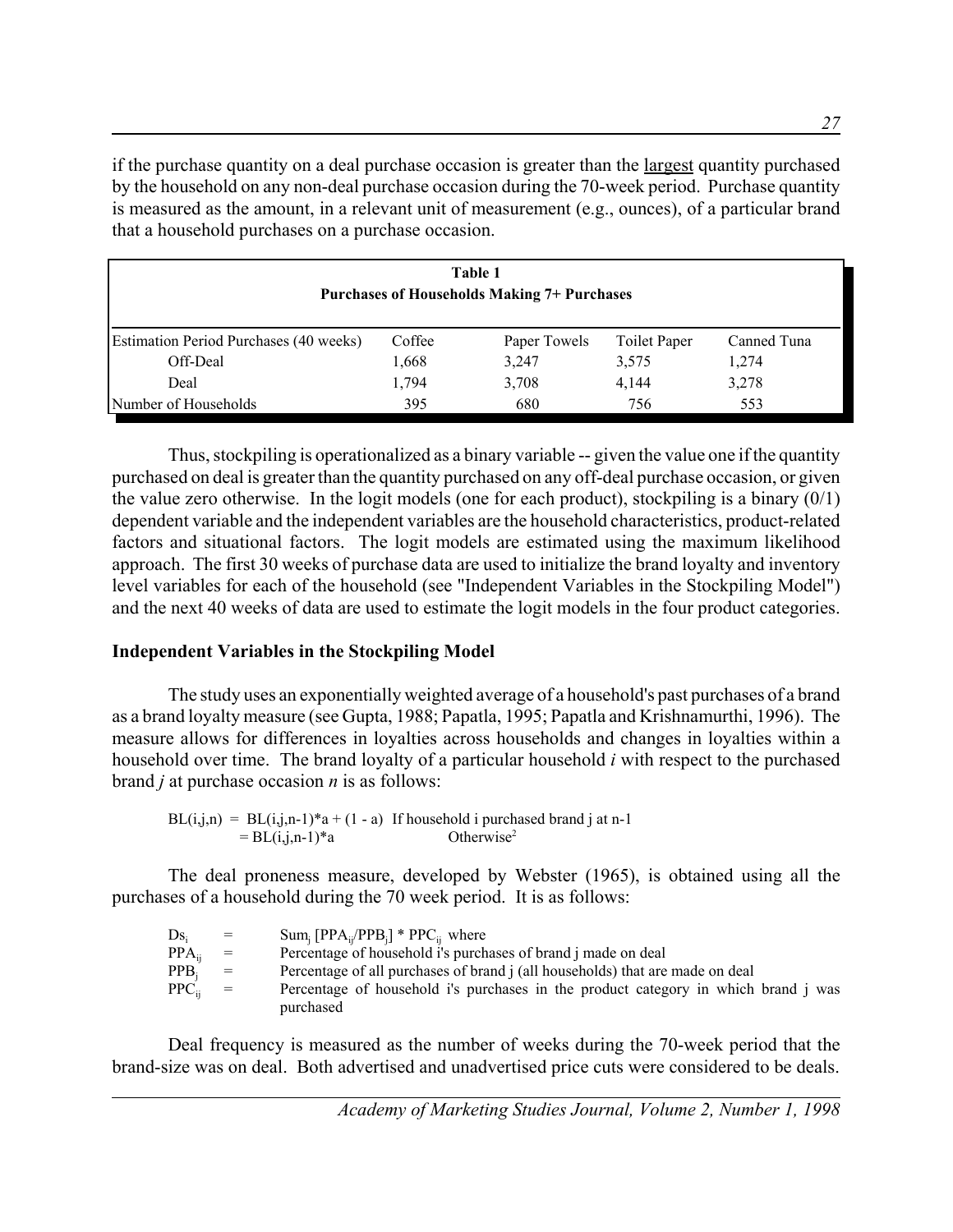The depth of any price discount is defined as the regular price minus the shelf price (in cents/ounce or cents/sq.ft.). The price of a brand is determined to be discounted if the brand is featured in a weekly newspaper insert or if a price reduction is greater than 30 cents or 15 percent of the price in the prior week.

The estimate of the level of product category inventory for a household in a specific week is obtained from the measurement procedure employed by Gupta (1988, 1991) and Krishnamurthi et al. (1992):

| Estimated        | Estimated                             | Estimated   | <b>Quantity Bought</b> |
|------------------|---------------------------------------|-------------|------------------------|
| Inventory<br>$=$ | Inventory<br>$\overline{\phantom{a}}$ | Weekly      | in Week t-1            |
| in Week t        | in Week t-1                           | Consumption | (if any)               |
| (beginning)      | (beginning)                           |             |                        |

Average weekly purchase quantity during the 70-week period is used as a surrogate for weekly product consumption rate, and the initial level of inventory at the first purchase occasion is set to zero (Bucklin and Lattin, 1991).

### **RESULTS**

Table 2 presents parameter estimates and measures of fit for the four stockpiling logit models. As seen in Table 2, the log-likelihood chi-square statistic, not surprisingly, is significant in all four of the stockpiling models. That is, the null hypothesis that all parameter estimates are zero is rejected in all of the models.

However, the predictive ability of the models is rather low. The likelihood ratio index  $(p^2)$ , a "pseudo-r<sup>2</sup>" measure of the proportion of the log-likelihood explained by the model, ranges from .1 to .16. Although the values are low, the levels are consistent with the results from previous efforts modeling purchase quantities (e.g., Neslin et al., 1985; Gupta, 1988, 1991). The results indicate that a large proportion of the variability in purchase quantity is not explained by the models. Results relating to specific hypotheses are as follows:

### **Household-related Characteristics**

Among the three household characteristics variables, deal proneness is most strongly and consistently related to the incidence of stockpiling. As hypothesized (H1), in all four product categories, there is a significant positive relationship ( $p < .01$ ) between household deal proneness and the incidence of stockpiling.

Surprisingly, brand loyalty is not significantly related to stockpiling behavior in any of the four product categories. Thus, hypothesis 2 is not supported. The absence of any relationship between brand loyalty and the incidence of stockpiling may be due to the fact that deal purchase occasions were found to be dominated by households that make the majority of their purchases ondeal and have low levels of brand loyalty. It might also be the case that brand preferences in the four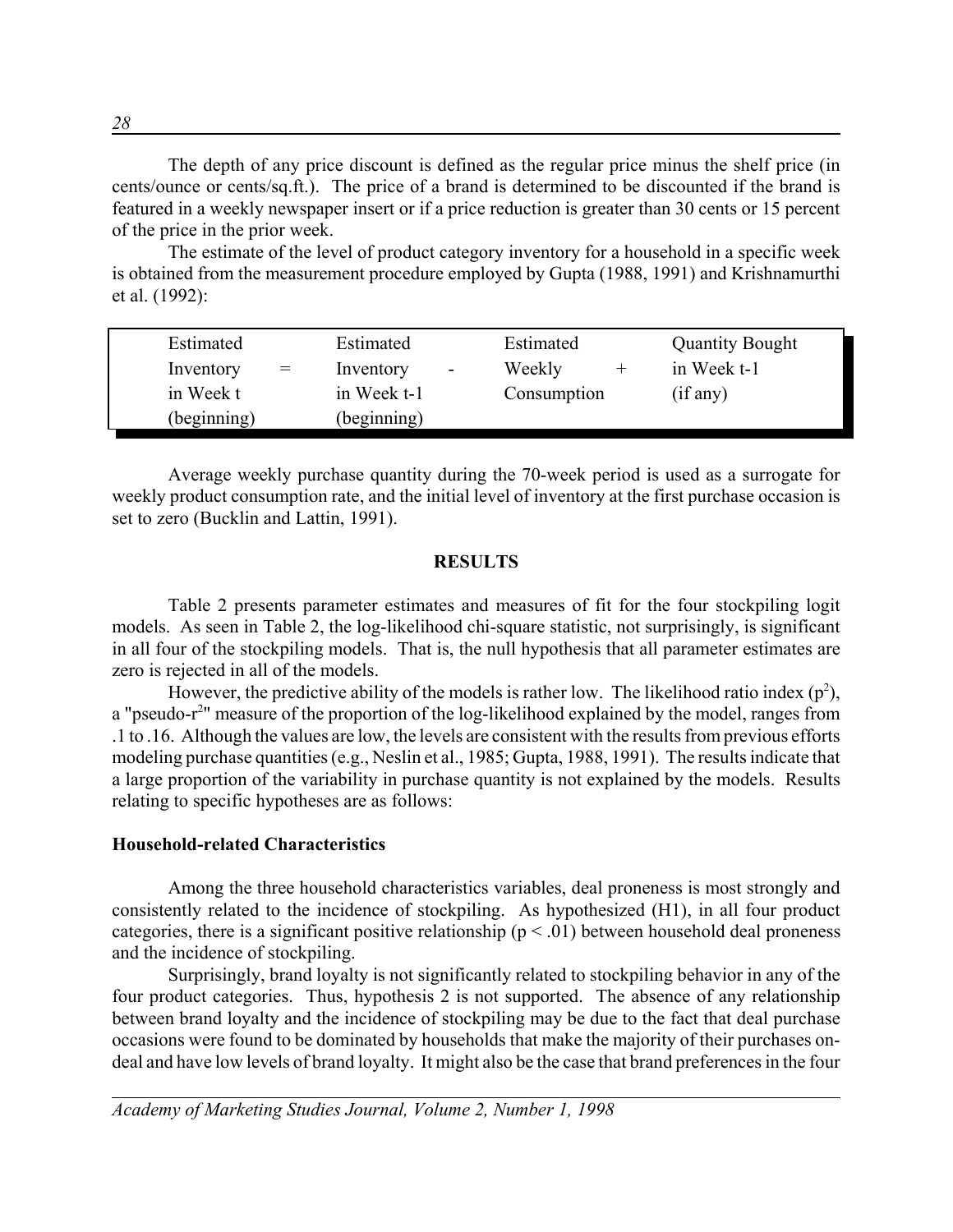product categories are not as strong or important as size preferences or product-type preferences (e.g., light vs. chunk white tuna).

Hypothesis 3 is also not strongly supported because a significant negative relationship ( $p <$ .05) between household consumption rate and the incidence of stockpiling is found in three of the four of the product categories. The hypothesis is supported  $(p < .01)$  only in the canned tuna product category. The negative relationship between consumption rate and stockpiling in three of the four product categories may have occurred because heavy users are already buying large quantities of product and they may find it difficult to respond to promotions by buying larger quantities on deal purchase occasions. Heavy users of canned tuna, compared to heavy users in the other categories, would appear to be more easily able to increase their purchase quantities on deal purchase occasions because the additional quantity can be more quickly consumed and more easily transported and stocked.

| Table 2: Parameter Estimates for the Stockpiling Models<br>(Standard errors in parentheses) |           |            |            |          |  |  |
|---------------------------------------------------------------------------------------------|-----------|------------|------------|----------|--|--|
|                                                                                             |           |            |            |          |  |  |
| Deal Proneness                                                                              | $.319**$  | 3.299**    | $1.902**$  | 4.520**  |  |  |
|                                                                                             | (.112)    | (.184)     | (.104)     | (.254)   |  |  |
| <b>Brand Loyalty</b>                                                                        | $-.181$   | .068       | $-.088$    | $-.264$  |  |  |
|                                                                                             | (.179)    | (.204)     | (.152)     | (.166)   |  |  |
| <b>Consumption Rate</b>                                                                     | $-.067**$ | $-.003*$   | $-.005**$  | $.047**$ |  |  |
|                                                                                             | (.013)    | (.001)     | (.000)     | (.013)   |  |  |
| Deal Frequency                                                                              | $-.010$   | $-.037*$   | $-0.026**$ | $.072**$ |  |  |
|                                                                                             | (.011)    | (.015)     | (.007)     | (.014)   |  |  |
| <b>Product Price</b>                                                                        | $-291**$  | $-2.673**$ | .177       | $-102**$ |  |  |
|                                                                                             | (.030)    | (.259)     | (.338)     | (.018)   |  |  |
| Inventory Level                                                                             | $-0.033*$ | $-0.033**$ | $-.048**$  | $-.009$  |  |  |
|                                                                                             | (.012)    | (.009)     | (.008)     | (.008)   |  |  |
| Price Cut                                                                                   | $.176***$ | $1.817**$  | $.917*$    | $.245**$ |  |  |
|                                                                                             | (.026)    | (.508)     | (.446)     | (.034)   |  |  |
| * Significant at .05 level                                                                  |           |            |            |          |  |  |
| ** Significant at .01 level                                                                 |           |            |            |          |  |  |
| ${\bf N}$                                                                                   | 1794      | 3708       | 4144       | 3278     |  |  |
| $-2LL$ (model)                                                                              | 1932.92   | 3381.67    | 4858.57    | 3743.50  |  |  |
| Model chi-square                                                                            | 230.71**  | 656.26**   | 578.63**   | 703.94** |  |  |
| (7 d.f.)                                                                                    |           |            |            |          |  |  |
| p <sup>2</sup>                                                                              | .106      | .162       | .106       | .158     |  |  |
|                                                                                             |           |            |            |          |  |  |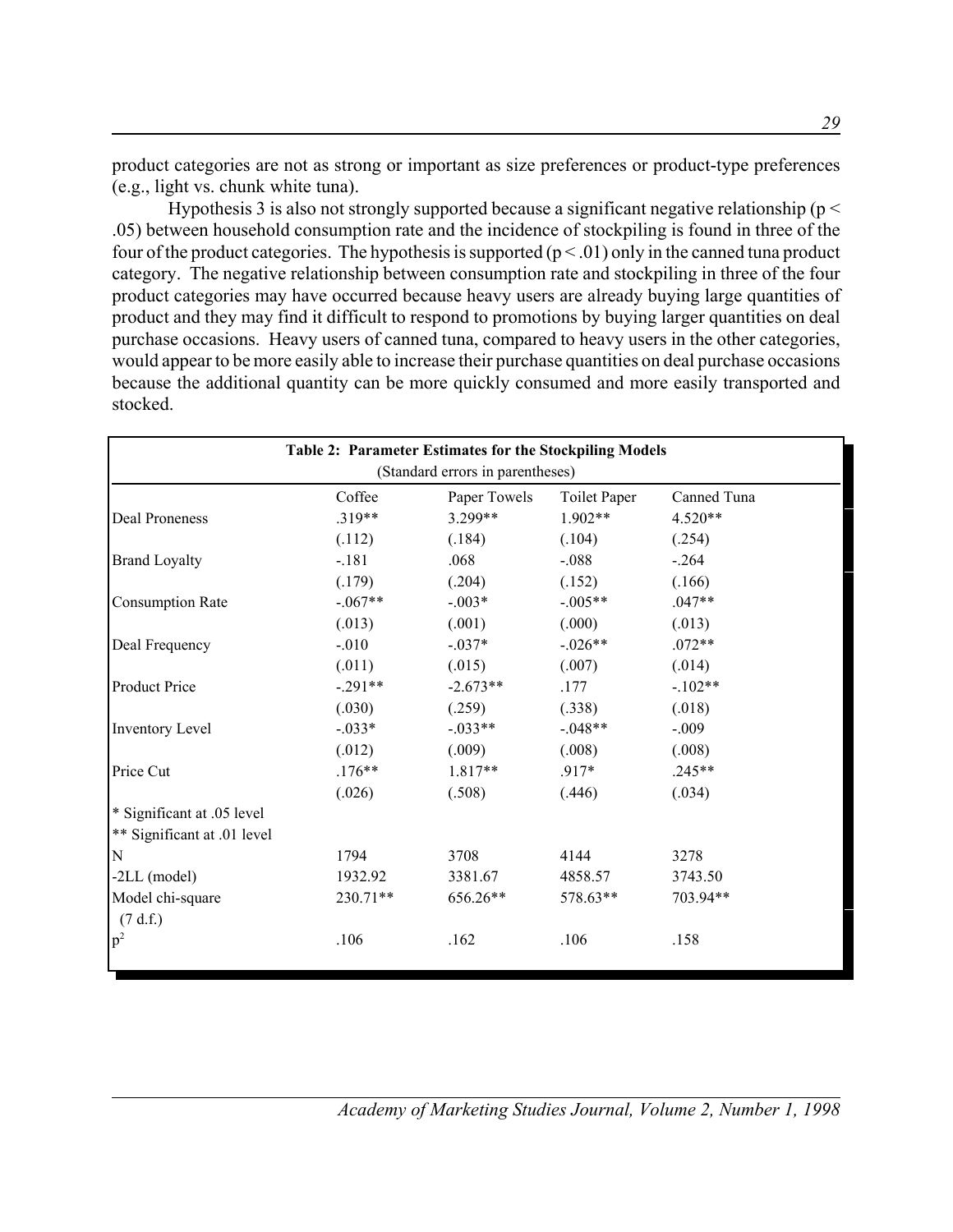### **Product-related Factors**

Of the two product-related variables, product price is more strongly related to the incidence of stockpiling. There is a significant negative relationship ( $p < .01$ ) between the regular price of a product and the incidence of stockpiling in three of the four product categories (toilet paper is the exception). Thus, H5 is generally supported.

The deal frequency of a brand is found to have a significant negative effect ( $p < .05$ ) on stockpiling in two of the four product categories (paper towels and toilet paper), and a significant positive effect on stockpiling in the canned tuna category. Thus, H4 is supported in only two of the four product categories.

The absence of a stronger relationship between deal frequency and purchase acceleration may be due to characteristics of the promotional environment. If many households purchasing on deal have no strong preferences toward any one brand, there is less motivation to monitor or develop perceptions about the deal frequency of any one brand. This should be particularly true when there are frequent promotions in the product category.

### **Situation-related Factors**

Among the situation-related factors, both level of inventory and depth of price cut are consistently related to the incidence of stockpiling. In three of the four categories, household inventory level has a significant negative effective  $(p < .01)$  on the incidence of stockpiling, thus supporting H6. In all four of the product categories, there is a significant positive relationship (p < .05) between the depth of the price cut on deal purchase occasions and stockpiling behavior. Thus, H7 is supported.

### **DISCUSSION**

Using the cost-benefit framework of the household inventory model by linking certain household, product-related, and purchase-situation characteristics to the components of a household's total costs, this study derived and tested hypotheses regarding the incidence of stockpiling.

Deal proneness is consistently found to be positively related to the incidence of stockpiling. Consumers who search for promotions incur costs (i.e., the cost of time spent scanning advertisements and in-store displays). To help allay these costs, they are more likely to purchase more of promoted products in order to receive the additional financial and perhaps psychological benefits.

In the four product categories, brand loyalty is not related to the incidence of stockpiling. Deal purchase occasions seem to be dominated by households with rather low levels of loyalty toward the promoted brand. If many consumers are largely indifferent between certain brands and willing to switch among certain brands if given a promotion, then perceived substitution costs may be low and perhaps not large enough to affect stockpiling behavior.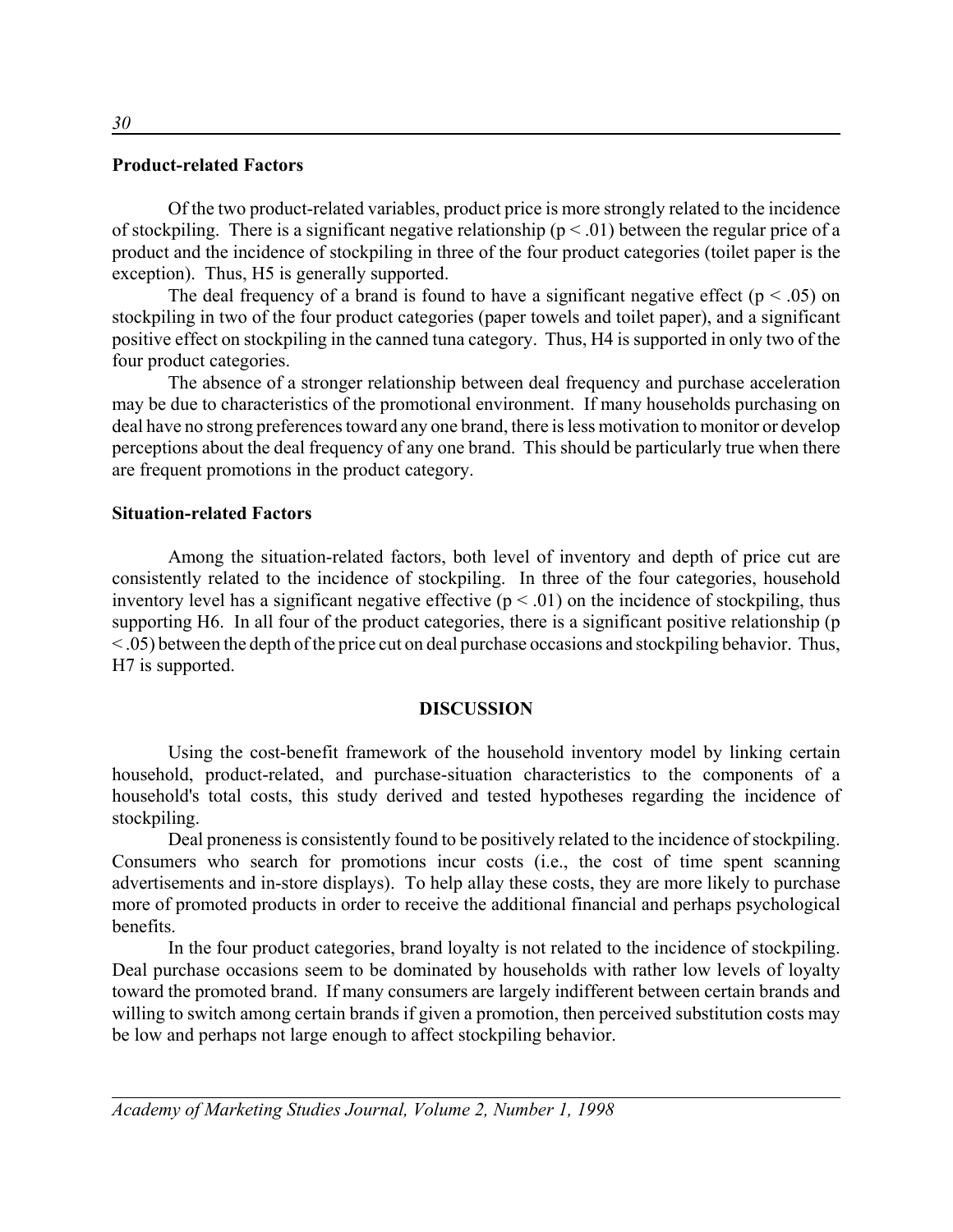These two findings (regarding deal-prone and brand loyal households) should provide some comfort to manufacturers who are concerned that deals primarily attract consumers who stockpile brands that they would have bought at their regular price. The results from this study indicate that deal prone consumers, not brand-loyal consumers, are likely to be stockpilers. It may actually be beneficial to manufacturers to have deal prone consumers stockpile because it delays them from switching to some other brand that is on sale. In product categories where household penetration is either high or not easily increased, using deals to obtain brand switchers and defend against brand switching becomes a prominent objective, particularly if brand loyalty and perceived product differentiation are low.

Brand deal frequency was not consistently related to stockpiling behavior. This finding differs from Krishna (1994) who, in a laboratory experiment, found that if deals occur frequently there is less stockpiling and less purchasing of less preferred brands on deal. The results of this study suggest that many consumers have no salient deal frequency expectations and are willing to stockpile in response to the deals of many brands. In addition, the deal frequency measure is really only a surrogate for consumers' deal frequency perceptions and expectations. Future research should attempt to combine scanner-based behavioral data with perceptual and attitudinal information.

The regular price of a product and the depth of a price cut appear to be important in inducing stockpiling. Consistent with the theoretical framework of the inventory model, households are found to be more likely to stockpile if the brand's regular price is not high or if the depth of any price cut is high. The results also imply that consumers do attend to pricing and promotional information when making purchase quantity decisions. If an objective of price deals is to induce stockpiling, then it appears that steep price cuts will be influential in achieving that objective.

Finally, level of inventory was shown to have an effect on the incidence of stockpiling. As expected, lower inventories are associated with more stockpiling. This finding suggests that consumers do consider their holding costs when making purchase quantity decisions.

One limitation of the study is that information about coupon usage in the four product categories is not available. Although manufacturer couponing activity in the product categories is believed to be low, coupon redemptions by households may have affected purchase quantity decisions.

The results of the study suggest the need for research specifically examining the extent to which stockpiling affects household consumption rates (e.g. Wansink and Deshpande, 1994). Previous studies have often examined products which would seem to have relatively stable and not easily expanded consumption rates (e.g., toilet paper) and have assumed, at least implicitly, that household consumption rates are in fact stable. This assumption should be tested.

Differences in the findings across the four product categories illustrate the importance of continuing to broaden the scope of products used in sales promotion studies. Fader and Lodish (1990) have addressed this need in their efforts to discriminate among product categories based on the structure of the product category and its promotional activity. Further across-category research would strengthen confidence in the generalizability of sales promotion models and theories of the effect of deals on consumer purchasing behavior.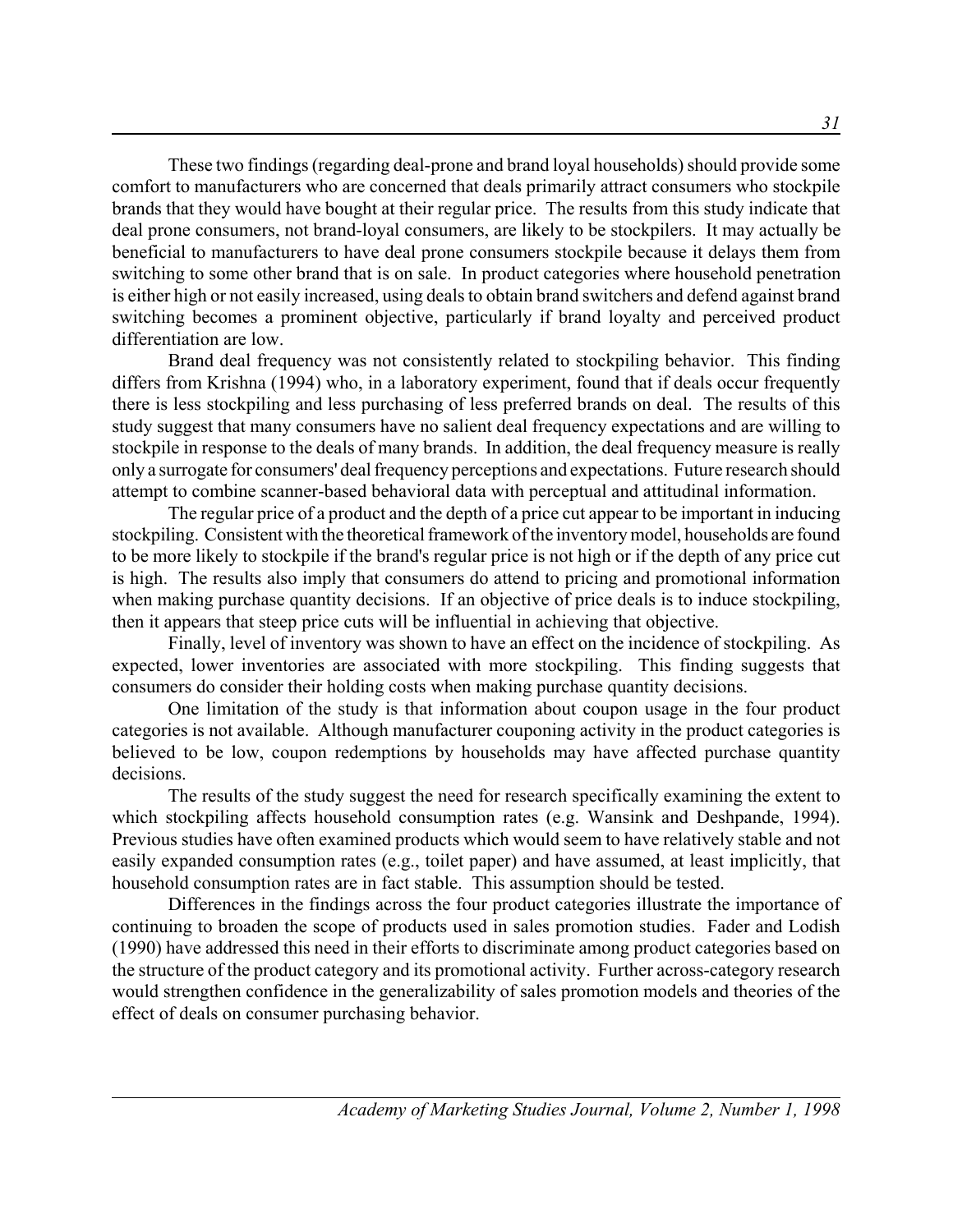Finally, other research issues suggested by the findings of the study include the examination of other consumer characteristics (e.g., lifestyle characteristics) that might affect stockpiling behavior, and the effect of stockpiling in one product category on sales in other product categories.

### **ENDNOTES**

<sup>1</sup> The selection criteria were as follows. First, households must have stated that the majority of their grocery shopping occurred at the store. Second, only households who made trips to the store throughout the entire 70 week period were included in the study. Households averaging less than one trip per week to the store were also excluded from the analysis because their purchase histories were believed to be incomplete. Third, only households that made seven or more purchases in the product categories during the 70 week period were included in the study.

The brand carry-over constant (a) is set at .8. Other studies have found optimal values of this constant to be in the range of .8 to .875 and, furthermore, have found that parameter estimates and model fit are insensitive to small changes in the value of the constant (Gupta, 1988; Ortmeyer et al., 1991). At the first purchase occasion, the value of the brand loyalty variables are set to either  $(1 - a)/(number of available brands - 1)$ , if the brand is not purchased on that occasion, or set to the constant (a), if the brand is purchased on that occasion.

### **REFERENCES**

- Bawa, K. & R.W. Shoemaker (1987). "The Coupon-Prone Consumer: Some Findings Based on Purchase Behavior Across Product Classes," Journal of Marketing, (October), 99-110.
- Blattberg, R. C., T. Buesing, P. Peacock, & S.K. Sen (1978). "Identifying the Deal Prone Segment," Journal of Marketing Research, (August), 369-377.
- Blattberg R. C., G.D. Eppen, & J. Lieberman (1981). "A Theoretical and Empirical Evaluation of Price Deals for Consumer Nondurables," Journal of Marketing, (Winter), 116-129.
- Blattberg, R.C. & S.A. Neslin (1990). Sales Promotion: Concepts, Methods, and Strategies,(Englewood Cliffs NJ: Prentice-Hall).
- Bucklin, R.E. & J. M. Lattin (1991). "A Two-State Model of Purchase Incidence and Brand Choice," Marketing Science, (Winter), 24-39.
- Fader, P.S. & L. M. Lodish (1990). "A Cross-Category Analysis of Category Structure and Promotional Activity for Grocery Products," Journal of Marketing, (October), 52-65.
- Guadagni, P.M. & J. D. C. Little (1983). "A Logit Model of Brand Choice Calibrated on Scanner Data," Marketing Science, (Summer), 203-238.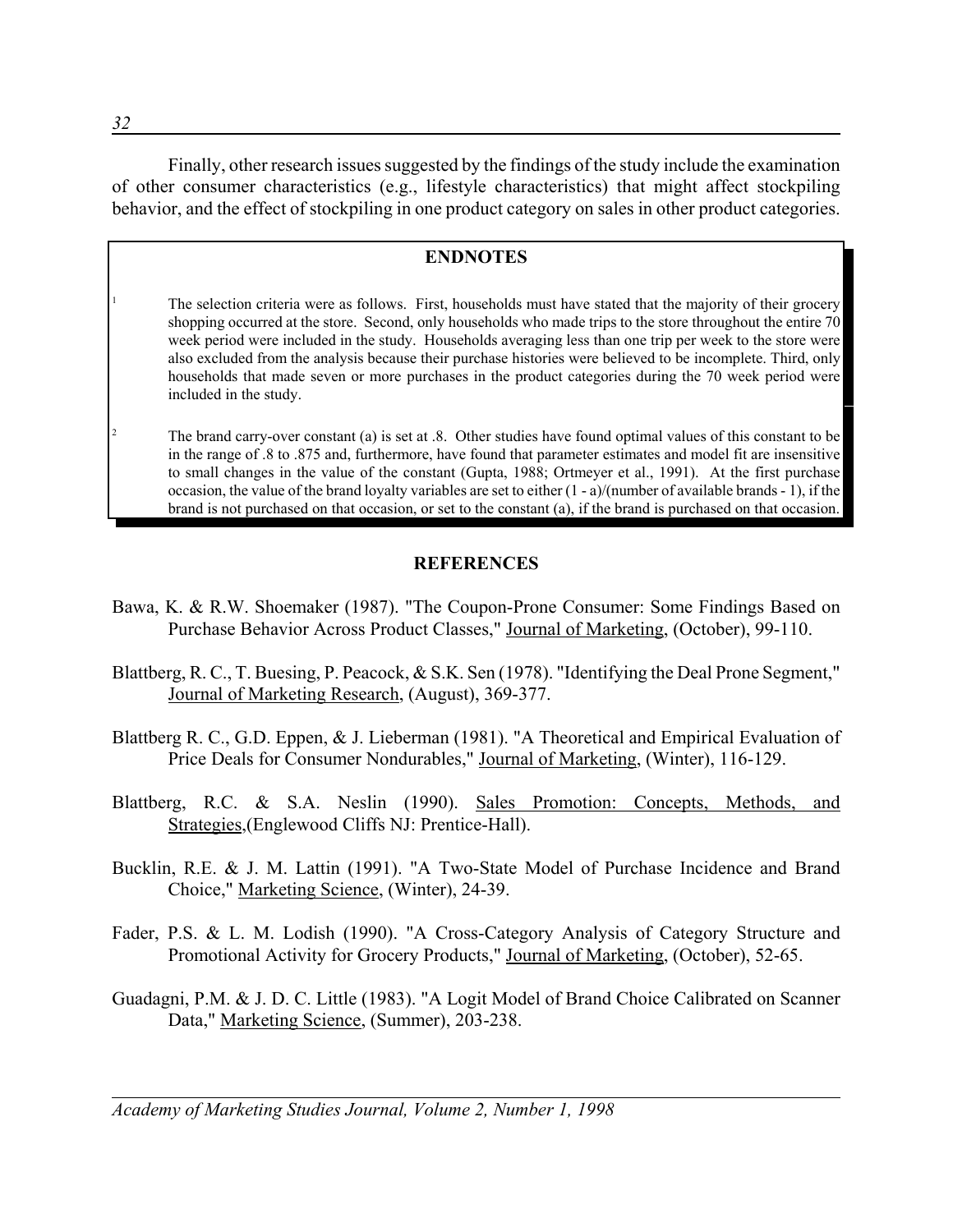- Gupta, S. (1988). "Impact of Sales Promotions on When, What, and How Much to Buy," Journal of Marketing Research, (November), 342-355.
- Gupta, S. (1991). "Stochastic Models of Interpurchase Time With Time-Dependent Covariates," Journal of Marketing Research, (February), 1-15.
- Helsen, K.& D.C. Schmittlein (1992). "How Does a Product Market's Typical Price-Promotion Pattern Affect the Timing of Households' Purchases? An Empirical Study Using UPC Scanner Data," Journal of Retailing, 68 (3), 316-338.
- Jeuland, A.P. & C. Narasimhan (1985). "Dealing--Temporary Price Cuts--by Seller as a Buyer Discrimination Mechanism," Journal of Business, 58 (3), 295-308.
- Krishna, A., I. S. Currim, & R.W. Shoemaker (1991). "Consumer Perceptions of Promotional Activity," Journal of Marketing, (April), 4-16.
- Krishna, A. (1994). "The Effect of Deal Knowledge on Consumer Purchase Behavior," Journal of Marketing Research, 31, 76-91.
- Krishna, A. & R.W. Shoemaker (1992). "Estimating the Effects of Higher Coupon Face Values on the Timing of Redemptions, the Mix of Coupon Redeemers, and Purchase Quantity," Psychology and Marketing, 9 (6), 453-467.
- Krishnamurthi, L. & S.P. Raj (1988). "A Model of Brand Choice and Purchase Quantity Price Sensitivity," Marketing Science, (Winter), 1-20.
- Krishnamurthi, L. & S. P. Raj (1991). "An Empirical Analysis of the Relationship Between Brand Loyalty and Consumer Price Elasticity," Marketing Science, (Spring), 172-183.
- Krishnamurthi, L., T. Mazumddar, & S.P. Raj (1992). "Asymmetric Response to Price in Consumer Brand Choice and Purchase Quantity Decisions," Journal of Consumer Research, 19, 387- 400.
- Moriarty, M. (1983). "Feature Advertising-Price Interaction Effects in the Retail Environment," Journal of Retailing, (Summer) 80-98.
- Moriarty, M. (1985). "Retail Promotional Effects on Intra- and Interbrand Sales Performance," Journal of Retailing, (Fall), 27-47.
- Neslin, S.A., C. Henderson & J. Quelch (1985). "Consumer Promotions and the Acceleration of Product Purchases," Marketing Science, (Spring), 147-165.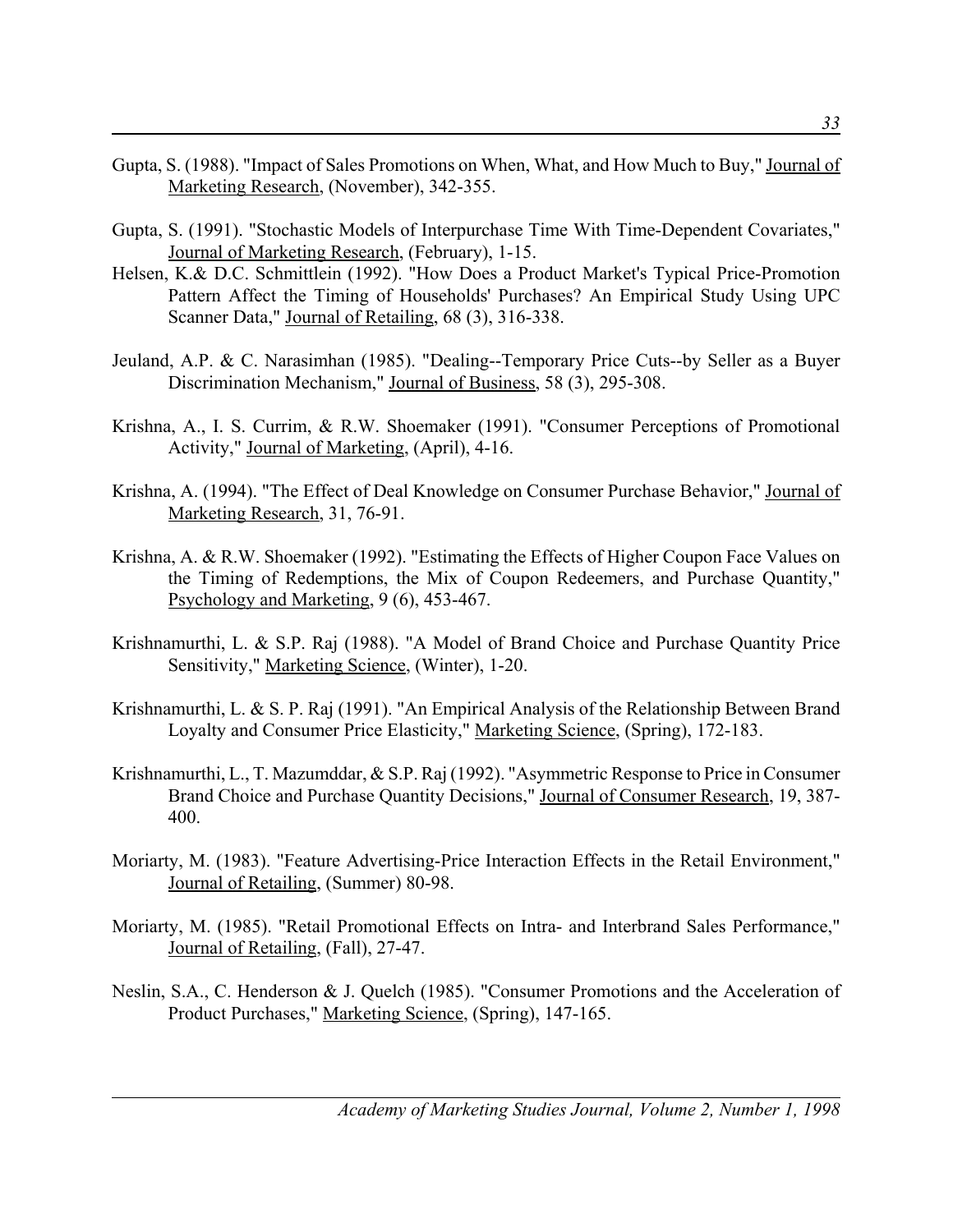- Ortmeyer, G., J. M. Lattin, & D.B. Montgomery (1991). "Individual Differences in Response to Consumer Promotions," International Journal of Research in Marketing, 8, 169-186.
- Papatla, P. (1995). "A Dynamic Model of the Advertising-Price Sensitivity Relationship for Heterogeneous Consumers," Journal of Business Research, 33, 251-260.
- Papatla, P. & L. Krishnamurthi (1996). "Measuring the Dynamic Effects of Promotions on Brand Choice," Journal of Marketing Research, 33, 20-35.
- Schneider, L. & I. Currim (1990). "Consumer Purchase Behaviors Associated with Active and Passive Deal Proneness," International Journal of Research in Marketing, 8, 205-222.
- Walters, R. G. & H. J. Rinne (1986). "An Empirical Investigation into the Impact of Price Promotions on Retail Store Performance," Journal of Retailing, (Fall), 237-266.
- Wansink, B. & R. Deshpande (1994). "Out of Sight, Out of Mind: Pantry Stockpiling and Brand-Usage Frequency," Marketing Letters, 5(1), 91-100.
- Webster, F. E. (1965). "The Deal-Prone Consumer," Journal of Marketing Research, (May), 186- 189.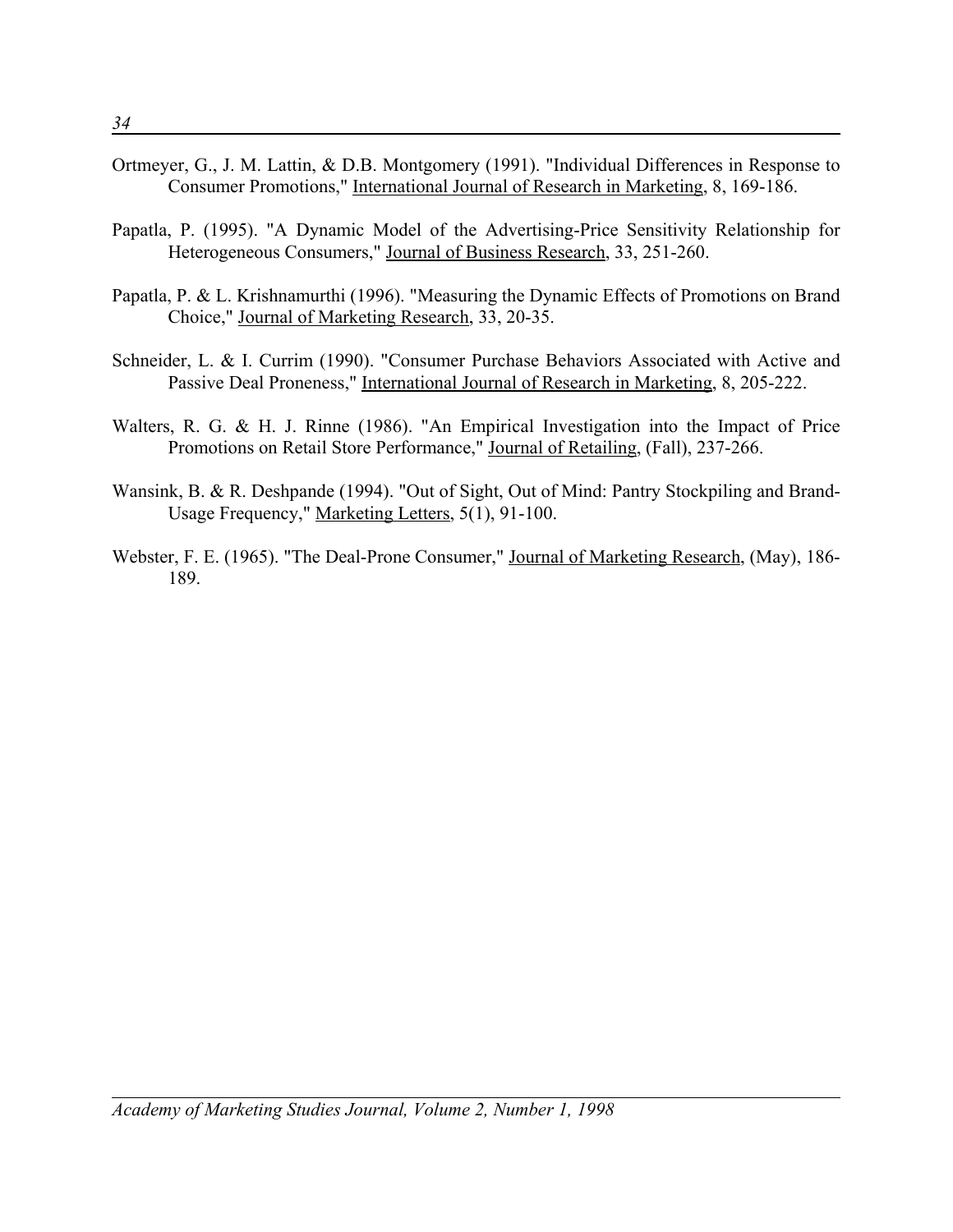# **THE MARKET ORIENTATION PERFORMANCE RELATIONSHIP IN MINORITY AND WOMAN-OWNED SMALL FIRMS**

## **John R. Frith, Nova Southeastern University and Central Texas College**

#### **ABSTRACT**

*Market orientation is a strategy for achieving superior business performance. Empirical research has shown it to be effective in both large and small firms. This study examined the market orientation/performance relationship in minority and woman-owned small firms, a population that has not been selected for study in previous research reported in the literature. The study sample consisted of 1040 minority and woman-owned small firms in Central Texas.* 

*Two instruments were used to measure market orientation. The Deshpandé and Farley (1996) Summary Scale for Market Orientation was found to be the most robust for this study of minority and woman-owned small firms. Study results using this instrument showed a significant positive relationship between market orientation and performance as measured by sales growth rate and customer retention, but not return on sales.*

*A discussion of the possible causes for the absence of a market orientation/profit relationship is included, along with suggestions for ways to achieve a market oriented posture in minority and woman-owned small firms. Study limitations, application to theory, and suggestions for further research are presented.*

#### **INTRODUCTION**

Since the early 1950's, the most prominent marketing philosophy thought to contribute to business success has been labeled the marketing concept, which, in essence, is taking care of customers. While the idea of paying attention to the needs of customers may date from as far back as Adam Smith in the 1700's (Bell and Emory, 1971), the modern marketing concept evolved from the early 1950's as business began a new era following World War II (Barksdale and Darden, 1971; Bell and Emory, 1971; Bennett and Cooper. 1979; Drucker, 1954; McKitterick, 1957; Webster, 1988). As interest in this marketing concept grew among marketing researchers, its definition evolved to include three tenets--customer orientation, integrated effort, and a profit direction. Customer orientation involves paying attention to the needs/wants/desires of customers; integrated effort means integrating the marketing function with all business organizational elements in the process from product design to production to promotion to the after-sale follow up; and profit direction means focusing on profit rather than sales volume as the overall business objective (Barksdale and Darden, 1971; Bell and Emory, 1971; Felton, 1959; McGee and Spiro, 1988; McNamara, 1972).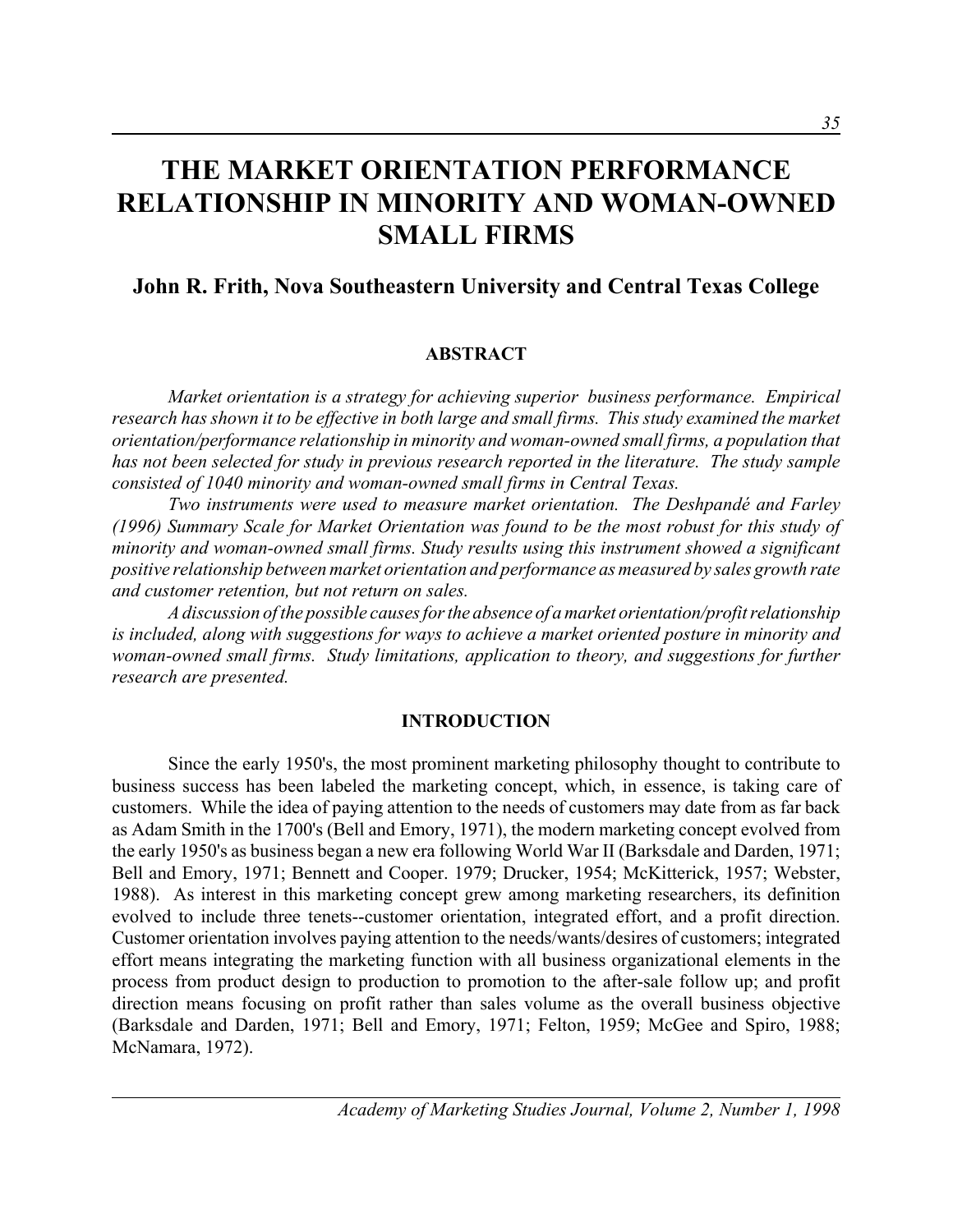Kohli and Jaworski (1990) related the terms marketing concept and market orientation--the former being a business philosophy, the latter meaning implementation of the marketing concept. "Hence, a market-oriented organization is one whose actions are consistent with the marketing concept" (Kohli & Jaworski, 1990, p. 1). Market orientation, then, describes the firm that has implemented the marketing concept.

Market orientation is the key to the achievement of superior business performance (Narver and Slater, 1990; Slater and Narver, 1992). The following describes the mechanics of that process. Porter (1985) suggested that the basis for long-run successful business performance is sustainable competitive advantage. Competitive advantage occurs when a business is able to deliver consistent superior value to customers, and it is achieved using one of two strategies: increase benefits to customers in relation to customer's costs, or reduce customer's costs in relation to their benefits (Slater and Narver, 1992). Market oriented companies choose the former strategy (increase benefits) as the means of creating superior customer value (Johnson and Chvala, 1996). To achieve significant competitive differences by emphasizing benefits, the firm must develop core competencies (Prahalad and Hamel, 1990; Slater and Narver, 1992). The firm's core competencies stem from its culture (Slater and Narver, 1992), which is defined by Deshpandé and Webster (1989) as the "values and beliefs" (p. 4) that govern behavior within the firm. Lastly, Slater and Narver(1992) proposed that firms that adopt the proper culture, which they concluded was market orientation, are most likely to achieve "sustaining competitive advantage" (p. 2) which will lead ultimately to better performance. In summary, adopting the correct business culture (market orientation) facilitates development of core competencies, which create sustaining competitive advantage and lead to improved business performance, as illustrated in Figure 1.



**<sup>(</sup>Slater and Narver, 1992, p. 2)**

The first major empirical studies dealing with the impact of market orientation on business performance were done by Kohli and Jaworski (1990) and Narver and Slater (1990). Both found that firms with high levels of market orientation also had high levels of performance (profitability). Of the 15 studies comparing market orientation and performance reviewed by this author, all but two found a positive relationship between market orientation and at least one measure of firm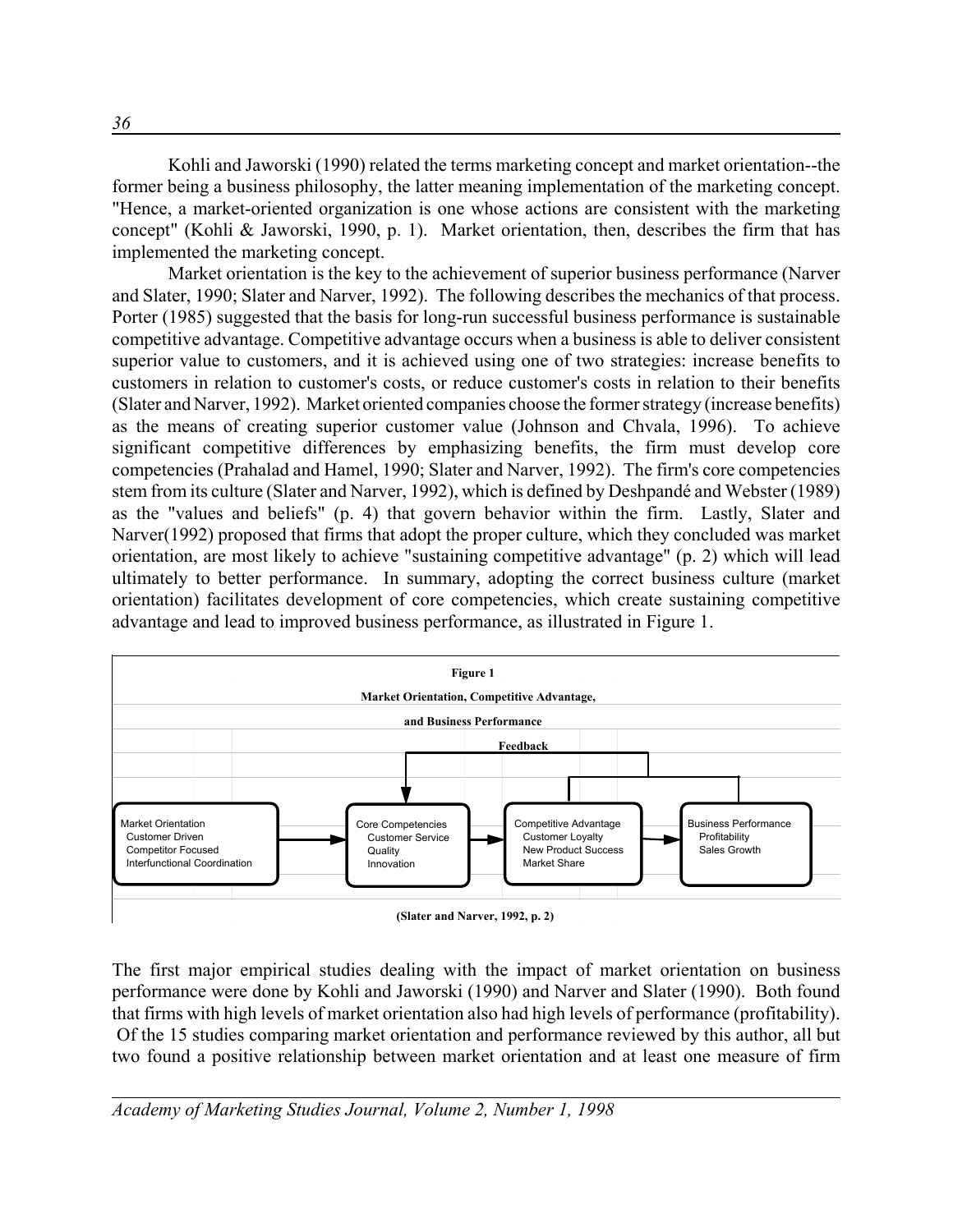performance; however, most dealt only with large businesses, and none dealt specifically with small minority and woman-owned businesses. Consequently, the results of these studies may not generalize to minority and woman-owned small businesses.

Minority and woman-owned businesses are the "emerging growth companies" of the 90's (McKee and Nelton, 1992). Scott (1983) and Godfrey (1996) indicated that minority and womanowned firms operate differently than other firms in the pursuit of profit. This supports the contention that research results showing a positive relationship between market orientation and performance for both large and small companies in general may not generalize to minority and woman-owned companies. There are no studies of market orientation's impact on the performance of minority and woman-owned small businesses reported in the literature. This research study examined the impact of market orientation on performance of minority and woman-owned businesses as a step toward filling the void in the literature.

#### **HYPOTHESES TESTED**

The research question was: Does market orientation affect performance in minority and woman-owned small businesses? This question was based on the theory that market orientation is a significant determinant of firm performance (Jones, 1996; Kohli and Jaworski, 1990; Narver and Slater, 1990; Slater and Narver, 1992 and 1994 a & b).

Several measures of performance have been used in the various studies. Three commonly used measures are return on sales (ROS), customer retention (CUSTRET), and sales growth rate (SALESGR). Return on sales is a practical measure because it is easily understood by CEO's and easy to measure (Hendrickson and Psarouthakis (1992), and has been found positively related to market orientation in previous studies (Balakrishnan, 1996; Jones, 1996; Venkatraman and Ramunajam, 1986).

Customer retention is particularly important to small firms, because of the high cost of gaining new customers and because, in the typical business, existing customers account for 65 percent of all sales (Johnson and Chvala, 1996; Jones, 1996). The cost of gaining a new customer is five times the cost of keeping a current one (1985 TARP study cited in Johnson & Chvala, 1996 and Jones, 1996). Kohli and Jaworski (1990) found that market orientation enhances customer retention, and noted that their finding agreed with Kotler's (1988) similar contention (see also Balakrishnan, 1996; Jones, 1996; Narver and Slater, 1990).

The third measure, sales growth rate, was suggested as a valid measure of performance by Venkatraman and Ramanujam (1986), and previous studies have found it positively related to market orientation (Narver and Slater, 1994-a; Jones, 1996)

Jones (1996), in his study of 311 small firms in South Florida, used return on sales, customer retention, and sales growth rate as performance measures, because they are all particularly important for small firms. He found these variables positively related to market orientation.

Based on the foregoing discussion, return on sales, customer retention, and sales growth rate were used to measure business performance in this study. All were expected to be positively related to market orientation. Hence, the following hypotheses were tested.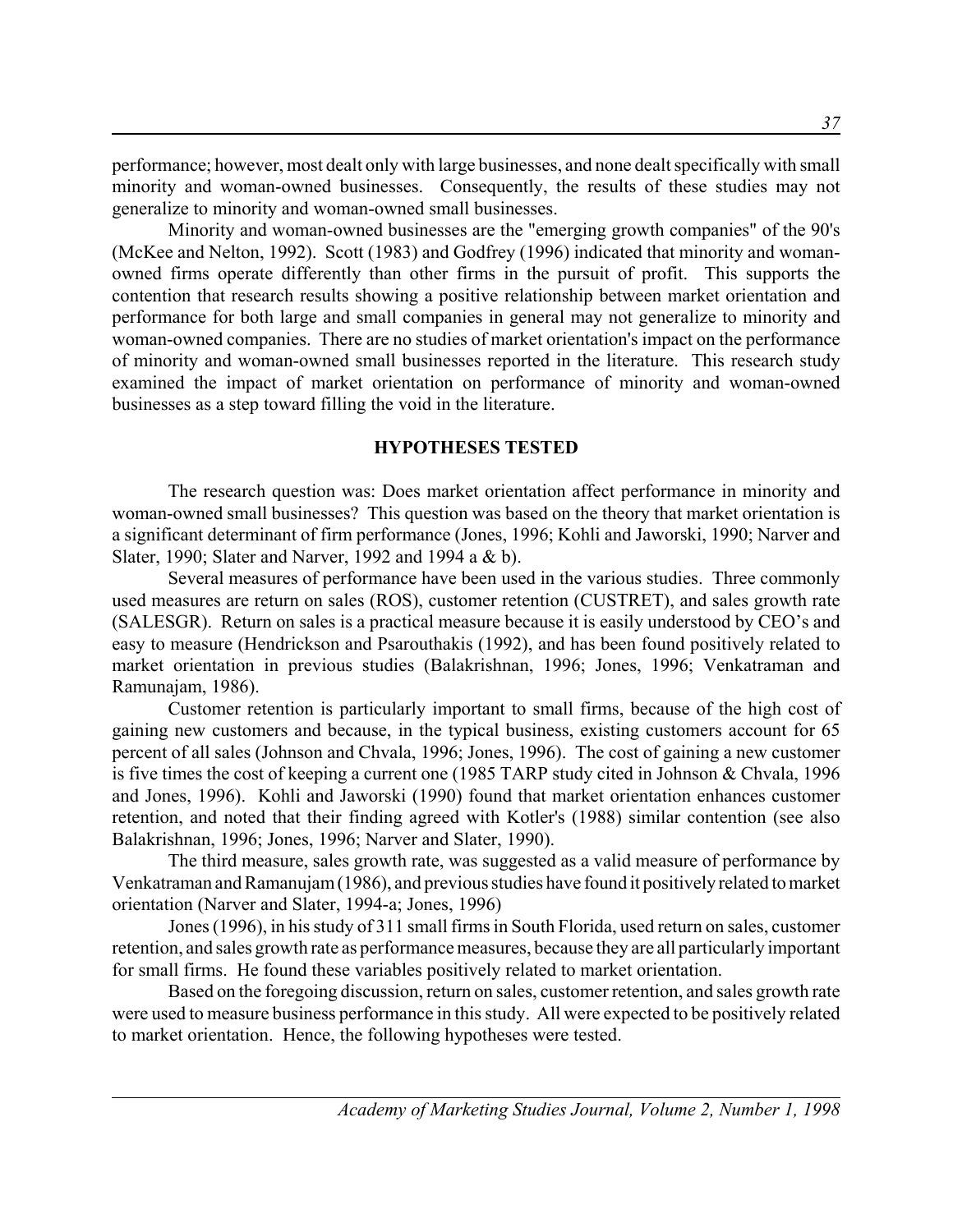| H1             | There is a significant positive relationship between market orientation<br>and return on sales (ROS) in minority and woman-owned small firms.                |
|----------------|--------------------------------------------------------------------------------------------------------------------------------------------------------------|
| H <sub>2</sub> | There is a significant positive relationship between market orientation<br>and customer retention rate (CUSTRET)in minority and woman-<br>owned small firms. |
| H <sub>3</sub> | There is a significant positive relationship between market orientation<br>and sales growth rate (SALESGR) in minority and woman-owned<br>small firms.       |

#### **METHODOLOGY**

Two instruments were used to measure firms' market orientation to determine if one is more robust with the study population. One (Table 1) was the 14-item scale developed by Narver and Slater (1990), as modified by Jones (1996). This scale divides market orientation into three components–customer orientation (6 items), competitor orientation (4 items), and interfunctional coordination (4 items). Respondents were asked to rate their firm's degree of compliance with each of the 14 statements on a Likert-type scale from one to seven, where 1 equals "not at all" and 7 equals "to an extreme extent". The firms' degree of market orientation was calculated as the mean of the sums of scores of the three components.

Narver and Slater developed and validated their original instrument to support their 1990 study. In their reliability analysis, Narver & Slater (1990) attained Cronbach alpha values exceeding .7 for all three components of market orientation. These values are acceptable for reliability, according to Hair, Anderson, Tatham, and Black (1995) and Nunnally (1978). Other researchers using the Narver and Slater scale found similar reliability coefficients (see Deshpandé and Farley, 1996; Jones, 1996; Lukas, 1996; Paul, 1994; Pleshko, 1993; Slater and Narver, 1994 & 1996; Siguaw, Brown, and Widing, 1994; Siguaw and Diamantopoulos, 1995).

The reliability analysis in this study found similar Cronbach alpha values for the Narver and Slater instrument--market orientation .81, customer orientation .76, competitor orientation .60, and interfunctional coordination .63. However, the values for competitor orientation (.60) and interfunctional coordination (.63) are below the commonly used threshold value of .7 for acceptable reliability, according to Hair et al. (1995) and Nunnally (1978). The low  $(< 70$ ) alpha values for competitor orientation and interfunctional coordination indicate the scale does not have high internal consistency.

In ascertaining construct validity, Narver & Slater (1990) used simple correlation and factor analysis to examine the relationships among the three foundation components of market orientation and their relationships with three additional management variables related conceptually to market orientation. They found evidence to support convergent, discriminant, and concurrent validity which together support validity of the market orientation construct. Validity of the Narver and Slater scale was also confirmed by Deshpandé and Farley (1996); Lukas (1996); Paul (1994); Pleshko (1993); Siguaw and Diamantopoulos (1994); and Siguaw, Brown, and Widing (1994).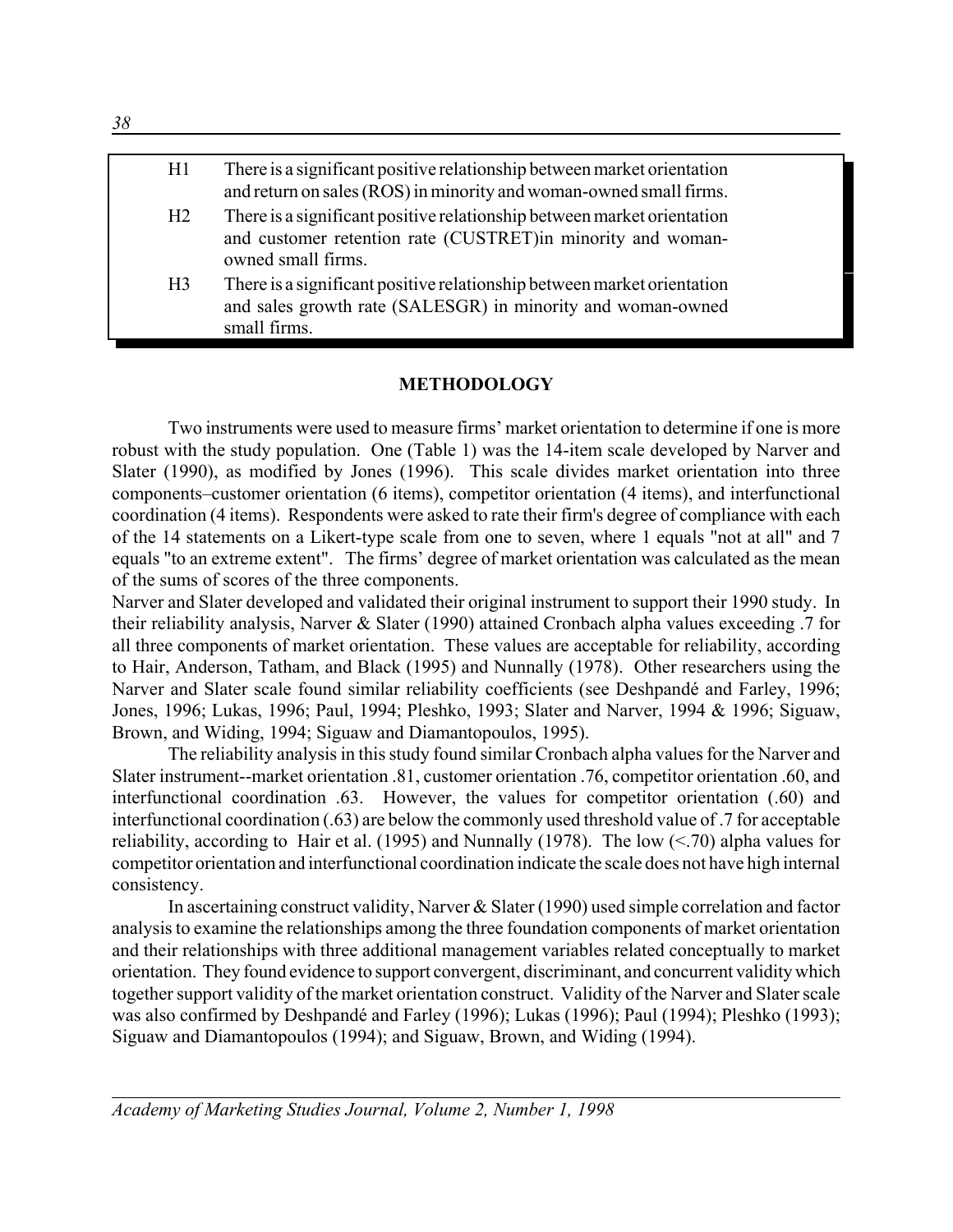|                       | <b>Description of Narver &amp; Slater (N-S)</b>                                                     |
|-----------------------|-----------------------------------------------------------------------------------------------------|
|                       | <b>Market Orientation (MARKOR) Variables</b>                                                        |
| Variable              | <b>Description</b>                                                                                  |
| 1. CUSTO <sub>2</sub> | Customer satisfaction is main business objective.                                                   |
| 2. CUSTO4             | Constantly monitor commitment and orientation to serving customers' needs.                          |
| 3. CUSTO7             | Strategy for competitive advantage is based on management's understanding of<br>customers' needs.   |
| <b>CUSTO9</b><br>4.   | Business strategies are driven by an understanding of how to create greater value for<br>customers. |
| <b>CUSTO10</b><br>5.  | Customer satisfaction is measured systematically and frequently.                                    |
| <b>CUSTO11</b>        | Management response to customer complaints is fast and courteous.                                   |
| <b>COMPO1</b><br>7.   | Competitor's strategy information is regularly shared among firm employees.                         |
| COMPO3<br>8.          | The firm responds quickly to threatening competitive actions.                                       |
| 9. COMPO12            | Management regularly discusses competitor's strengths and strategies.                               |
| <b>10. COMPO14</b>    | Customers are targeted in areas where the firm has competitive advantage.                           |
| <b>11. COORD5</b>     | Function managers visit current and prospective customers.                                          |
| <b>12. COORD6</b>     | Both good and bad customer experiences are freely disseminated to all employees.                    |
| <b>13. COORD8</b>     | All employee activities are integrated and coordinated in meeting customer needs.                   |
| <b>14. COORD13</b>    | Management understands how all employees can contribute to creating customer value.                 |
|                       | <b>CUSTO = Customer Orientation; COMPO = Competitor Orientation</b>                                 |
|                       | <b>COORD</b> = Interfunctional Coordination                                                         |

| Table 1                                         |
|-------------------------------------------------|
| <b>Description of Narver &amp; Slater (N-S)</b> |
| <b>Market Orientation (MARKOR) Variables</b>    |

Construct validity of the Narver and Slater instrument was supported in this study using factor analysis (Table 2). The analysis produced three factors with eigenvalues of 4.54, 1.45, and 1.04. The factors explain variances of 32.5%, 10.4%, and 7.4% respectively, with a combined total variance explained of 50.3%. This factor solution approximates the three-component solution proposed by Narver & Slater (1990) and found by Lukas (1996), with only minor differences in the loadings of the items on the three factors.

Narver and Slater ascertained face and content validity by first developing several questionnaire items describing characteristics of each of the market orientation components, and then having them reviewed for consistency with market orientation by two separate three-person panels of marketing strategy academicians. The items in the questionnaire were adjusted based on recommendations of the panels. The revised questionnaire was pilot-tested with six managers from the sample population and adjusted, based on their recommendations, to form the final questionnaire.

Since Jones modified the Narver and Slater questionnaire for use with small firms, he validated content and face validity in a pre-test. Although the instrument, as modified by Jones(1996), was not changed for this study, content and face validity were checked and verified during the pre-test.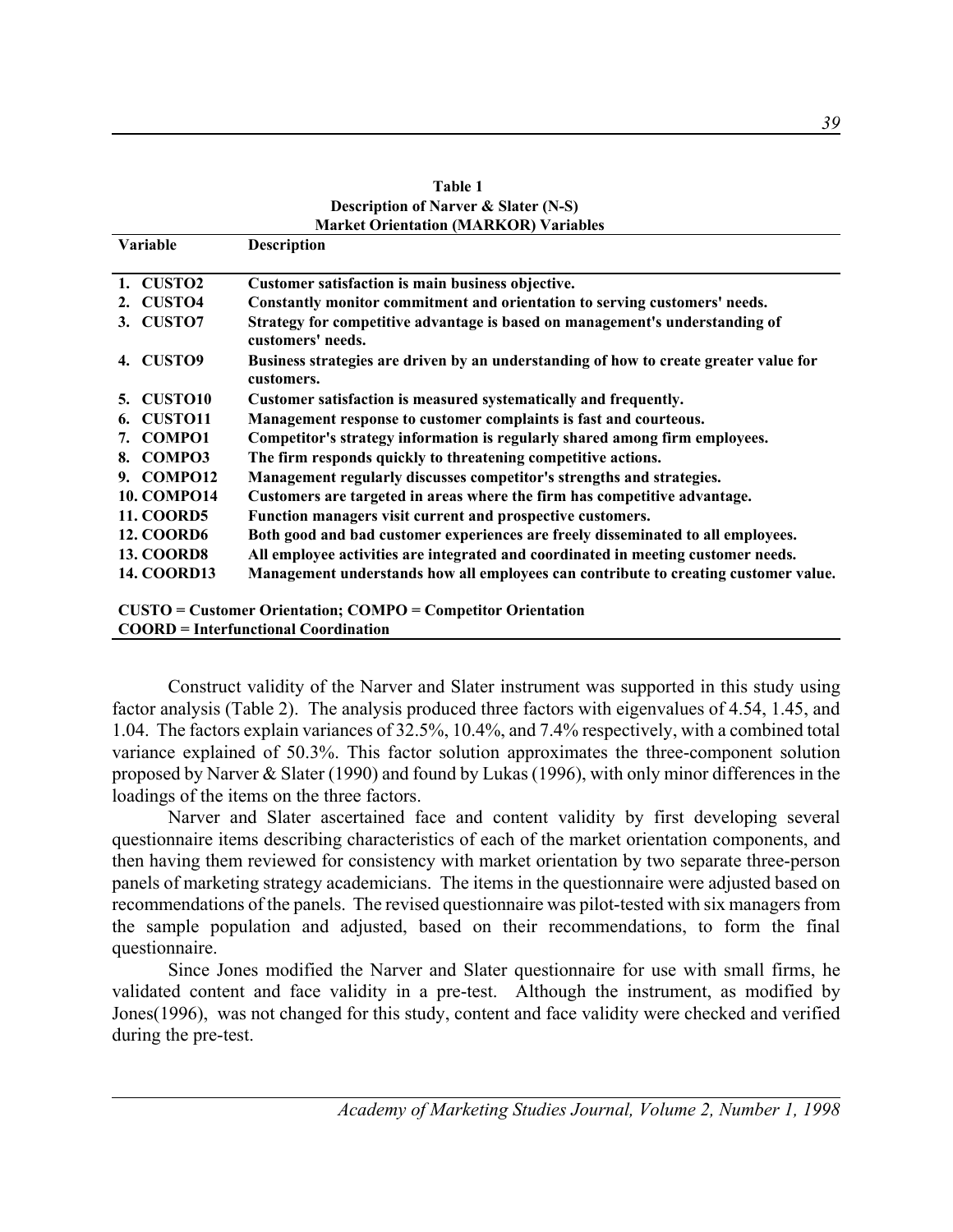| Table 2 $(N-S)$<br>Rotated Factor Matrix $N = 197$<br><b>Total Sample--All Business Types</b> |                        |                    |                    |  |  |  |  |
|-----------------------------------------------------------------------------------------------|------------------------|--------------------|--------------------|--|--|--|--|
| Variable                                                                                      | <b>Factor 1</b>        | Factor 2           | <b>Factor 3</b>    |  |  |  |  |
|                                                                                               | <b>Interfunctional</b> | <b>Customer</b>    | Competitor         |  |  |  |  |
|                                                                                               | Coordination           | <b>Orientation</b> | <b>Orientation</b> |  |  |  |  |
| <b>Variance Explained</b>                                                                     | 32.5                   | 10.4               | 7.4                |  |  |  |  |
|                                                                                               |                        |                    |                    |  |  |  |  |
| Eigenvalue                                                                                    | 4.54                   | 1.45               | 1.04               |  |  |  |  |
|                                                                                               |                        |                    |                    |  |  |  |  |
| <b>COORD8</b>                                                                                 | 0.786                  |                    |                    |  |  |  |  |
| COORD13                                                                                       | 0.671                  |                    |                    |  |  |  |  |
| <b>CUSTO9</b>                                                                                 | 0.67                   |                    |                    |  |  |  |  |
| <b>COORD6</b>                                                                                 | 0.571                  |                    |                    |  |  |  |  |
| <b>CUSTO10</b>                                                                                | 0.55                   |                    |                    |  |  |  |  |
| COMPO14                                                                                       | 0.468                  |                    |                    |  |  |  |  |
| <b>COORD5</b>                                                                                 | 0.441                  |                    |                    |  |  |  |  |
| <b>CUSTO2</b>                                                                                 |                        | 0.783              |                    |  |  |  |  |
| <b>CUSTO4</b>                                                                                 |                        | 0.619              |                    |  |  |  |  |
| <b>CUSTO7</b>                                                                                 |                        | 0.57               |                    |  |  |  |  |
| <b>CUSTO11</b>                                                                                |                        | 0.529              |                    |  |  |  |  |
| <b>COMPO1</b>                                                                                 |                        |                    | 0.745              |  |  |  |  |
| COMPO3                                                                                        |                        |                    | 0.623              |  |  |  |  |
| <b>COMPO12</b>                                                                                |                        |                    | 0.698              |  |  |  |  |

The second scale (Table 3) chosen for measuring market orientation in this study was developed by Deshpandé and Farley (1996). They synthesized the 44 items on the three most commonly used market orientation scales (Narver & Slater, 1990; Deshpandé, Farley, & Webster, 1993; Kohli, Jaworski, & Kumar, 1993) into a 10-item scale believed to be a simpler but still predictive measure of market orientation (Deshpandé & Farley, 1996). This new scale deemphasizes the non-customer-related activity components (e.g., gathering information about competitors) found in the Narver and Slater (1990) and Kohli et al. (1993) scales, and focuses on satisfying customers, the "cross-functional activities devoted to satisfying target market needs" (Deshpandé & Farley, 1996, p.14).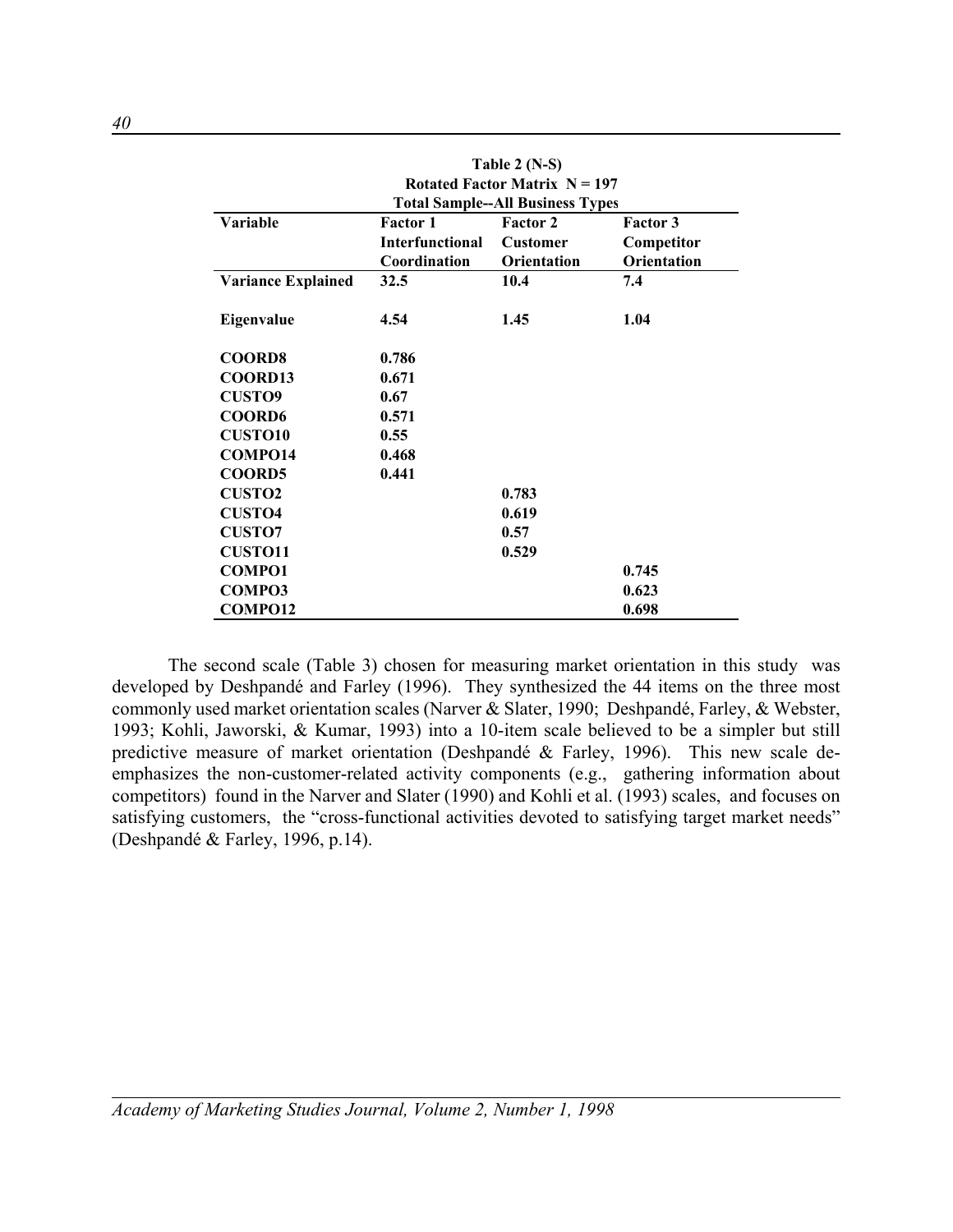|              | Table 3                                                                                           |
|--------------|---------------------------------------------------------------------------------------------------|
|              | Description of Deshpandé & Farley (D-F)                                                           |
|              | <b>Market Orientation (MARKORD) Variables</b>                                                     |
| Variable     | <b>Description</b>                                                                                |
|              |                                                                                                   |
| 1. CUSTO2*   | Customer satisfaction is main business objective.                                                 |
| 2. CUSTO4*   | Management constantly monitors commitment and orientation to serving<br>customers' needs.         |
| 3. COORD6*   | Both good and bad customer experiences are freely disseminated to all employees.                  |
| 4. $CUSTO7*$ | Strategy for competitive advantage is based on management's understanding of<br>customers' needs. |
| 5. CUSTO10*  | Customer satisfaction is measured systematically and frequently.                                  |
| 6.           | The business has routine or regular measures of customer service.                                 |
| 7.           | The business is more customer focused than competitors.                                           |
| 8.           | The business exists primarily to serve customer.                                                  |
| 9.           | Management polls end-users at least annually to assess product/service quality.                   |
| 10.          | Data on customer satisfaction are disseminated at all levels on a regular basis.                  |
|              | * Indicates the name of an identical item found also in the Narver & Slater instrument.           |

Respondents rated their firm for each of the 10 market orientation items on a Likert-type scale ranging from one to five, where 1 equals "strongly disagree" and 5 equals "strongly agree".

In addition to simplifying market orientation measurement, Deshpandé & Farley's (1996) new scale led to a simpler definition of market orientation as "the set of cross-functional processes and activities directed at creating and satisfying customers through continuous needs assessment" (p. 2). This simplification was perceived to be a possible advantage in this study of small businesses.

The Deshpandé & Farley (1996) scale has not been widely used; hence, there are no reliability or validity data available other than that reported in their 1996 study. They reported a Cronbach alpha of .89 for reliability. This study found a similarly favorable Cronbach alpha of .85, which exceeds the minimum acceptable value of .70 recommended by Hair et al. (1995) and Nunnally (1978).

Deshpandé & Farley (1996) demonstrated validity of their 10-item scale through correlation analysis. Content and face validity were confirmed in this study during pre-test interviews. The six pre-test respondents were unanimous in agreeing that the 10 questions adequately measured the extent of "behaviors and processes related to continuous assessing and serving customer needs" (Deshpandé and Farley, 1996, p. 14), which is how Deshpandé and Farley describe the activities associated with market orientation.

In developing their 10-item scale, Deshpandé and Farley (1996) factor analyzed 44 items from three different market orientation scales, and selected the 10 items with the highest loadings on the first factor. Hence, one would expect to find a one-factor solution in subsequent studies. The factor analysis in this study (Table 4) yielded two factors, one dealing with customer-oriented actions and one dealing with firm strategy to achieve a customer-oriented posture. Respondents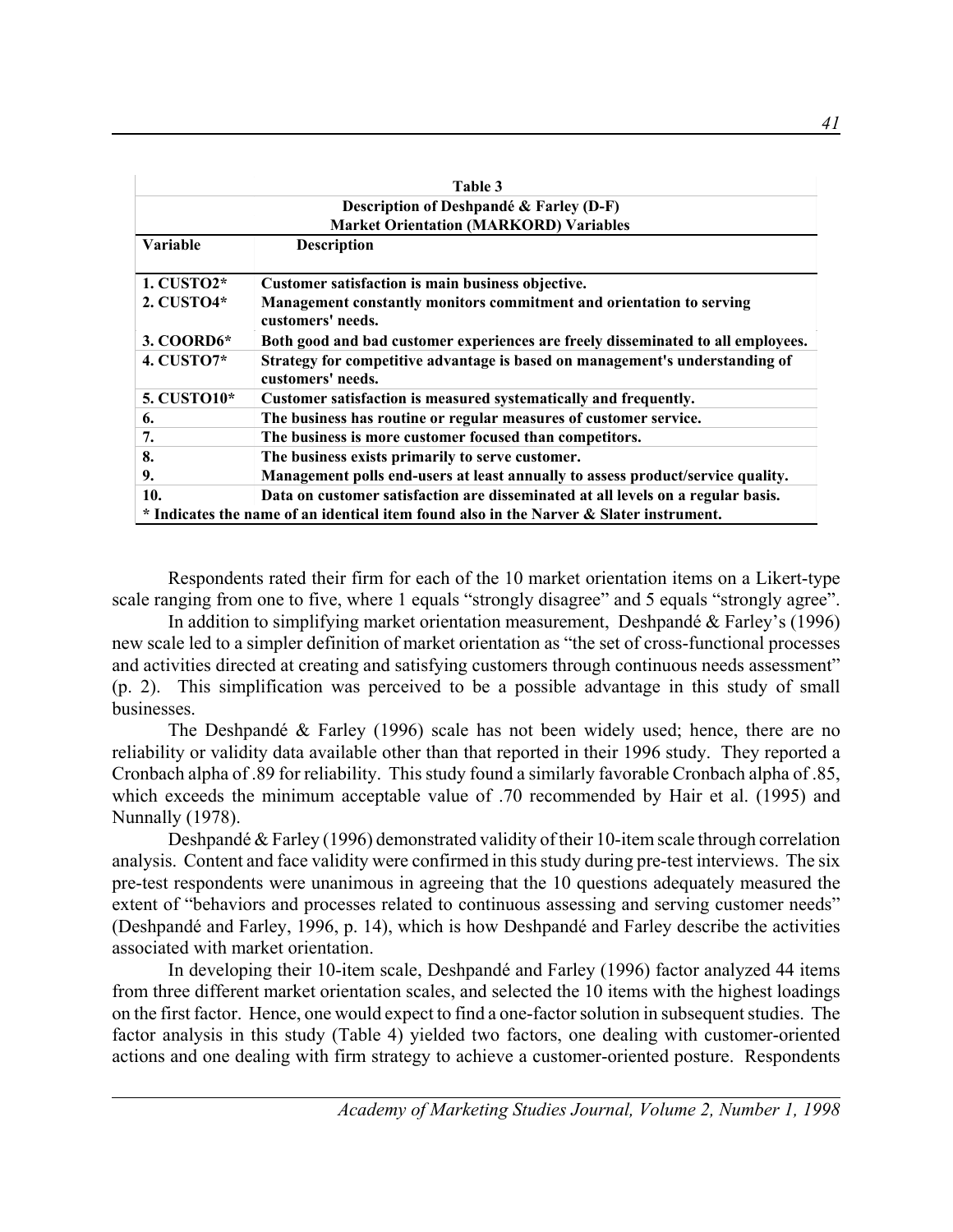apparently perceived market orientation as having two customer-oriented components, actions and strategy. Both are consistent with the Deshpandé and Farley (1996) definition of market orientation.

|                                 | Table 4 (D-F)                           |                 |  |  |  |  |  |  |  |
|---------------------------------|-----------------------------------------|-----------------|--|--|--|--|--|--|--|
| Rotated Factor Matrix $N = 197$ |                                         |                 |  |  |  |  |  |  |  |
|                                 | <b>Total Sample--All Business Types</b> |                 |  |  |  |  |  |  |  |
|                                 | <b>Factor 1</b>                         | <b>Factor 2</b> |  |  |  |  |  |  |  |
| Variable                        | Action                                  | <b>Strategy</b> |  |  |  |  |  |  |  |
| <b>Variance Explained</b>       | 43.8                                    | 14.3            |  |  |  |  |  |  |  |
| Eigenvalue                      | 4.38                                    | 1.43            |  |  |  |  |  |  |  |
| <b>ITEM 6</b>                   | .856                                    |                 |  |  |  |  |  |  |  |
| <b>ITEM5</b>                    | .808                                    |                 |  |  |  |  |  |  |  |
| <b>ITEM 10</b>                  | .800                                    |                 |  |  |  |  |  |  |  |
| <b>ITEM9</b>                    | .679                                    |                 |  |  |  |  |  |  |  |
| <b>ITEM 2</b>                   | .570                                    |                 |  |  |  |  |  |  |  |
| <b>ITEM3</b>                    | .567                                    |                 |  |  |  |  |  |  |  |
| <b>ITEM1</b>                    |                                         | .855            |  |  |  |  |  |  |  |
| <b>ITEM4</b>                    |                                         | .734            |  |  |  |  |  |  |  |
| <b>ITEM7</b>                    |                                         | .543            |  |  |  |  |  |  |  |
| ITEM 8                          |                                         | .707            |  |  |  |  |  |  |  |

Business performance was measured subjectively (Table 5) using return on sales(ROS), customer retention(CUSTRET), and sales growth rate(SALESGR). While objective measures (actual data) are preferable, if available; Dess and Robinson (1984) found a strong correlation between top management's subjective perceptions of profitability and actual performance. As noted by Narver and Slater (1990, p. 27), "subjective measures of performance commonly are used in research on private companies" (see also Balakrishnan, 1996).

|                     |                                                                                                                          |                                                             |        | Table 5<br><b>Annual Performance</b> |                                     |  |                                                                                                                                                                          |  |  |
|---------------------|--------------------------------------------------------------------------------------------------------------------------|-------------------------------------------------------------|--------|--------------------------------------|-------------------------------------|--|--------------------------------------------------------------------------------------------------------------------------------------------------------------------------|--|--|
|                     | For example:                                                                                                             |                                                             |        |                                      |                                     |  | Please rate how well your business has performed relative to all of your key competitors.                                                                                |  |  |
|                     |                                                                                                                          | of all key competitors, rate yourself a 5 for Sales Growth. |        |                                      |                                     |  | If you believe that your sales growth is greater than that of approximately 60%                                                                                          |  |  |
|                     |                                                                                                                          |                                                             |        |                                      |                                     |  | If you believe that your Return on Sales (net income divided by total sales) is<br>greater than 30% of all key competitors, rate yourself a 3 for Return on Sales (ROS). |  |  |
|                     | 3<br>$\mathbf{2}$<br>7<br>1<br>6<br>5<br>4<br>$11 - 25%$<br>26-40%<br>41-55%<br>56-70%<br>71-85%<br>86-100%<br>$0 - 10%$ |                                                             |        |                                      |                                     |  |                                                                                                                                                                          |  |  |
|                     | <b>Customer Retention</b>                                                                                                |                                                             | Rating |                                      |                                     |  |                                                                                                                                                                          |  |  |
| <b>Sales Growth</b> | <b>Return on Sales (ROS)</b>                                                                                             |                                                             |        |                                      | (Net income divided by total sales) |  |                                                                                                                                                                          |  |  |

*Academy of Marketing Studies Journal, Volume 2, Number 1, 1998*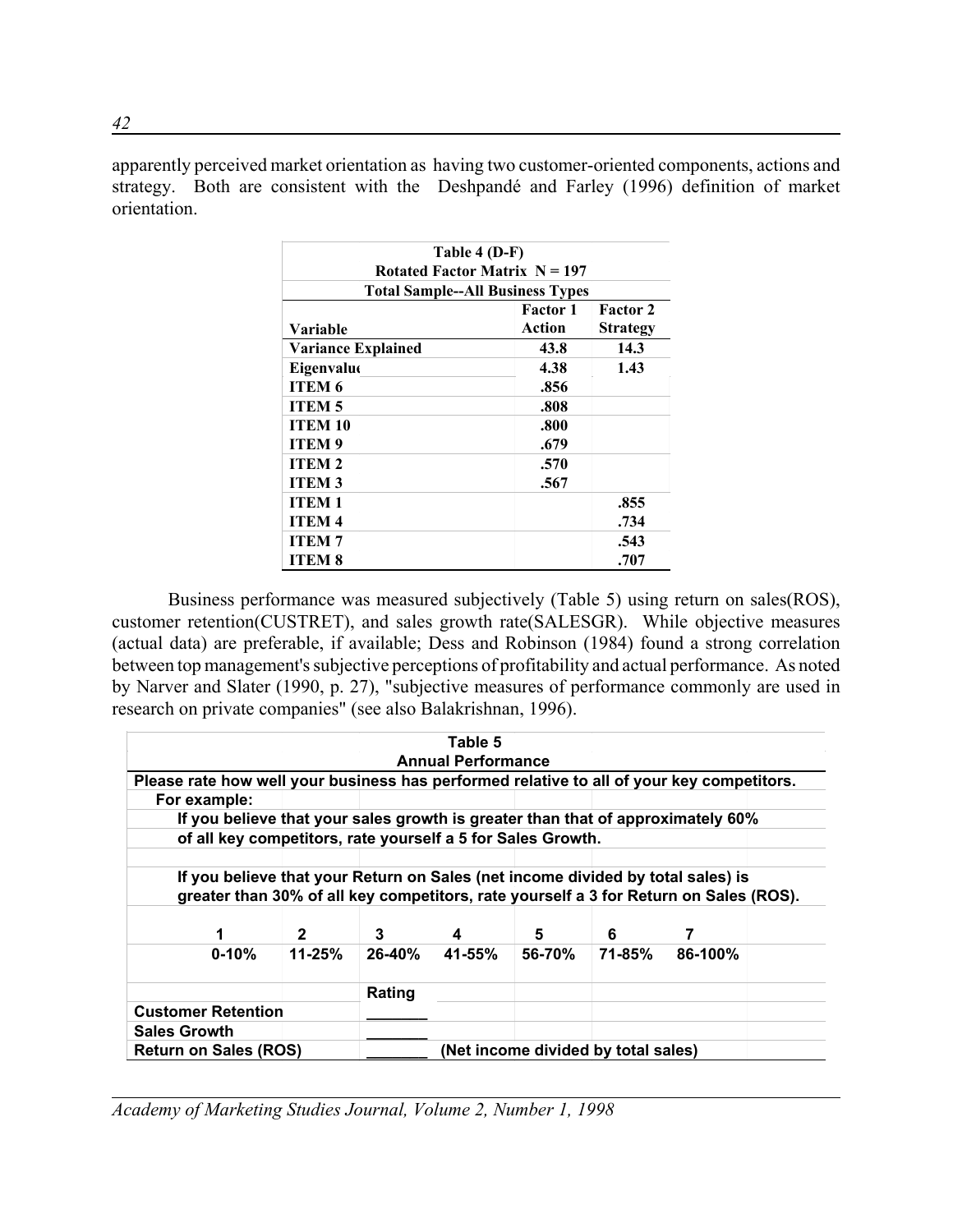Respondents were asked to rank their firm's position in relation to their key competitors in each of the three areas of firm performance on a Likert-type scale from one to seven, where 1 equals "<10%" and 7 equals "86-100%". To illustrate, if a CEO believed the firm's return on sales was greater than 30 percent of its key competitors, the rating would be a 3 on the scale.

The population surveyed for this study consisted of minority and woman-owned small businesses in the Austin metropolitan area of Central Texas, and included all of the 1040 businesses listed in the June, 1996 *Austin Minority Business Guide*. All businesses were certified by the city of Austin as either minority (562) or woman-owned (478). Minority categories included Black, Hispanic, Asian Pacific, and Native Americans as defined by the Texas General Services Commission (GSC Rules, 1996). The woman-owned category included Caucasian as well as minority owners. For this study, "small business" was defined as firms with fewer than 100 employees and no more than \$10 million in annual sales.

The survey questionnaires were mailed to all 1040 firms with a cover letter explaining the study and a stamped, self-addressed envelope for return. Follow-up phone calls were made to each firm to encourage response. These calls identified 258 businesses that were either no longer operating (242) or were no longer minority or woman-owned (16). This reduced the total survey population from 1040 to 782.

A total of 216 questionnaires were returned for a 27.6 percent overall return rate. Of those, 19 were not usable, thus the usable responses totaled 197, or 25.2% of the adjusted population. A response rate of 25% is relatively high, considering the fact that mail survey response rates over 30% are rare and are frequently as low as 5-10% (Alreck & Settle, 1985).

Most firms in the sample were services, 117, (Table 6). The number of employees ranged from 0 to 99, with a mean of 11; 53% of the firms had five or fewer employees (Table 7). Sample business ages ranged from 1.5 to 73 years, with a mean of 11.8. The majority (60%) had been in operation for 10 years or less (Table 8). Ethnic group and gender distribution are shown in Table 9.

|                                    | Table 6                  |                                 |  |  |  |  |  |  |
|------------------------------------|--------------------------|---------------------------------|--|--|--|--|--|--|
| <b>Sample Profile</b>              |                          |                                 |  |  |  |  |  |  |
|                                    | <b>Types of Business</b> |                                 |  |  |  |  |  |  |
| <b>Business Type</b>               |                          | <b>Number</b> Percent of Sample |  |  |  |  |  |  |
| <b>Manufacturing</b><br>8.6%<br>17 |                          |                                 |  |  |  |  |  |  |
| Wholesaling                        | 9                        | 4.6%                            |  |  |  |  |  |  |
| <b>Services</b>                    | 117                      | 59.4%                           |  |  |  |  |  |  |
| Retail                             | 16                       | 8.1%                            |  |  |  |  |  |  |
| <b>Construction</b>                | 24                       | 12.2%                           |  |  |  |  |  |  |
| <b>Other</b>                       | 14                       | 7.1%                            |  |  |  |  |  |  |
| Total                              | 197                      | 100%                            |  |  |  |  |  |  |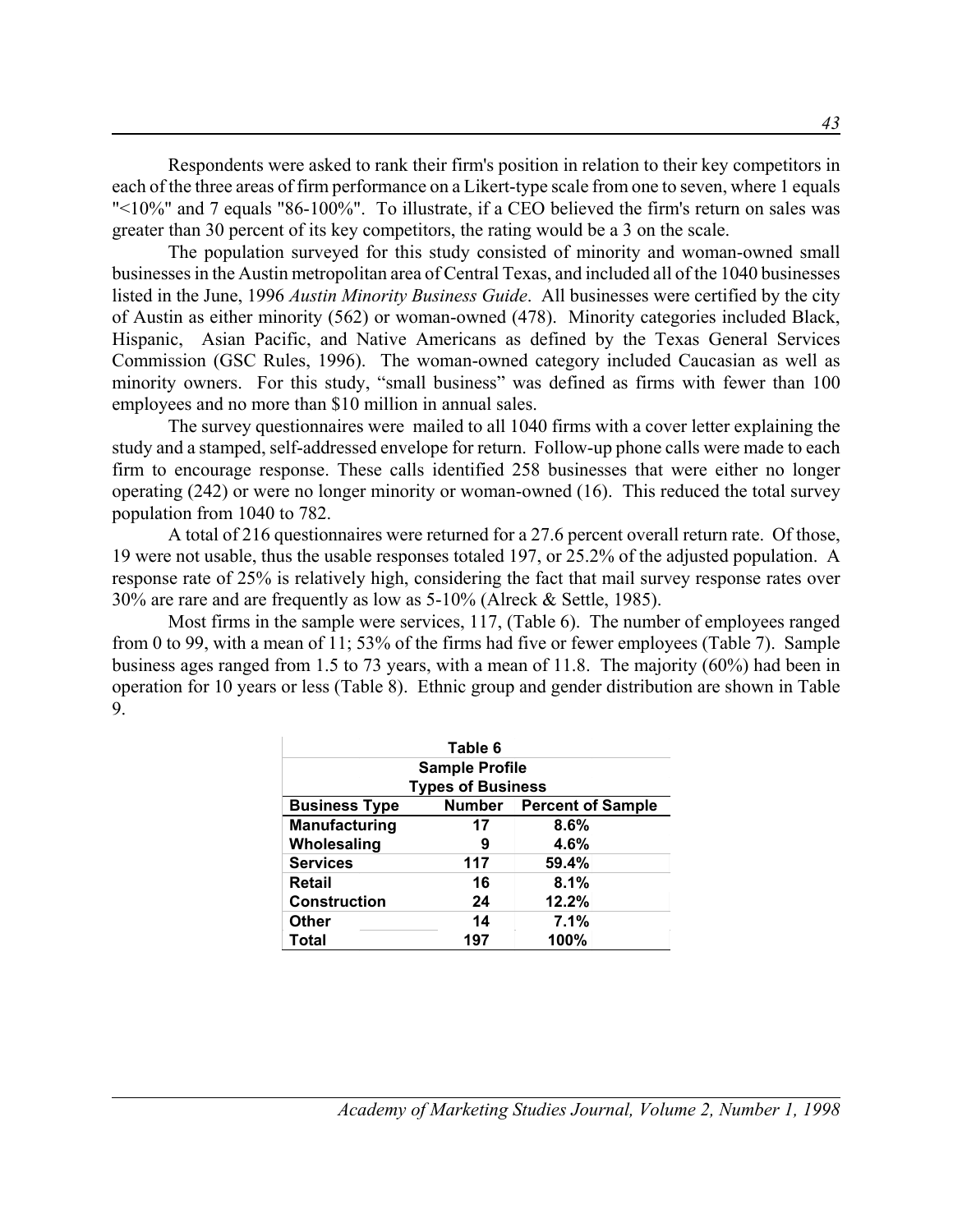|                                    | Table 7               |                         |
|------------------------------------|-----------------------|-------------------------|
|                                    | <b>Sample Profile</b> |                         |
|                                    | <b>Employee Data</b>  |                         |
| <b>Mean: 11.2</b><br>Range: 0 - 99 |                       |                         |
| <b>Number of Employees</b>         | <b>Frequency</b>      | <b>Percent of Total</b> |
| 0                                  | 12                    | 6.1%                    |
| $1 - 5$                            | 93                    | 47.2%                   |
| $6 - 10$                           | 45                    | 22.%                    |
| $11 - 20$                          | 23                    | 11.7%                   |
| $20 - 50$                          | 13                    | 6.6%                    |
| $51 - 99$                          | 11                    | 5.6%                    |
| <b>Total</b>                       | 197                   | 100%                    |

|                                                                   | Table 8                                |       |  |  |  |  |
|-------------------------------------------------------------------|----------------------------------------|-------|--|--|--|--|
|                                                                   | <b>Sample Profile</b>                  |       |  |  |  |  |
|                                                                   | <b>Business Age in Years</b>           |       |  |  |  |  |
|                                                                   | Range: 1.5 - 73 Years Mean: 11.8 Years |       |  |  |  |  |
| Age (Range)<br><b>Number of Firms</b><br><b>Percent of Sample</b> |                                        |       |  |  |  |  |
| 1 - 5 Years                                                       | 53                                     | 26.9% |  |  |  |  |
| 5.5 - 10 Years                                                    | 66                                     | 33.5% |  |  |  |  |
| 10.5 - 20 Years                                                   | 54                                     | 27.4% |  |  |  |  |
| >20 Years                                                         | 24                                     | 12.2% |  |  |  |  |
| <b>Total</b>                                                      | 197                                    | 100%  |  |  |  |  |

|                         | Table 9                                     |                         |                |              |          |
|-------------------------|---------------------------------------------|-------------------------|----------------|--------------|----------|
|                         | <b>Sample Profile</b>                       |                         |                |              |          |
|                         | <b>Ethnic Group and Gender Distribution</b> |                         |                |              |          |
|                         |                                             |                         | Gender         |              | Percent  |
|                         | Female                                      | Male                    | <b>Missing</b> | <b>Total</b> | of Total |
| <b>Black</b>            |                                             |                         |                |              |          |
| <b>African American</b> | 6                                           | 13                      | 2              | 21           | 10.7%    |
| Hispanic                | 11                                          | 44                      | 3              | 58           | 29.4%    |
| Asian/Pacific           |                                             |                         |                |              |          |
| <b>Islander</b>         | 3                                           | $\overline{\mathbf{4}}$ |                | 7            | 3.6%     |
| American Indian/        |                                             |                         |                |              |          |
| <b>Alaskan Native</b>   | $\mathbf{2}$                                | 1                       |                | 3            | $1.5\%$  |
| Caucasian               | 103                                         | $\mathbf{0}$            |                | 103          | 52.3%    |
| <b>No ethnic Group</b>  | 5                                           |                         |                | 5            | 2.5%     |
| <b>Totals</b>           | 130                                         | 62                      | 5              | 197          | 100%     |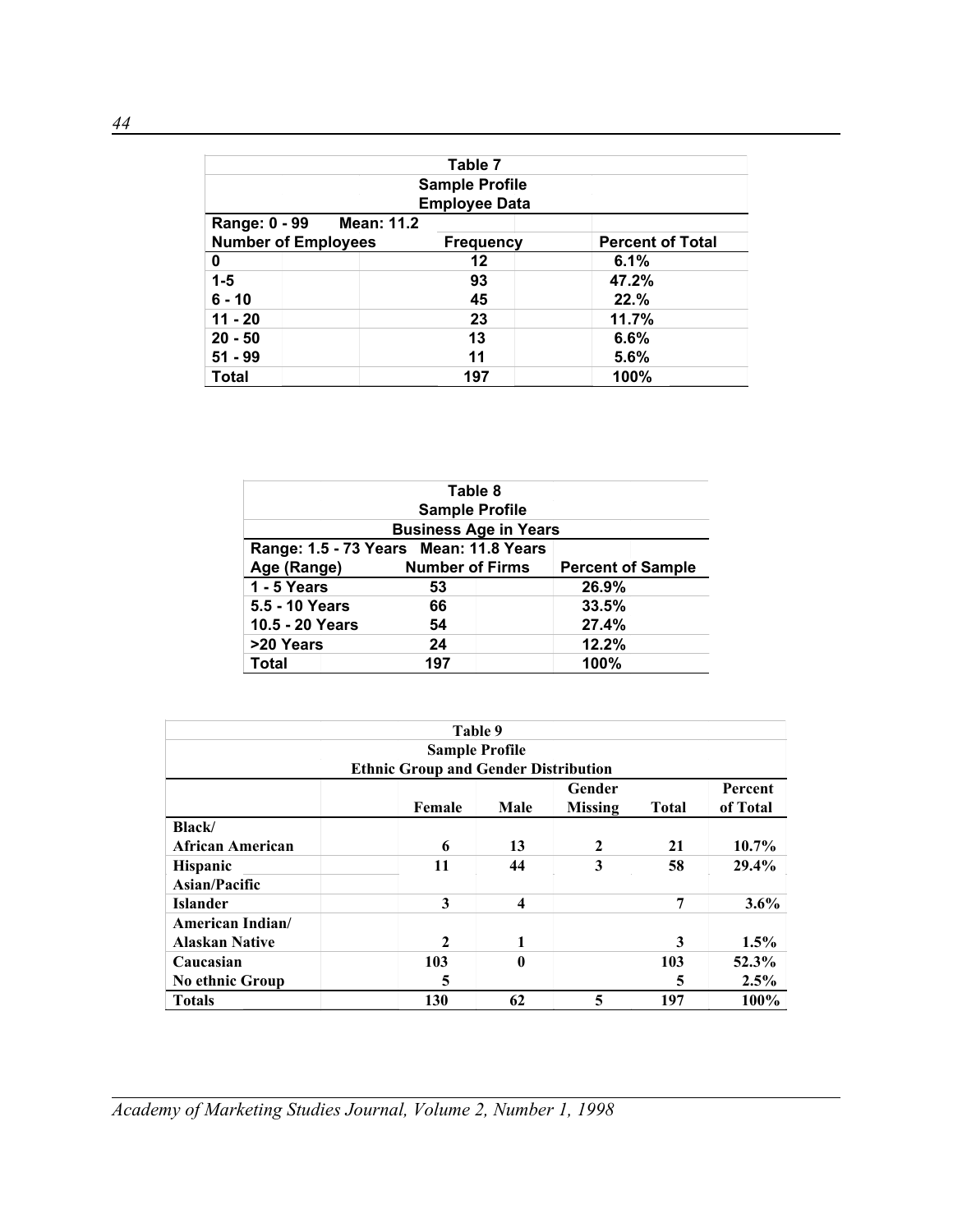#### **RESULTS**

The three hypotheses were tested using ordinary least squares regression. With the Narver and Slater(N-S) scale, analysis showed no significant relationship between market orientation(MARKOR) and the three dependent performance variables (see Table 10); hence, hypotheses H1, 2, and 3 were not supported. Market orientation, as measured by the N-S scale, was not shown to influence performance of minority and woman-owned small firms in the areas of return on sales, customer retention, and sales growth.

| Table 10                      |                                                |                    |    |                       |        |        |        |        |        |
|-------------------------------|------------------------------------------------|--------------------|----|-----------------------|--------|--------|--------|--------|--------|
| <b>Regression Analysis</b>    |                                                |                    |    |                       |        |        |        |        |        |
|                               | <b>Market Orientation/ Dependent Variables</b> |                    |    |                       |        |        |        |        |        |
|                               |                                                |                    |    | <b>Hypotheses 1-3</b> |        |        |        |        |        |
| F<br>Mean<br>Sum              |                                                |                    |    |                       |        |        |        | Beta   |        |
| <b>Hypothesis</b>             | $\mathbf{R}^2$                                 | Adj $\mathbb{R}^2$ | DF | of Sq                 | Sq     | Value  | Sig F  | Coeff  | Sig T  |
| <b>NARVER &amp; SLATER</b>    |                                                |                    |    |                       |        |        |        |        |        |
| <b>SCALE</b>                  |                                                |                    |    |                       |        |        |        |        |        |
| <b>H1 MARKOR/ROS</b>          | 0.0014                                         | $-0.0048$          | 1  | 0.5640                | 0.5640 | 0.2195 | 0.6401 | 0.0168 | 0.6401 |
| <b>H2 MARKOR/CUSTRET</b>      | 0.0103                                         | 0.0043             | 1  | 3.5800                | 3.5800 | 1.7230 | 0.1912 | 0.0416 | 0.1912 |
| <b>H3 MARKOR/SALESGR</b>      | 0.0142                                         | 0.0082             | 1  | 6.2970                | 6.2970 | 2.3780 | 0.1250 | 0.0553 | 0.1250 |
|                               |                                                |                    |    |                       |        |        |        |        |        |
| <b>DESHPANDÉ &amp; FARLEY</b> |                                                |                    |    |                       |        |        |        |        |        |
| <b>SCALE</b>                  |                                                |                    |    |                       |        |        |        |        |        |
| <b>H1 MARKORD/ROS</b>         | 0.0007                                         | $-0.0050$          | 1  | 0.3165                | 0.3165 | 0.1197 | 0.7300 | 0.0070 | 0.7300 |
| <b>H2 MARKORD/CUSTRET</b>     | 0.0332                                         | .0278              | 1  | 13.523                | 13.523 | 6.206  | 0.0136 | 0.0440 | 0.0136 |
| <b>H3 MARKORD/SALESGR</b>     | 0.0320                                         | .0267              |    | 16.136                | 16.136 | 5.957  | 0.0156 | 0.0480 | 0.0156 |

For the Deshpandé & Farley market orientation (MARKORD) measurement scale, regression analysis (Table 10) showed a significant positive relationship between the degree of market orientation demonstrated by minority and woman-owned small businesses and performance, as measured by customer retention (CUSTRET) and sales growth rate (SALESGR); thus hypotheses H2 and H3 were supported. However, the analysis showed no significant relationship between market orientation and return on sales (ROS); hence, hypothesis H1 was not supported.

Since analysis yielded different results for the two scales, an evaluation was conducted to determine which would be most appropriate as the basis for study conclusions. The Deshpandé & Farley scale was selected as the most robust, based on the following comparison discussion.

#### **MARKET ORIENTATION MEASUREMENT SCALE COMPARISON**

The Narver & Slater(1990) market orientation measurement scale supports a uni-dimensional construct consisting of three components–customer orientation, competitor orientation, and interfunctional coordination. Its reliability and validity have been demonstrated in previous studies.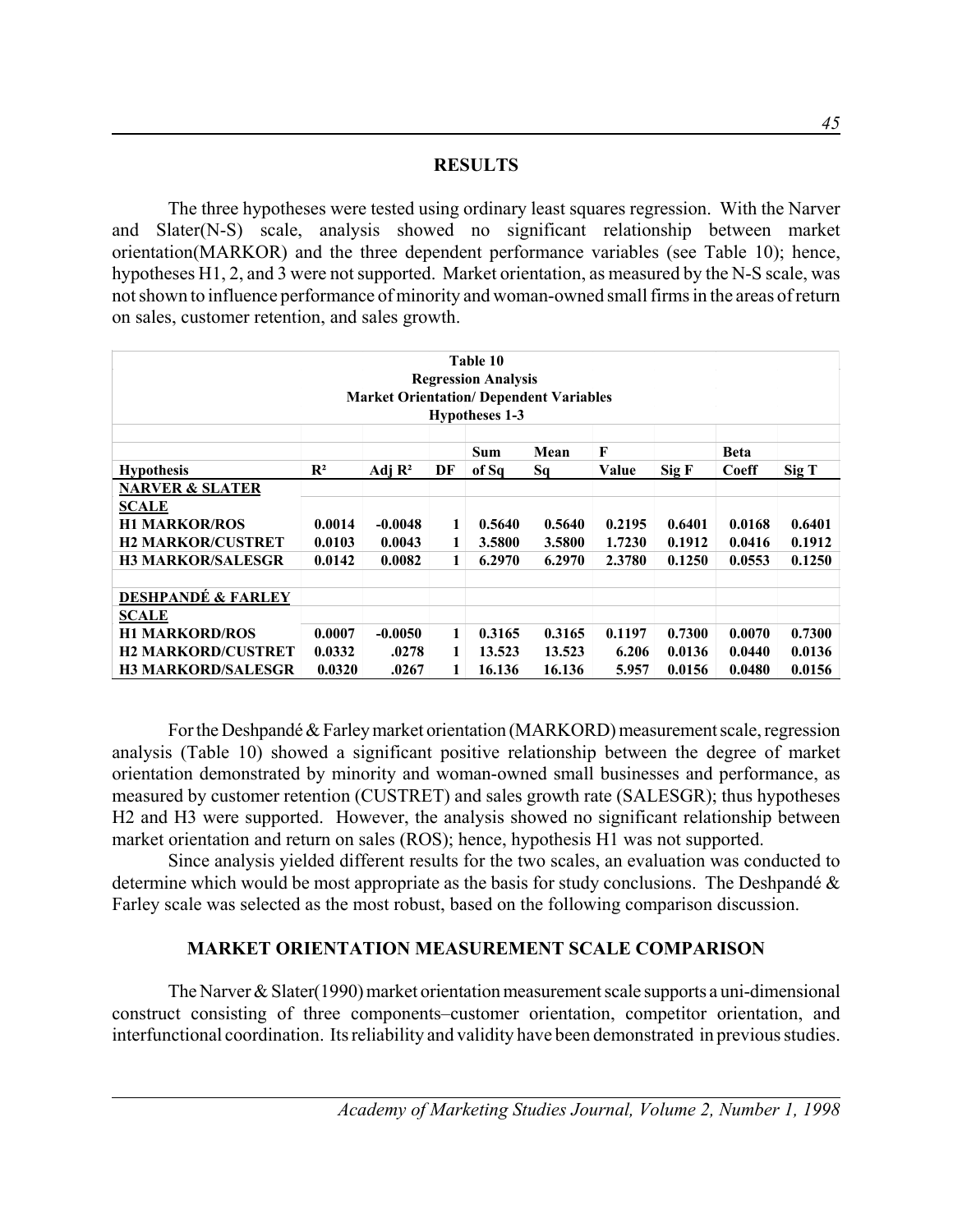However, most dealt with large companies, rather than small firms which were the focus of this study.

The Narver & Slater (1990) scale has been criticized for not demonstrating the three theorized components of market orientation in factor analysis. The results in various studies have varied from two factors (Jones, 1996) to five (Siguaw & Diamantopoulos, 1995); however, at least two researchers (Lukas, 1996 and Paul, 1994) have found the three factors described by Narver & Slater (1990). In this study, factor analysis of the Narver & Slater (1990) instrument also yielded the same three factors when applied to the total sample. The principal difference in these various studies was the type and size of firms studied. Narver & Slater (1990) used strategic business units (SBU's) of large corporations, Jones' (1996) sample was small businesses in South Florida, Paul's (1994) sample was 153 railroad companies, Lukas' (1996) sample was SBU's of large manufacturing firms, and Siguaw  $&$  Diamantopoulos (1995) indicated that the sample they used was "quite different from that used by Narver & Slater (1990)" (p. 85). It appears, then, that the Narver & Slater instrument is not universally applicable as a measure of market orientation for all business types and sizes.

Another problem found with the Narver & Slater (1990) scale in this study was the number of questions not answered by respondents. Although pre-test respondents judged the questions on both instruments to be clear and understandable, the highest incidence of no response occurred with the Narver and Slater scale, 36, versus 26 with the Deshpandé & Farley (1996) scale.

Satisfactory reliability of the Narver  $\&$  Slater (1990) scale has been demonstrated in a number of studies, but was problematic in this study. While the overall scale reliability of .81 (the same as reported by Narver & Slater, 1990) found in this study is acceptable, reliability scores for competitor orientation (.60) and interfunctional coordination (.63) are below the commonly used threshold value of .7 for acceptable reliability, according to Hair et al. (1995) and Nunnally (1978). The low reliability values for competitor orientation and interfunctional coordination indicate the scale has low consistency in this study.

Another possible problem with the Narver and Slater scale in this study is its composition. As noted previously, it measures three distinct components–customer orientation (6 items), interfunctional coordination (4 items), and competitor orientation (4 items). The first two are customer-related and likely to be fairly easily measured, while the third, competitor orientation, requires gathering information outside of the business which may not be readily available. Hence, collecting information about competitors may be assigned a low priority behind paying attention to customers, particularly in smaller firms.

A small business owner with little knowledge of competitors is likely to score low on the Narver and Slater scale, since competitor items (4 of 14) constitute 29 percent of the overall market orientation score. In fact, 18% of the responses to the four competitor orientation questionnaire statements were either no response, not at all, or to a very slight extent, which indicates a lack of attention to competitors. Similar responses to customer orientation and interfunctional coordination were only 5% and 9.5% respectively. This could have skewed the results. Lack of knowledge about competitors was also cited as a problem by several respondents who provided comments on the survey questionnaire.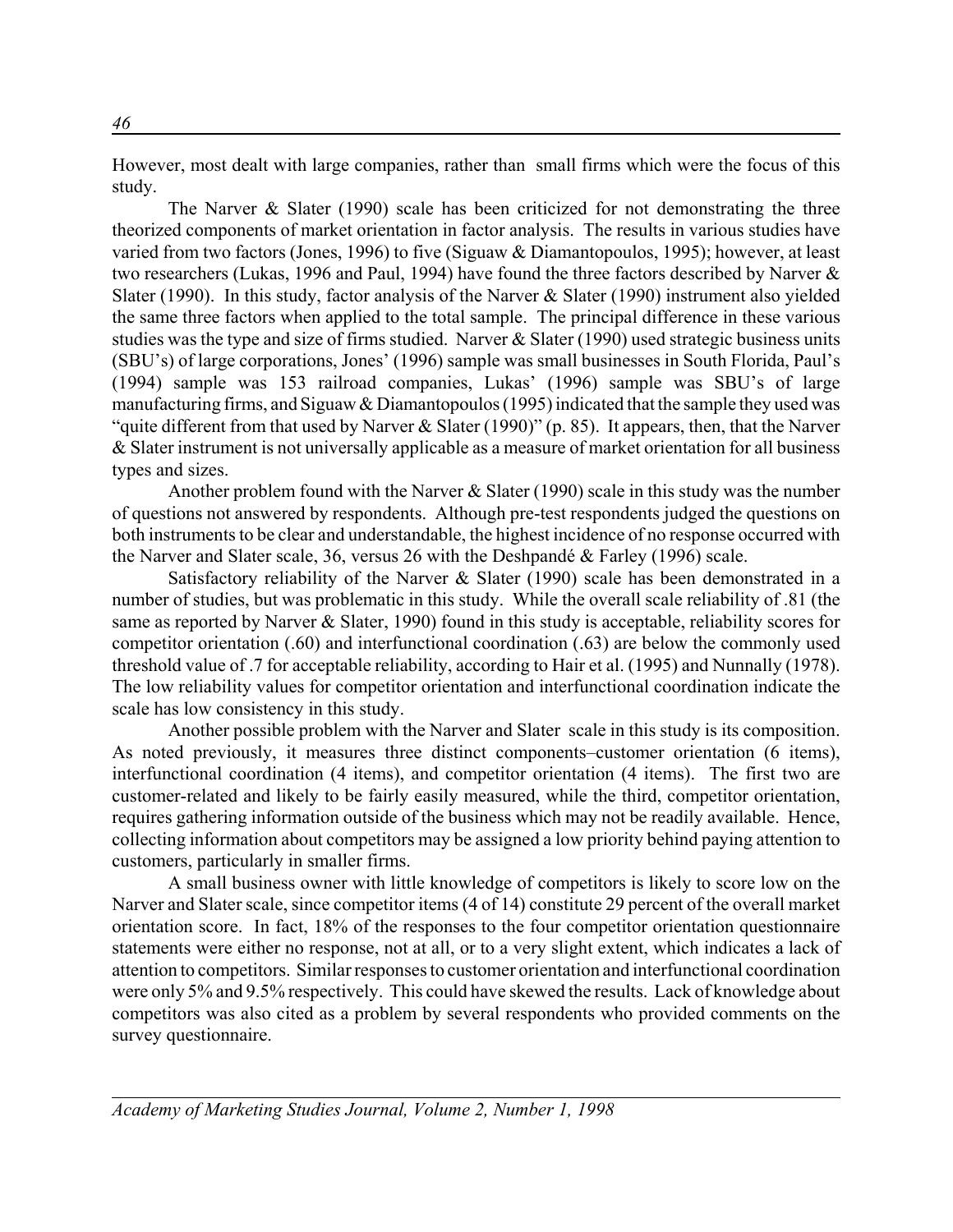The Deshpandé & Farley (1996) Summary Scale for Market Orientation has not been used extensively; hence, there are no reliability or validity data available other than that reported in their 1996 study. They reported a Cronbach alpha of .89 for reliability. This study found a similarly favorable Cronbach alpha of .85, which exceeds the minimum acceptable value of .70 recommended by Hair et al. (1995) and Nunnally (1978).

Deshpandé & Farley (1996) demonstrated validity of their 10-item scale through correlation analysis. In this study, overall construct validity was demonstrated using Pearson's correlation with the Narver & Slater market orientation scale. Pearson's correlation coefficient showed acceptable (r=.72) association between responses to the two instruments. However, an item-to-item correlation analysis of the two scales showed a major difference in the area of competitor orientation, which is measured by the Narver and Slater scale, but not by the Deshpandé & Farley scale. Of the 140 correlation factors between the two scales, only 24 were not significant; but 16 (75%) of those were in the area of competitor orientation. So, while in general the two scales are similar, there is one specific area, competitor orientation, where they don't match.

The fact that the results using the Narver & Slater scale showed no relationship between market orientation and any of the three performance measures in this study is not a valid reason for discounting its value. However, because a number of other studies that used the instrument found a significant positive market orientation/performance relationship, the researcher should seek possible cause for this apparent anomaly. Credible cause is found in the Narver & Slater instrument's low reliability and high incidence of unanswered questions shown in this study, coupled with its lack of consistency in demonstrating the three theorized components of market orientation when factor analyzed in other studies (see Jones, 1996; Siguaw & Diamantopoulos, 1995). Additionally, the Narver and Slater instrument requires a knowledge of competitors which can be a problem with smaller firms that, due to time and other constraints, may skip tracking competitors and focus on taking care of customers. These factors indicate that the Narver & Slater instrument is not universally applicable as a measure of market orientation for all business types and sizes. Hence, the results it produced in this study can be questioned. In this case, since the shorter, simpler Deshpandé & Farley (1996) scale did show good reliability and validity and excludes measurement of knowledge of competitors, which may be lacking in small firms, it appears to be a better measure for use with minority and woman-owned small businesses. Based on the foregoing discussion, the Deshpandé & Farley (1996) Summary Scale for Market Orientation instrument was deemed the best measure on which to base conclusions for this study.

#### **CONCLUSIONS**

"Being market oriented can never be a negative" (Slater & Narver, 1994-a, p. 54). This conclusion was based on several studies they completed in large companies that showed a positive relationship between market orientation and firm performance. This study supports that claim, based on results in a population not reported as having been studied before--minority and woman-owned small businesses. Although not strong, the results in this study show a significant positive relationship between market orientation and firm performance as measured by sales growth and the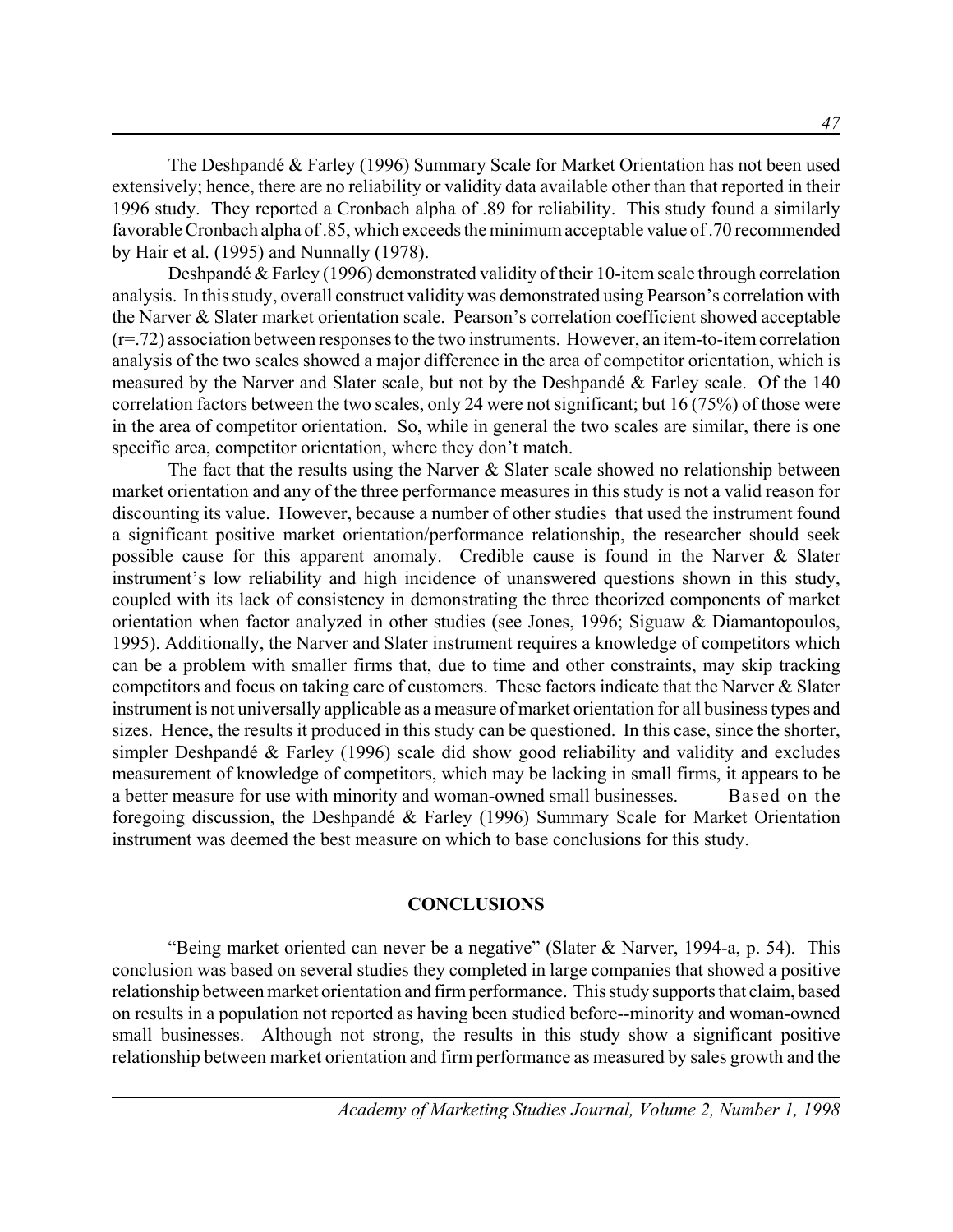retention of customers, but no relationship between market orientation and profitability (return on sales). A discussion of appropriate conclusions based on these findings follows.

The significant positive relationship between market orientation and customer retention was expected, based on previous studies and reports in the literature (see Balakrishnan, 1996; Kohli and Jaworski,1990; Jones 1996; Narver & Slater, 1990). Deshpandé and Farley (1996) described market orientation as "the set of cross-functional processes and activities directed at creating and satisfying customers through continuous needs-assessment" (p. 14). We can conclude from the results of this study using the Deshpandé and Farley (1996) market orientation measurement scale that implementing those processes and practicing those activities do in fact improve customer retention in minority and woman-owned small businesses.

The significant positive relationship between market orientation and sales growth rate was expected, based on previous studies and reports in the literature (see Jones, 1996; Slater and Narver, 1994-a and 1996). The results of this study, using the Deshpandé and Farley market orientation measurement scale, confirm that the sales growth rate of minority and woman-owned small firms is significantly and positively related to the firms' degree of market orientation. The firms that embraced a market-oriented strategy enjoyed greater sales growth than those that did not.

A significant positive relationship between market orientation and return on sales (profitability) was expected in this study, based on previous reports in the literature (see Balakrishnan, 1996; Jones, 1996; Venkatraman and Ramunajam, 1986).

The fact that this study showed no significant relationship between market orientation and profitability, as measured by return on sales, is of concern, but is not entirely surprisi ng. Three of the 12 studies reviewed by this author examining the market orientation/profitability relationship also found no positive relationship (Paul, 1994; Atuahene-Gima, 1996; and Slater & Narver, 1996). For example, the Slater & Narver (1996) study found a significant positive market orientation/sales growth relationship, but none for profitability. Their explanation for this apparent anomaly (results differed from their 1994 study and the 1990 Narver & Slater study) included the possibility that managers were deliberately trading profit for growth as a short term strategy to increase potential for greater long term profit. They also suggested the lack of a market orientation/profit relationship could be due to the myriad types of firms and industries in the sample, compared to those in their earlier studies. Their 1990 and 1994-a studies dealt with SBU's of large corporations; their 1996 study involved small to medium firms. Both of these possible explanations are plausible in this study. We can only guess at the possibility of the strategy explanation, since that was not measured in this study, but the disparity in types of business represented in the sample is real (six major categories in this study). Additionally, the majority of firms in this study had annual sales under \$1 million, which means they are probably significantly smaller than those in the Slater and Narver samples.

Another possible explanation for the failure to demonstrate a positive market orientation/return on sales relationship is confusion regarding pricing. "Pricing is one of the most important yet least understood of all managerial duties" (Scarborough & Zimmerer, 1996, p.271). Price is a powerful determining factor in how much profit a firm achieves (Boone & Kurtz, 1998). In many cases, small business owners/managers have no formal policy for setting prices, hence they end up underpricing their goods and/or services, with the resulting diminished revenue and profit,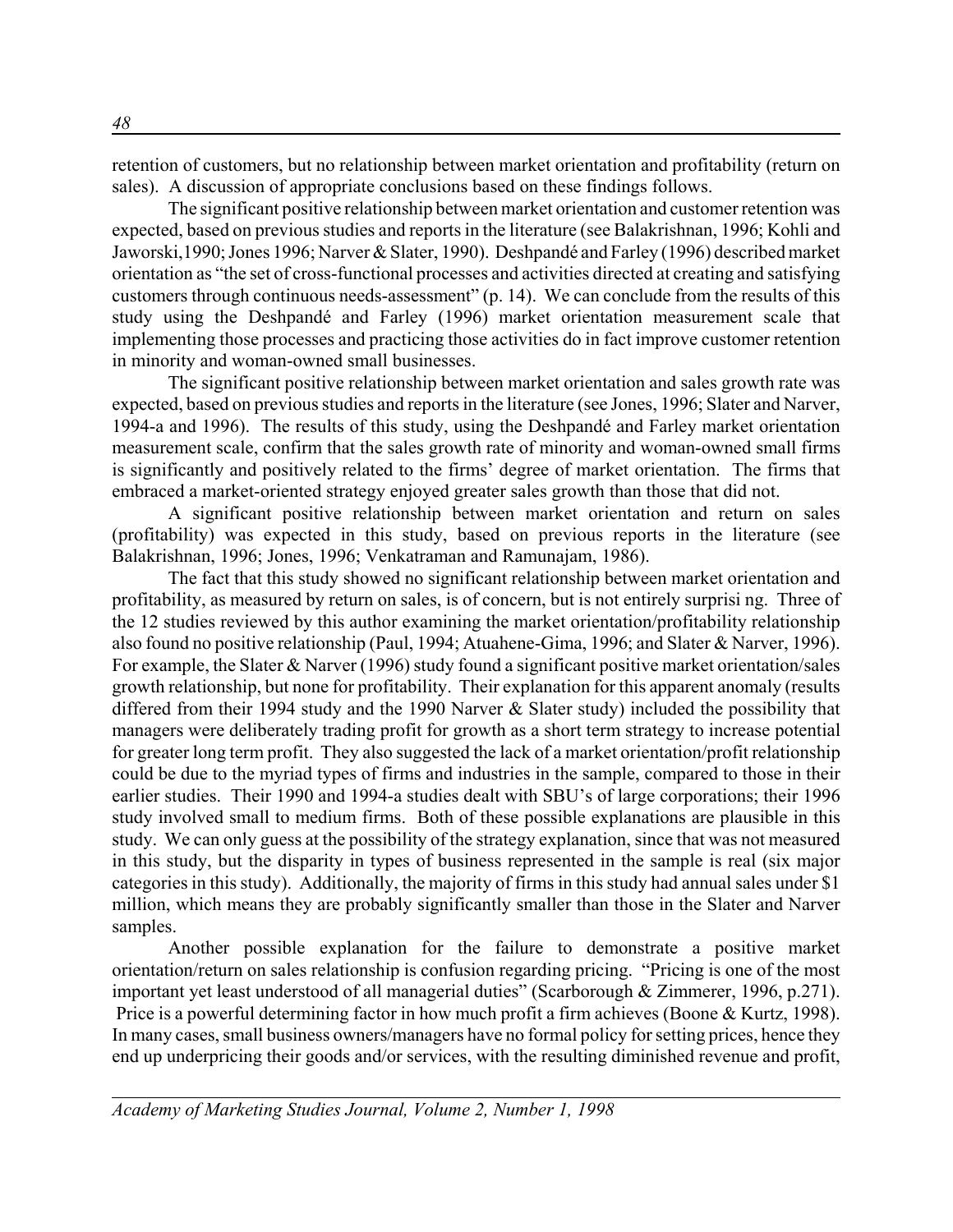as well as cash flow problems (Scarborough & Zimmerer, 1996). A good indicator of underpricing in a small business, according to Scarborough and Zimmerer (1996) is increasing sales volume without commensurate growth in profit. This appears to be the phenomenon demonstrated by the firms in this study.

Scarborough & Zimmerer (1996) point out that most products and services have a price range, which is acceptable to customers, rather than one ideal price. The acceptable price range is the area between the highest price customers will pay and the lowest price the firm can accept based on its cost structure (Scarborough & Zimmerer, 1996). If a firm sets prices on the low side of the range, the likely result is solid sales growth and happy customers who keep coming back, but full profit potential is not achieved. Conversely, setting price at the high end of the acceptable range will also result in solid sales growth and happy customers who stay with the firm, but will yield greater profits. This, of course, assumes that the price range is such that the price elasticity of demand for the product or service remains relatively constant over the range.

A common mistake of small business owners is failure to take into account the many factors that should be considered in pricing decisions (Maynard, 1997). Additionally, according to Maynard (1997), small firms often don't have a good grasp of the actual costs involved in delivering a product or service; hence, they are unable to establish realistic margins. For example, Maynard (1997) notes that the small firm may fail to include in pricing decisions consideration of the cost of inventory, indirect labor, and returns handling; or may customize an order to please the customer, but fail to include the customizing cost in the price. The end result is underpricing the firm's products or services and failure to achieve maximum profit potential. As Calvin (1994) noted "few businesses fail from overpricing, but many fail [or at least reduce profit] from underpricing" (p. 9).

The failure, attributed to small businesses in general, to employ more sophisticated pricing techniques, which results in the above-described phenomenon of setting prices at the low profit end of the acceptable price range, is a possible explanation for the failure in this sample population to show that market orientation improves profit. If true, it indicates that market orientation alone may not be enough. It is suggested that it must be coupled with a well-thought-out pricing policy to realize maximum profits. Cort (1992) expressed it well when he said, regarding small businesses: "Your company probably knocks itself out to give customers what they need, when they need it [market orientation]. But when it's time to charge for your services, you may not know how to determine their value to the customer" (p. 20).

One might describe this proposed relationship between pricing and market orientation along the lines of Herzberg's (1968) motivation-hygiene theory. Herzberg said there are certain factors (hygiene factors) associated with a job (such as good pay and working conditions) that, if not present, will cause the workers to be dissatisfied and thus poor prospects for motivation. If the factors are present, according to Herzberg, the workers will not be motivated to work harder, they will simply be no longer dissatisfied and, hence, ready to be motivated by some other force (motivator). Herzberg's motivators included factors such as achievement, recognition, and the work itself. One might say, then, that market orientation is a "hygiene" factor that, when absent, hinders the ability to maximize profit. When present, market orientation doesn't increase profit by itself, it simply removes an obstacle to profit and sets the stage for increasing profits to occur. The "motivator" in this model is a pricing policy that will maximize profit. The model for this concept

*49*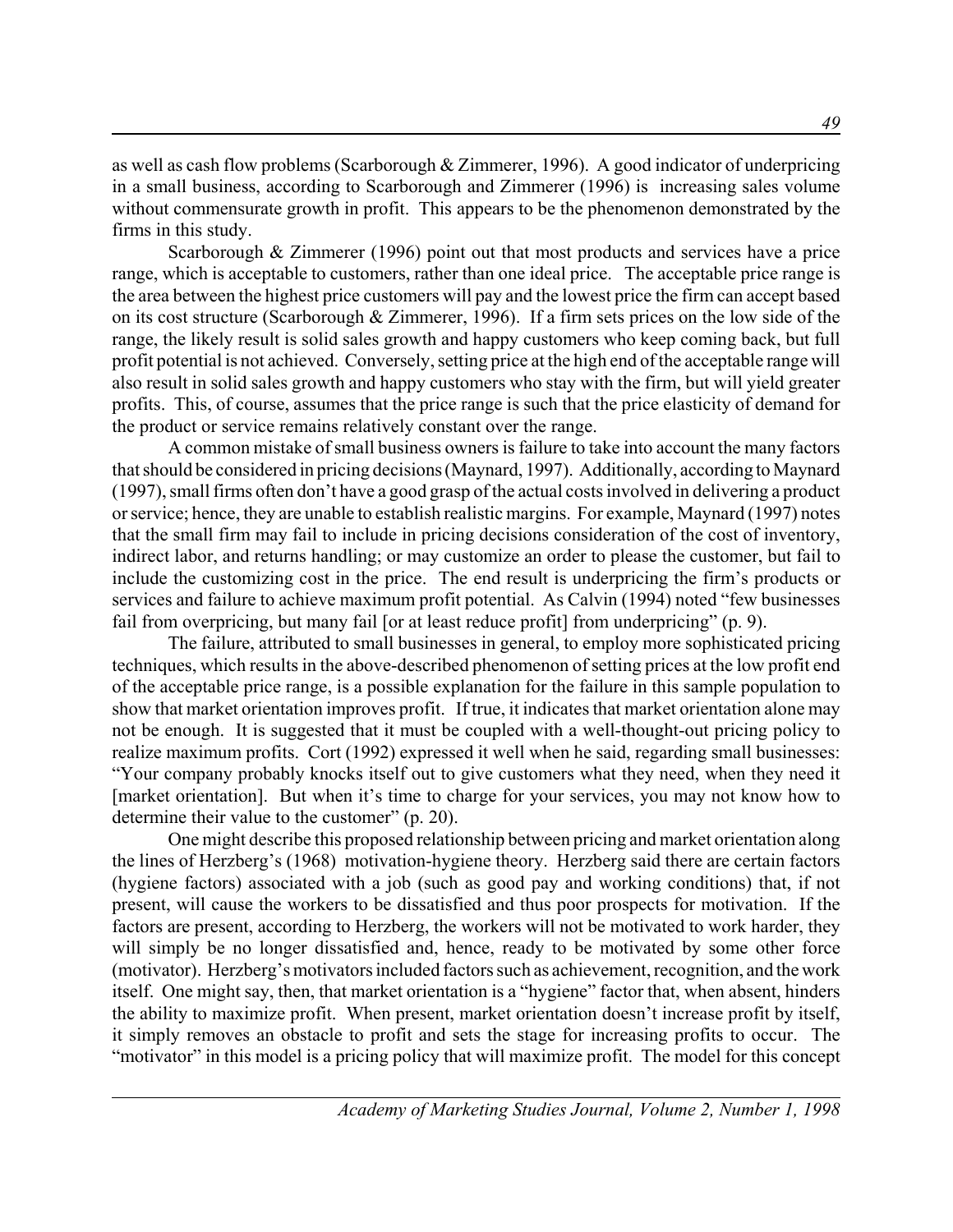of the relationship between market orientation, pricing policy, and small business profitability performance is shown in Figure 2.



## **IMPLICATIONS FOR OWNERS/MANAGERS OF MINORITY AND WOMAN-OWNED SMALL FIRMS**

 The results of this study imply that adopting a market orientation strategy can have a positive impact on performance of minority and woman-owned small firms, which is consistent with findings in several previous studies of both large and small firms (see Jones, 1996; Kohli & Jaworski, 1990; Narver & Slater, 1990; Pelham & Wilson, 1996). This finding is important in that minority and woman-owned businesses are the "emerging growth companies" of the 90's (McKee & Nelton, 1992), and any knowledge of factors that could contribute to their success will be beneficial.

Two measures of firm performance were found to be positively related to market orientation in this study–-sales growth rate and customer retention. Sales growth is an important indicator because it indicates how well the firm is attracting new customers which is an essential element of

*Academy of Marketing Studies Journal, Volume 2, Number 1, 1998*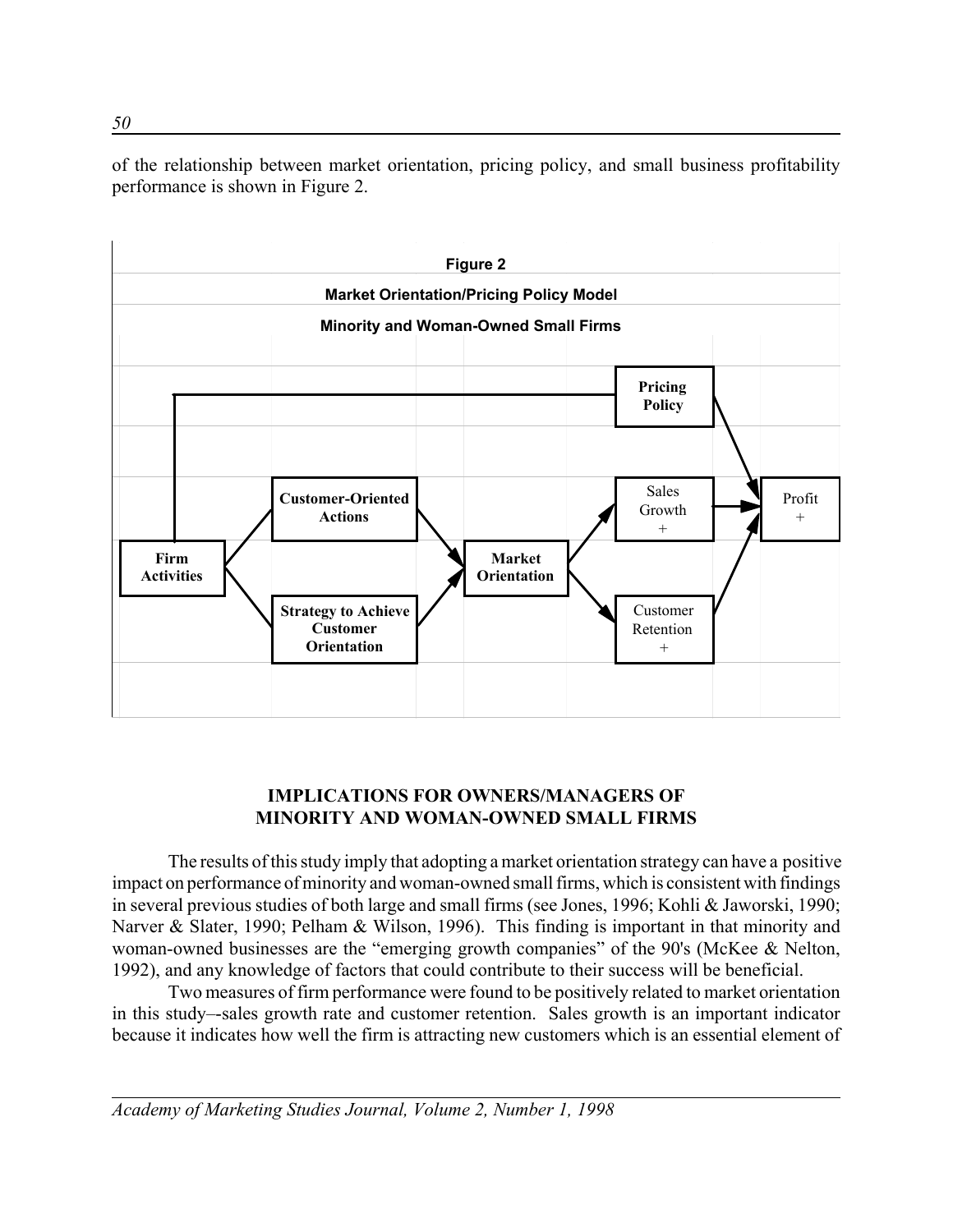growth. Customer retention is particularly important to small firms, because of the significant contribution of current customers to sales and the high cost of gaining new customers.

Study results also suggest that market orientation alone may not be enough to ensure maximum profitability. It is proposed that sound pricing policy must be coupled with market orientation to achieve profitability commensurate with customer retention and sales growth. This requires management to be knowledgeable of market characteristics and the range of acceptable prices. Additionally, management must be aware of the firm's real cost structure and ensure all costs are factored into the price structure. It is proposed that a strong market orientation posture sets the stage for greater profitability; appropriate pricing policy makes it happen.

It is evident in the foregoing discussion that minority and woman-owned small firms could benefit from adopting a market-oriented posture. The question remaining, then, is how does the business owner/manager guide the firm to a high degree of market orientation. The following paragraphs offer suggestions to aid the firm in gaining and sustaining a market orientation.

#### **HOW TO BECOME MARKET ORIENTED**

"Clearly, for a business to increase its market orientation, a necessary first condition is that the business be totally clear on the 'purpose' of a market orientation" (Narver & Slater, 1991, p. 3). The purpose of market orientation is to focus the company on the idea of continuously creating superior value for customers (Day, 1990; Levitt, 1960; Narver & Slater,1990 & 1991). To gain that focus, the generation of two pre-conditions to establish a favorable climate for the development is suggested (Narver & Slater, 1991). First, the bosses at every level must be totally committed to development of a market orientation focus, and that commitment must be clearly demonstrated in their actions and decisions. Lip service is not enough. Second, all employees must be educated on the "general meaning, nature, and importance of a market orientation" (Narver & Slater, 1991, p. 6), which can be summarized as follows:

- a. Gaining and keeping customers requires creating superior value for them.
- b. Creation of superior value for customers is a function of all employees.
- c. All functional elements of the firm must focus on creating superior value for customers.

Deshpandé and Farley (1996), when they developed their simplified 10-item scale for measuring market orientation, shifted the focus of market orientation from the organization's culture (the Narver and Slater, 1990, emphasis) to the organization's activities–-those "behaviors and processes related to continuous assessing and serving customers needs" (Deshpandé & Farley, 1996, p. 14). The final step, then, in achieving a market orientation posture includes implementation of the strategies and actions indicated by the Deshpandé and Farley (1996)Summary Scale for Market Orientation, described below.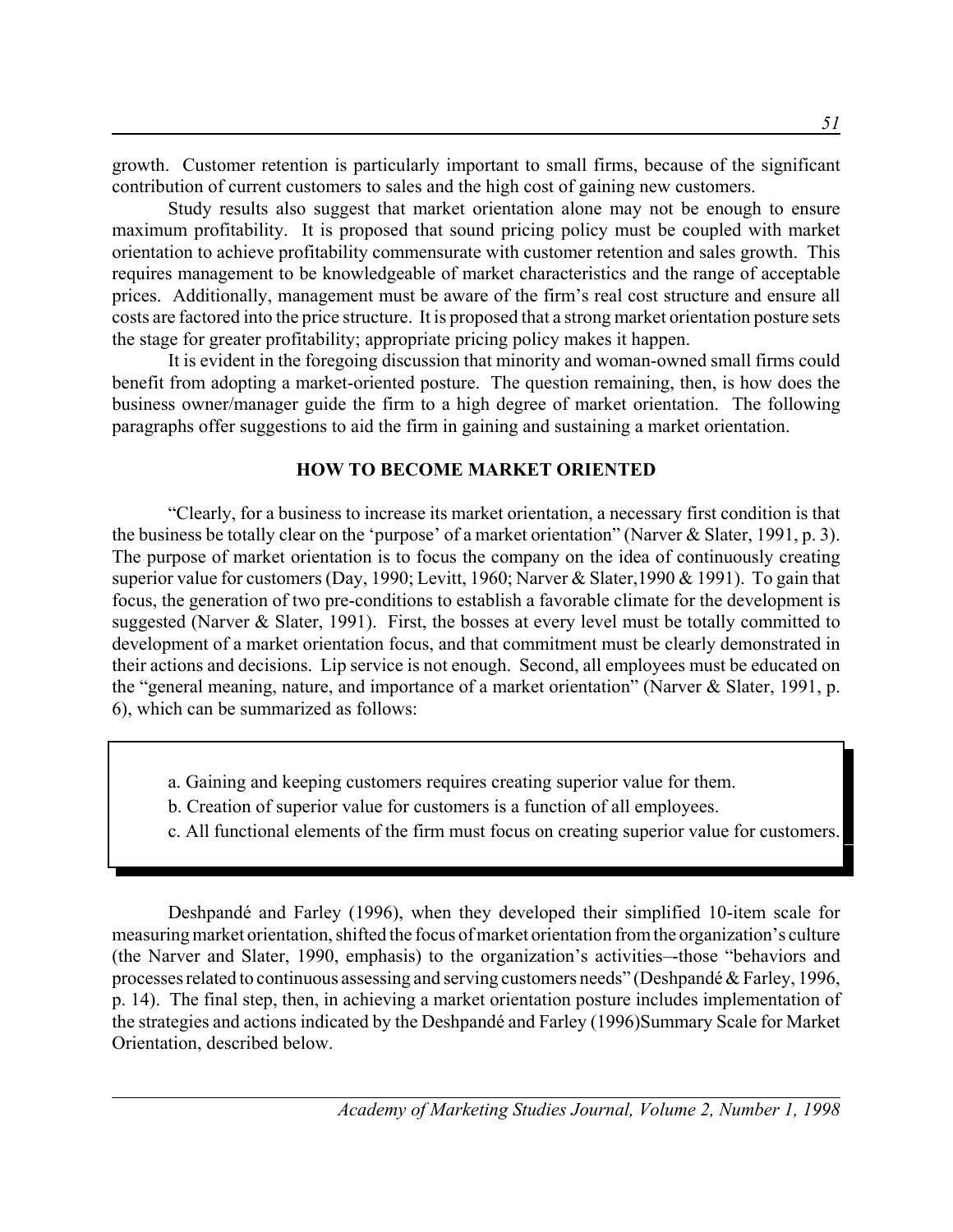|         | Establish business objectives that are driven by customer satisfaction.                         |
|---------|-------------------------------------------------------------------------------------------------|
|         | Base the firm's strategy for competitive advantage on its understanding of<br>customers' needs. |
|         | Become more customer focused than competitors.                                                  |
|         | Operate with the belief that the firm exists primarily to serve customers.                      |
| Actions |                                                                                                 |
|         | Constantly monitor commitment and orientation to serving customers' needs.                      |
|         | Communicate information about experiences with customers throughout the<br>company.             |
|         | Measure satisfaction systematically and often.                                                  |
|         | Measure customer service quality regularly.                                                     |
|         | Check end-users annually to assess product/service quality.                                     |
|         | Communicate information on customer satisfaction to employees at all levels.                    |

## **STUDY LIMITATIONS**

General limitations for this study include the following: (1)The Central Texas sample may not represent minority and woman-owned small firms in general, (2) The booming economy in Central Texas could skew the performance results, (3) The broad definition of small (up to \$10 million in annual sales and up to 99 employees) can be problematic, in that it includes the very small home-based business which may lack the business acumen of the larger "storefront" operations in the sample, and (4) The study's cross-sectional design limits conclusions to association rather than causation. Two additional limitations are discussed below.

Business owners' self-assessment of their firms' degree of market orientation, as was done in this study, can lead to inflated scores. Consequently, accurate measurement of a firm's market orientation may require assessment by customers, since they are the target for market orientation efforts. Deshpandé et al. (1993) examined this issue in their study of Japanese firms, and found weak correlation between executives' and customers' assessment of market orientation.

Another limitation in this study was the inability to control who actually completed the survey for the business, since it was a mail survey. Although the letters explaining the survey were addressed to owners/managers by name, it is possible that some simply assigned responsibility for response to a subordinate, who may not have been well-versed on the firm's strategy and performance.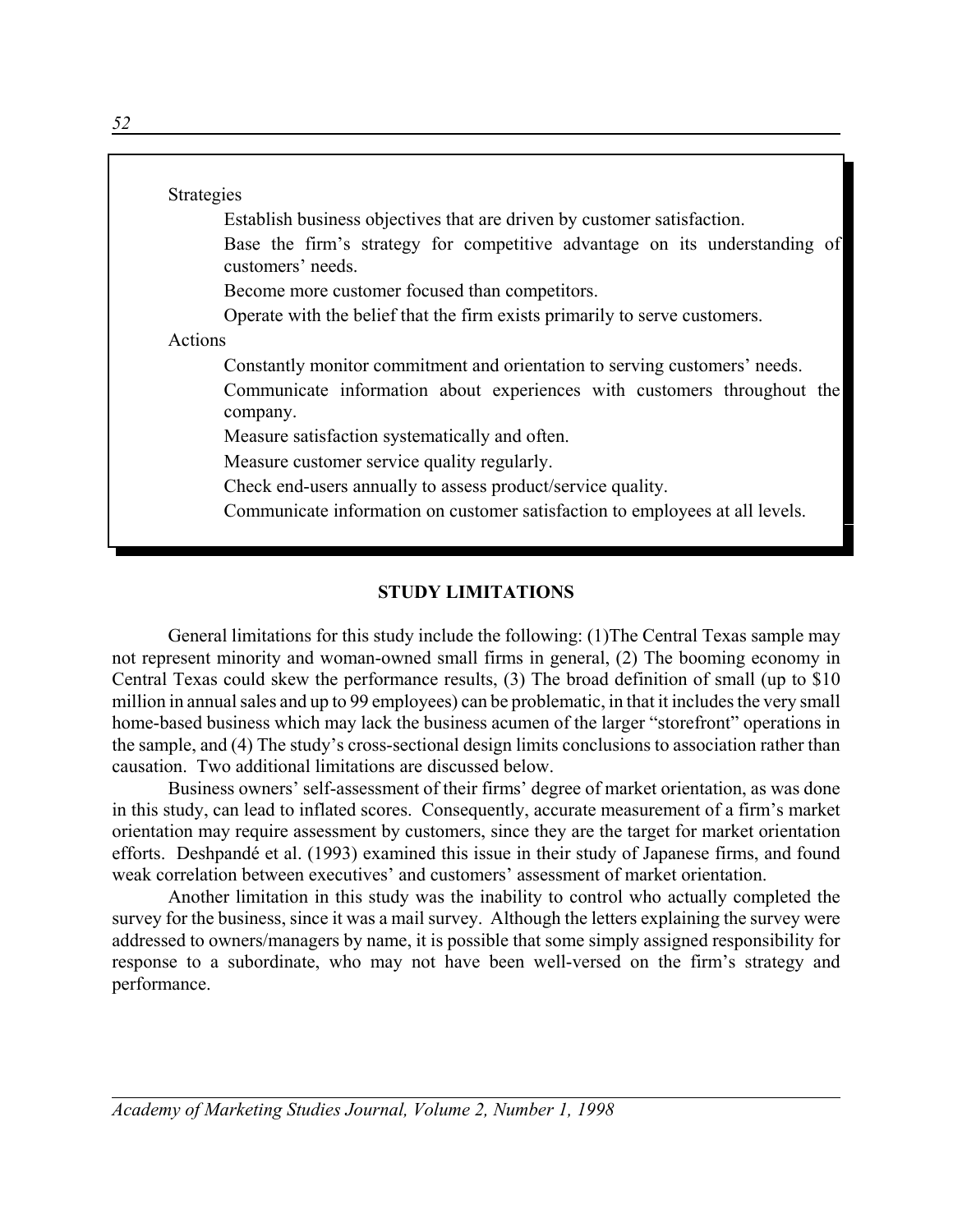#### **STUDY RESULTS APPLICATION TO THEORY**

Marketing theory holds that degree of market orientation and performance of the firm are positively related. This has been demonstrated to be true in 13 of the 15studies reviewed by this author. This study contributes to the theory by demonstrating once again that market orientation is directly related to performance. It further contributes by extending the theory's application specifically to a population that has not been reported as being studied before, minority and womanowned small firms. Because the sample population studied was relatively small and not geographically diverse (limited to the metropolitan area of Austin, Texas) results may not generalize to all minority and woman-owned small firms. Nevertheless, the study results provide a valuable addition to the literature.

A second contribution to the body of knowledge on market orientation theory results from validation in this study of the Deshpandé and Farley (1996) instrument for measuring market orientation. Unlike the Narver and Slater (1990) scale, it does not treat market orientation as a "culture" (values and beliefs that focus on the customer), but instead focuses on activities--"the set of behaviors and processes related to continuous assessing and serving customer needs" (Deshpandé & Farley, 1996, p.14). Further, this new scale de-emphasizes the non-customer-related activities (keeping informed on competitors) found in the Narver and Slater scale, and spawns a new and simpler definition of market orientation as "the set of cross-functional processes and activities directed at creating and satisfying customers through continuous needs assessment" (Deshpandé & Farley, 1996, p.14).

The final contribution of this study lies in the finding that while market orientation was positively related to performance as measured by sales growth and customer retention, it did not influence financial performance as measured by return on sales. A possible implication of this finding is that market orientation will not, by itself, make the firm profitable. It is proposed that being market oriented "sets the stage" for profitability, but proper pricing policy may then be the facilitator that makes it happen. A business can have satisfied and loyal customers and growing sales volume, but if pricing policy sets prices at the low end of the range customers will accept, profit commensurate with the other performance measures will not be achieved. It is proposed that this phenomenon is more common with smaller firms which may be less-informed on the techniques of pricing. This, in fact, has been shown to be the case in this author's two years experience as a business counselor in the Central Texas Small Business Development Center, as well as nine subsequent years of "ad hoc" business counseling in association with the Greater Killeen Chamber of Commerce and Central Texas College.

### **SUGGESTIONS FOR FURTHER RESEARCH**

Larger studies of geographically-diverse minority and woman-owned small firms would serve to confirm the generalizability of the results of this study to the total population. Also, longitudinal studies of the market orientation and performance relationship in minority and womanowned small firms would overcome the limitations of the cross-sectional study and should lead to more specific and accurate assessments.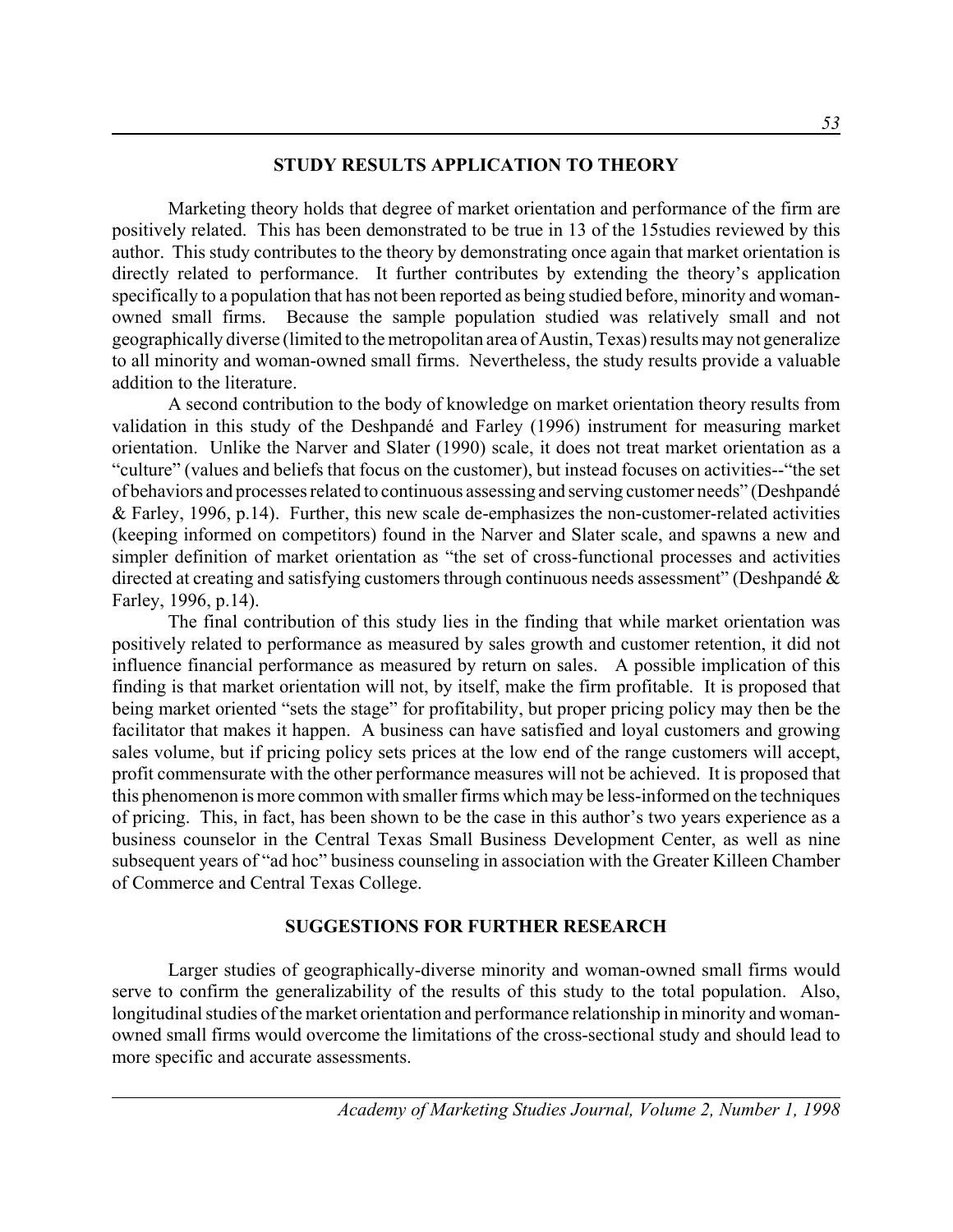Inclusion of market orientation assessments by customers as well as firm owners/managers in future studies would provide a more balanced and more accurate view of the real strength of the firm's market orientation posture. Assessments should be compared for correlation.

Studies of small firms' market orientation and performance relationship in combination with pricing policy should be conducted to test the validity of the Market Orientation/Pricing Policy Model (Figure 2) proposed in this study.

#### **REFERENCES**

- Alreck, P. L. & Settle, R. B. (1995). *The Survey Research Handbook*. Homewood: Irwin.
- Atuahene-Gima, K. (1996) Market orientation and information. *Journal of Business Research*, 35(Feb), 93-103.
- Balakrishran, S. (1996). Benefits of customers and competitive orientations in industrial markets. *Industrial Marketing Management*, 25(4), 257-69.
- Barksdale, H. C., & Darden, B. (1971, October). Marketers' Attitude Toward the Marketing Concept. *Journal of Marketing*, 35(4), 29-36.
- Bell, M. & Emory, C. (1971). The faltering marketing concept. *Journal of Marketing*, 35(4), 37-42.
- Bennett, R. & Cooper, R. (1979). Beyond the marketing concept. *Business Horizons*, 76-83.
- Boone, L. E. & Kurtz, D. L. (1998). *Contemporary Marketing Wired*. Fort Worth: Dryden. Calvin, R. J. (June, 1994). The price is right. *Small Business Reports*, 19(6), 9-14.
- Cort, S. G. (December, 1992). Pricing your services. *Small Business Reports*, 17(12), 20-23.
- Day, G. S. (1990). *Market-Driven Strategy*. New York: The Free Press.
- Day, G. S., & Wensley, R. (1988, April). Assessing advantage: A framework for diagnosing competitive superiority. *Journal of Marketing*, 52(2), 1-20.
- Deshpandé, R. & Farley, J. U. (1996). Understanding market orientation: A prospectively designed meta-analysis of three market orientation scales. *Marketing Science Institute. Report No. 96-125*, Cambridge. Massachusetts.
- Deshpandé, R., Farley, J. U., & Webster, F. E. (1993, January). Corporate culture, customer orientation, and innovativeness in Japanese firms: A quadrad analysis. *Journal of Marketing*, 57(1), 23-27.
- Deshpandé, R., & Webster, F. E. (1989, January). Organizational culture and marketing: Defining the research agenda. *Journal of Marketing*, 53(1), 3-15.
- Dess, G. G., & Robinson, R. B. (1984). Measuring organizational performance in the absence of objective measures: The case of the privately held firm and the large conglomerate business unit. *Strategic Management Journal*, 10, 265-273.
- Drucker, P. (1954). *The Practice of Management*. New York: Harper and Row Publishers, Inc.
- Felton, A. P. (1959). Making the marketing concept work. *Harvard Business Review*, 37(4), 55-65.

Godfrey, J. (1996). Been there, doing that. *Inc*. 18(3), 21-22.

- GSC Rules (1996). Austin, TX: Texas General Services Commission.
- Hair, J. E. Jr., Anderson, R. E., Tatham, R. L., and Black, W. C. (1995). *Multivariate Data Analysis*. Englewood Cliffs: Prentice Hall.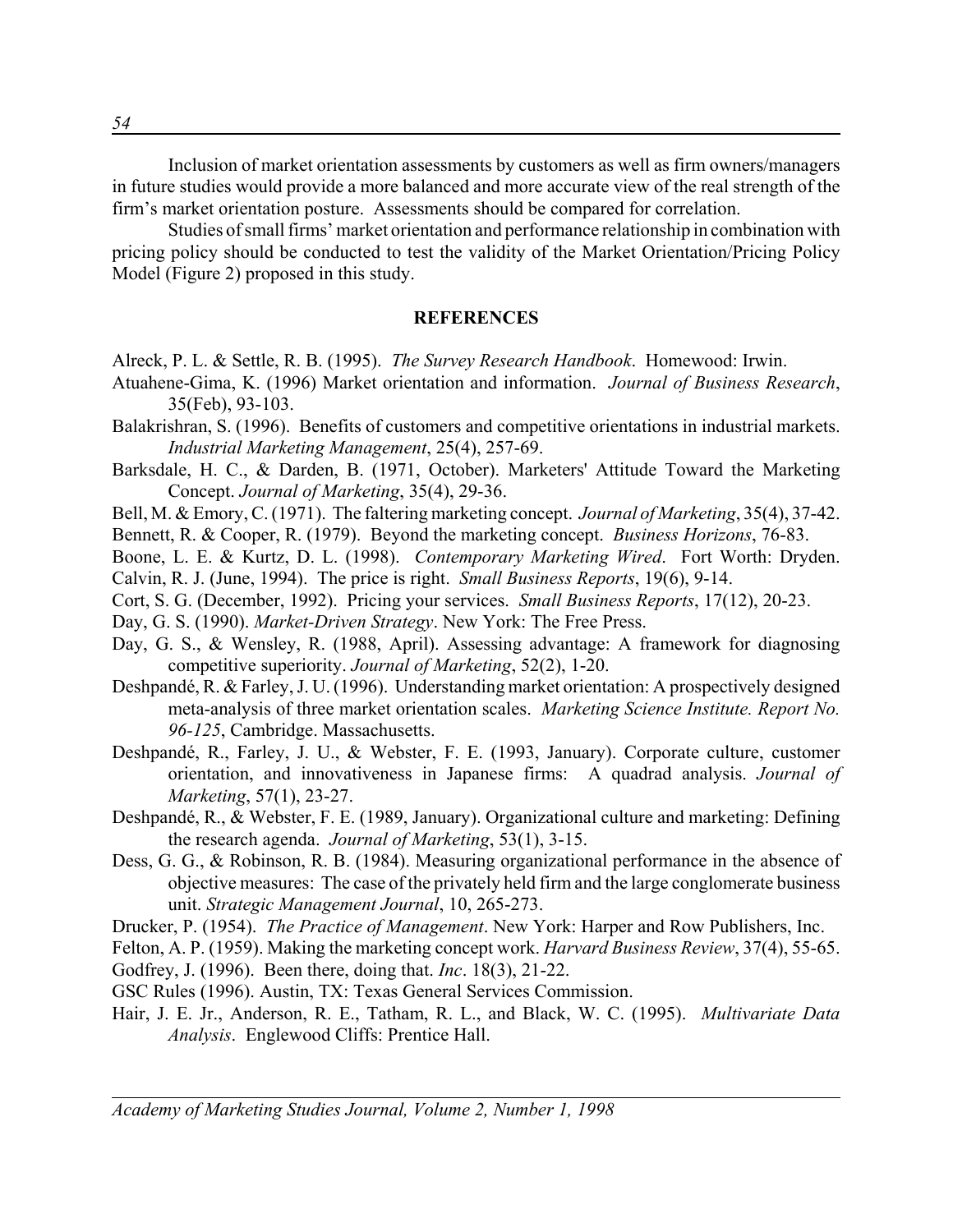- Hendrickson, L. U. & Psarouthakis, J. (1992). *Managing the Growing Firm*. Englewood Cliffs: Prentice Hall.
- Herzberg, F. (Jan-Feb, 1968). One more time: How do you motivate employees? *Harvard Business Review*, 46(1), 53-62.
- Johnson, W. C., & Chvala, R. J. (1996). *Total Quality in Marketing*. Delray Beach: St. Lucie Press.
- Jones, J. P. (1996). The effect of a market orientation on small business performance. Unpublished doctoral dissertation, Nova Southeastern University.
- Kohli, A. K., & Jaworski, B. J. (1990, April). Market orientation: The construct, research propositions, and managerial implications. *Journal of Marketing*, 54(2), 1-18.
- Levitt, T. (1960, July-August). Marketing Myopia. *Harvard Business Review*, 38(4), 45-56.
- Lukas, B. A. (1996). An analysis of the relationship among strategic type, market orientation, and new product development. Unpublished doctoral dissertation, the University of Memphis.
- Maynard, R. (1997). Taking guesswork out of pricing. *Nation's Business*, 85(12), 27-29.
- McGee, L. W. & Spiro, R. L. (1988, May-June). The marketing concept in perspective. *Business Horizons,* 31, 40-45.
- McKee, B. & Nelton, S. (1992). Building bridges to minority firms. *Nation's Business*, 80(12),29- 33.
- McKitterick, J. B. (1957). What is the marketing management concept? *December Conference of the American Marketing Association*, 71-82.
- McNamara, C. P. (1972, January). The present status of the marketing concept. *Journal of Marketing,* 36(1), 50-57.
- Narver, J. C. & Slater, F. S. (1990, October). The effect of a market orientation on business profitability. *Journal of Marketing*, 54(3), 20-35.
- Narver, J. C. & Slater, S. F. (1991). Becoming more market oriented: An exploratory study of the programmatic and market-back approaches. *Marketing Science Institute (Report No. 91-128*, Cambridge, Massachusetts.
- Nunnally, J. C. (1978). *Psychometric Theory*. New York: McGraw-Hill.
- Paul, K. E. (1994). Market orientation, quality, and customer satisfaction in an industrial services market. Unpublished doctoral dissertation, The University of Memphis.
- Pelham, A. M. & Wilson, D. T. (1996). A longitudinal study of the impact of market structure, firm structure, strategy, and market orientation culture on dimensions of small-firm performance. *Journal of the Academy of Marketing Science*, 24(1), 27-43.
- Pleshko, L. P. (1993). The relationship of market orientation to performance: An investigation using organizational structure, organizational strategy, and the environment as moderators. Unpublished doctoral dissertation, the Florida State University.
- Porter, M. (1985). *Competitive Advantage: Creating and Sustaining Superior Performance*. New York: The Free Press.
- Prahalad, C. K. & Hamel, G. (1990). The core competence of the corporation. *Harvard Business Review*, 68(3), 79-91.
- Scarborough, N. M. & Zimmerer, T. W. (1996). *Effective Small Business Management*. Upper Saddle River, NJ: Prentice Hall.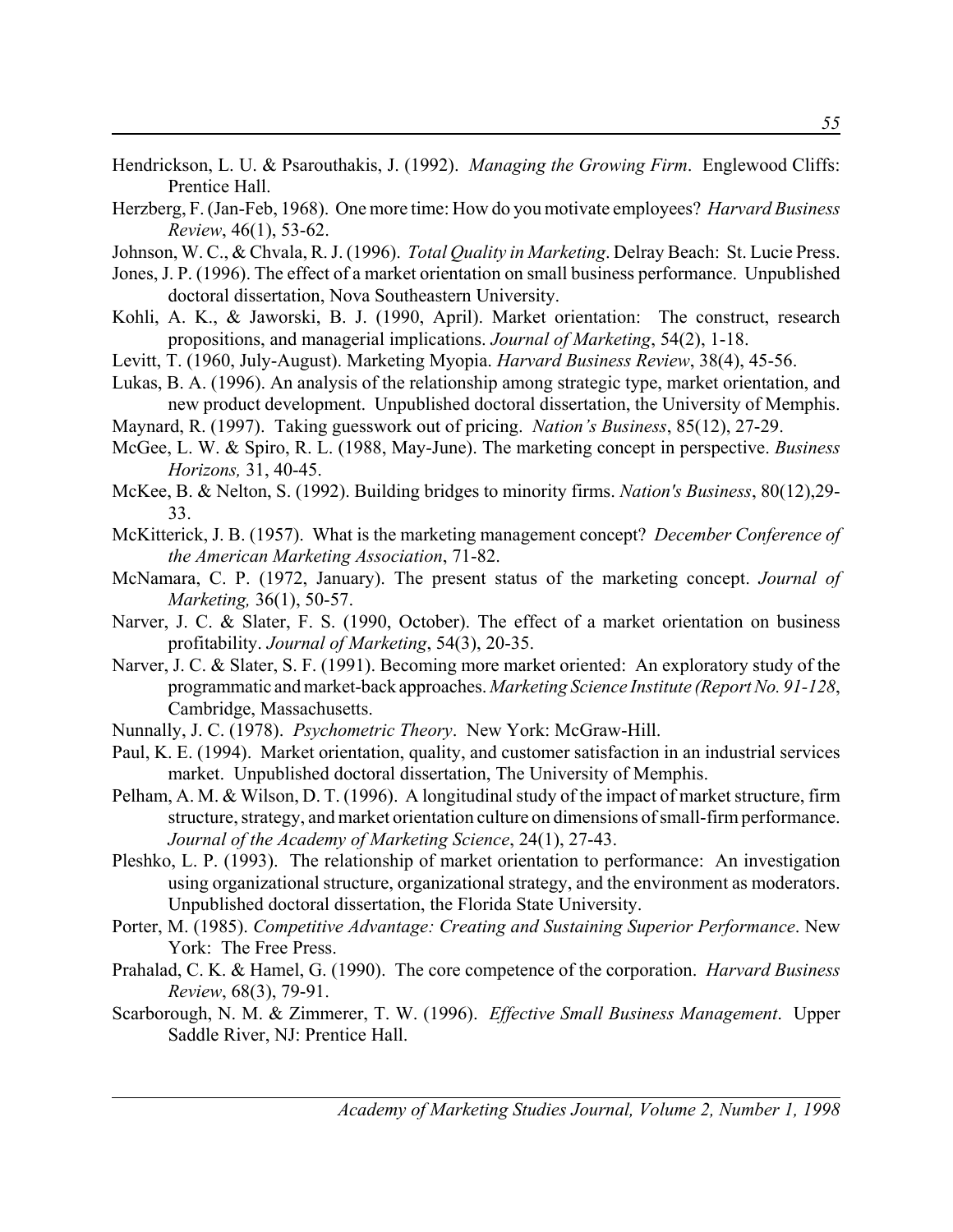- Scott, W. L. (1983). Financial performance of minority versus nonminority-owned businesses. *Journal of Small Business Management*, 21(1), 42-48.
- Siguaw, J. A. & Diamantopoulos, A. (1995). Measuring market orientation: Some evidence on Narver and Slater's three-component scale. *Journal of Strategic Marketing*,3, 77-88.
- Slater, S. F. & Narver, J. C. (1992). Superior customer value and performance: The strong evidence for a market-driven culture. *Marketing Science Institute, Report No. 92-125*, Cambridge Massachusetts.
- Slater, S. F. & Narver, J. C. (1994-a). Does competitive environment moderate the market orientation-performance relationship. *Journal of Marketing*, 58(1), 46-55.
- Slater, S. F. & Narver, J. C. (1994-b). Market orientation, customer value, and superior performance. *Business Horizons*,37(2), 22-28.
- Slater, S. F.& Narver, J. C. (1996). Competitive strategy in the market-focused business. *Journal of Market Focused Management*, 1(2), 159-74.
- Venkatraman, N. & Ramanujan, V. (1986). Measurements of business performance in strategy research: A comparisons of approaches. *Academy of Management Review*, 11, 801-14.
- Webster, F. E. (1988). The rediscovery of the marketing concept. *Business Horizons*, 31, 29-39.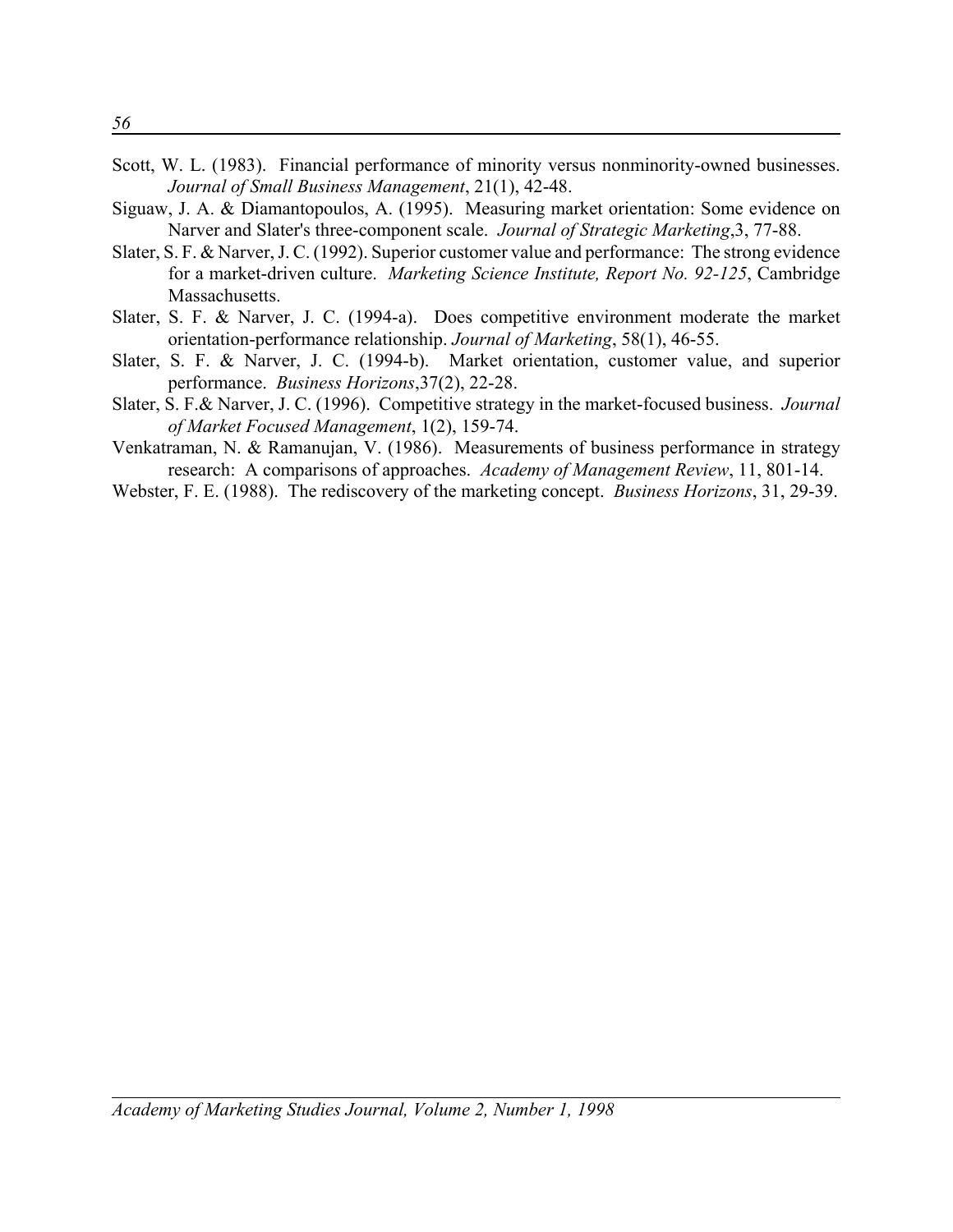# **A CASE OF MISTAKEN IDENTITY: APPLYING QUALITATIVE RESEARCH METHODS TO ASSESS A UTILITY COMPANY'S PROPOSED CHANGE IN CORPORATE IDENTITY**

# **Mary Ellen Campbell, The University of Montana Carol L. Bruneau, The University of Montana**

#### **ABSTRACT**

*The electric and gas utility industry in the United States is in a state of rapid change. The onset of deregulation is responsible for converting strong regional monopolies into companies who are facing fierce competition in retaining current customers and obtaining new ones. Over the next five years, competition for utility providers will be as ferocious as that currently occurring with long distance phone carriers. Because of these trends, the marketing concept of branding is becoming increasingly important to this industry. One crucial element of the branding concept is brand identity. The company used as a research site is a multinational energy and telecommunications company with headquarters in the western United States. This paper discusses the importance of using qualitative research to evaluate a brand name before it is introduced. Using qualitative research to evaluate a change in corporate identity not only has significant cost benefits, it also has important management implications relating to all stakeholders. The process suggested by the authors includes extensive use of qualitative research in the form of focus groups. This research established checks and balances of the many constituents involved in the branding process.*

*The company discussed supplies electricity and gas to approximately 430,000 customers and also conducts a variety of nonutility business activities including telecommunications, mining and alternative energy businesses. Being proactive in recognizing that in the near future competition for customers will be global, the company considered changing its name to appeal to a larger market-base and accommodate multiple product lines. This company hired a consulting firm that has had prior success in creating utility names. These consultants did not use up-front qualitative research to determine the attitudes and opinions of the stakeholders. As a result, the list of 14 names created by the identity consultants did not reflect the image of the company held by the employees or by its current customer-base.*

*Conducting focus groups of various stakeholders prior to creating names would have enabled the identity consultants to establish a benchmark for this company's current brand identity. Stakeholder groups include the directors, managers, employees, current and potential residential and commercial customers and investors. Because of the investment required to rename and to reposition the organization, the company decided to critique the decisions of the Madison Avenue creatives. It hired the authors, two academic researchers, to conduct focus groups consisting of*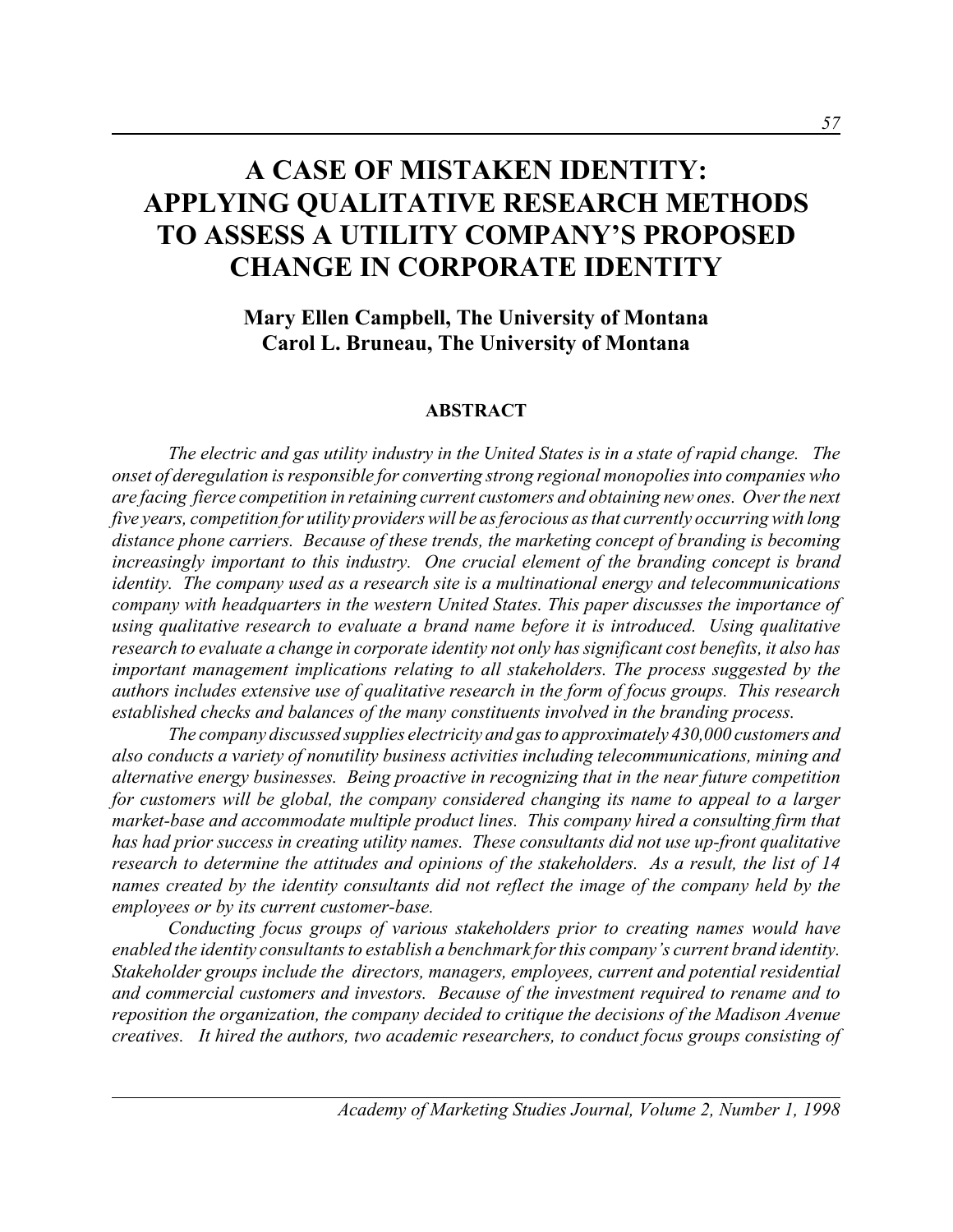*8 to 12 participants for the employee and customer stakeholder categories. These focus groups provided valuable insights into the firm's current brand identity and modified the renaming process. This paper discusses the importance of academic research methods to the private sector in evaluating brand identity. It reinforces the belief that well-timed qualitative research contributes to cost effective decision-making by more accurately assessing stakeholders' attitudes and by limiting the dominance of any single group of stakeholders or vendors.*

#### **INTRODUCTION**

Evolving deregulation in the U.S. electric utility industry is resulting in well-established regional monopolies being suddenly faced with fierce competition at a national level. Industry experts are predicting "an all-out brawl for the business" (Rosenthal 1996). It is predicted that increased retail competition could result in anywhere from a \$50 billion to a \$100 billion drop in annual consumer energy spending by the year 2000 (Dar 1996 and Miller 1997). In response to anticipated competition, proactive utilities are focusing on the branding of their products and services. However, as utilities have faced little competition in the past, they are often unsure about how to brand a product that traditionally has been viewed as a commodity. As a utility-employed MBA student in one of the author's classes stated, "An electron is an electron. How can we give that a brand identity?"

Utility branding has begun to take several different forms including: expanding product lines to include other services such as telephone and cable television (Kerber 1997b), emphasizing environmental friendliness (Kerber 1997a), and changing corporate names to attract a more diversified target market (Holden 1997). Utilities with national aspirations are calling on the latter strategy in order to differentiate themselves from "the utility next door" (Holden 1997) and to establish a brand identity that suggests to consumers that is an efficient, state-of-the art energy provider. These newly renamed utilities have discarded titles that include descriptive words such as power, electric or light for sleek one word corporate appellations such as: Entergy Corporation (formerly Middle South Utilities), Cinergy Corporation (a combination of the former PSI Resource Inc. and Cincinnati Gas & Electric), and Primergy Corporation (the proposed merger of Wisconsin Energy Corporation and Northern States Power Corporation). Utilities need to be aware that neither modernizing the corporate name nor relying on the reputation of a 100-year-old name is necessarily the best approach to establishing a marketable brand identity (Seamon 1996). Prior to making branding decisions, utilities must thoroughly understand their markets and their best competitive advantage. Understanding the market can only be accomplished by understanding the customers and the competitive environment.

One western utility that has recently been faced with these decisions is the focus of this paper. This is a diversified energy company that supplies electricity and gas to approximately 430,000 customers and also conducts a variety of nonutility business activities including telecommunications, mining and alternative energy businesses. Influenced by industry trends and a desire to be proactive in a rapidly changing competitive environment, this utility was recently faced with the decision on whether to change its name and if so, to what?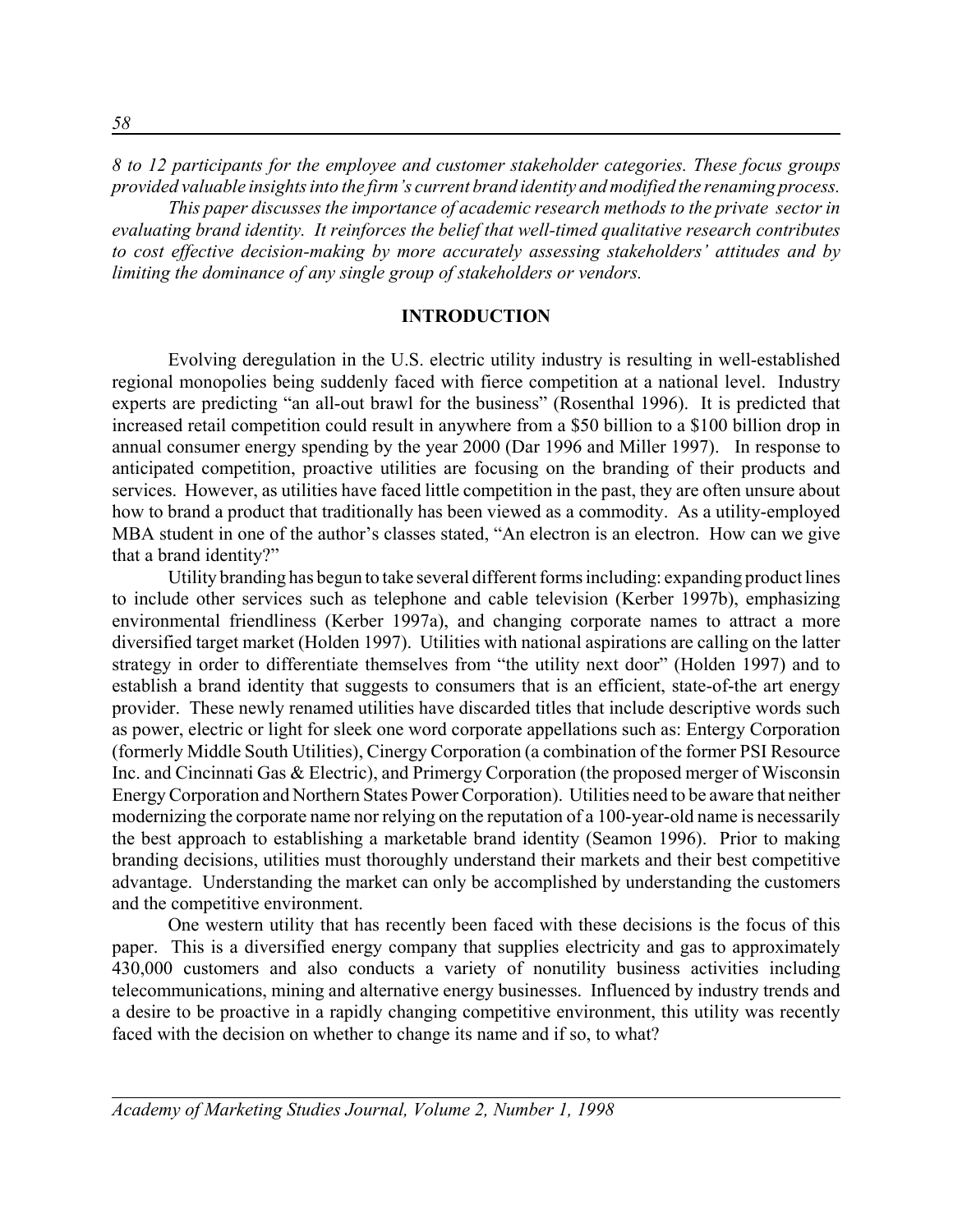The potential increase and change in location for the utility company's customer base and the addition of multiple product lines made the consideration of corporate identity an important priority for the brand of direction. To help with this undertaking, the utility hired a firm well known for its prior success in creating corporate identities.

This identity firm worked with the utility's corporate communications department and corporate executives to create a list of names that might better reflect the growth and diversity of the organization and the changes within the industry. The specialists suggested names they felt met the criteria of being: (1) brief, (2) pronounceable, (3) tied to the industry, and (4) possessing good semantic characteristics.

Although the identity specialists had a strong preference for one name, they created a list of alternative names for the corporate executives to consider: AURORA; DYNACORP; DYNAMONT; ENERCORP; ENERMONT; ENERTEL; ENMONT; ENTANA; ENTERRA; MERITOR; MONTERA; STARMONT; SUMMIT; VECTREN.

These names were developed without benefit of qualitative research data. Therefore, they were proposed without considering the attitudes and opinions of the employees or of the present customers. When the corporate executive were provided with the list of suggested new names for the company, they decided on a tentative preference and agreed to seek more information about other people's reactions to the names. Executives were aware that changing the corporate identity would be a costly and time consuming process, and they desired more information before making such a substantive change in the organization.

To help them with the corporate identity decision, the executives decided to obtain feedback from numerous stakeholders on the names the identity experts proposed, and suggested that independent qualitative research should be acquired to provide additional information that would be germane to the decision. The Corporate Communications manager hired an independent communications consulting organization to conduct focus group tests on the proposed names. The authors, marketing professors at The University of Montana, conducted the research.

## **EMPLOYEE FOCUS GROUPS**

Two employee groups composed of 23 employees (twelve in one group and eleven in the other group) representing numerous divisions throughout the utility organization gathered in a hotel meeting room away from headquarters to evaluate the suggested corporate names. The employee participants were selected by the Corporate Communications manager and given a personal invitation to participate. By reputation, these employees were chosen to engage in this research because of their candor and their attitudes toward their positions and towards the company. However, they were not given any special incentives such as time off or extra compensation to participate, although the focus groups were scheduled during regular working hours. They came of their own volition, even though it meant that some had to rearrange their work schedules and many had to travel some distance in order to participate in the focus groups. From the employees' reactions to the invitation, it was apparent they were pleased to be asked for their opinions. They understood that their feedback would be pooled with the opinions of others, and, because of this,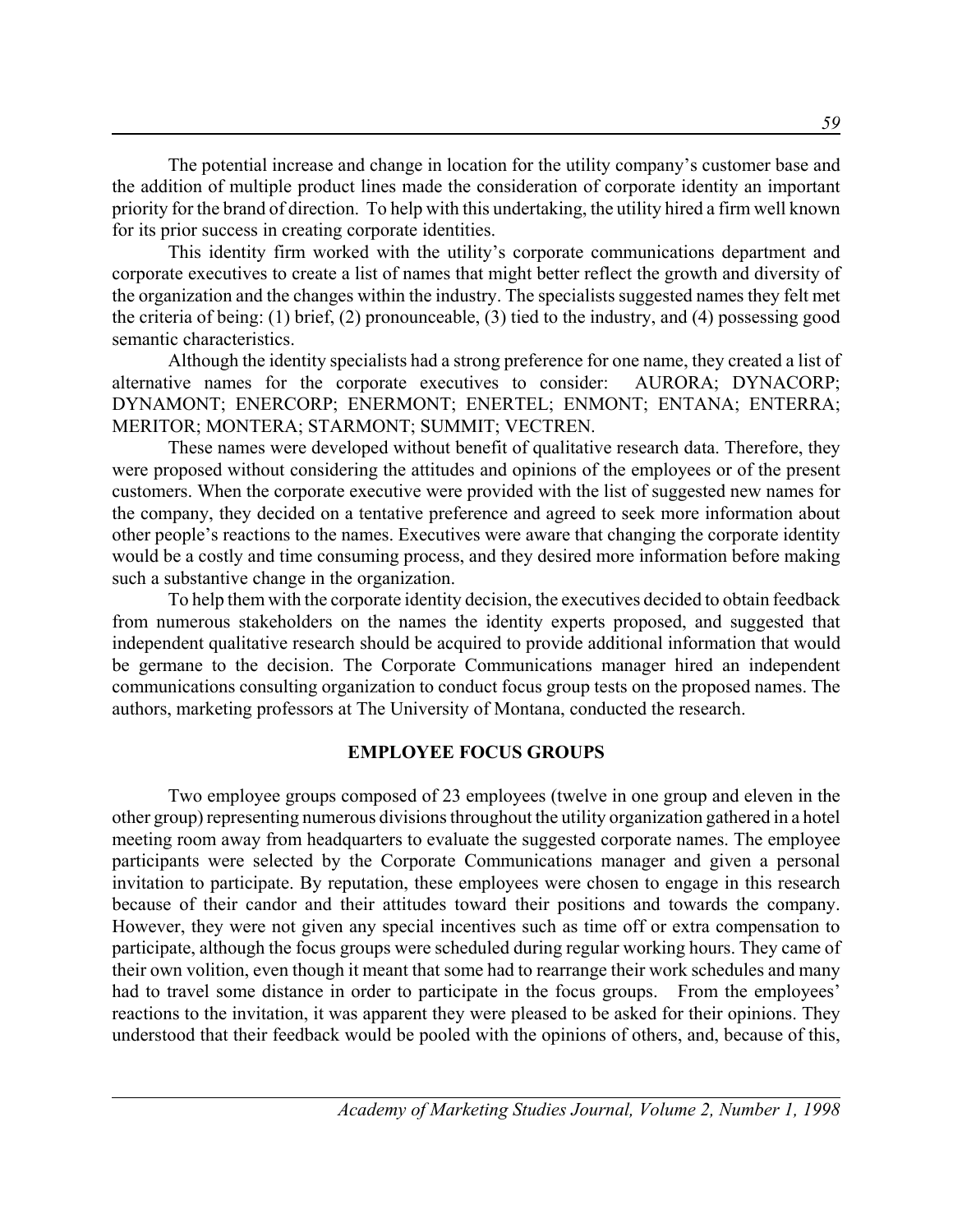they accepted that the opinions they would voice in their session might not be reflected in the final decision of a name.

The researchers felt it was very important for employee morale to apprise employees that each person would represent only one of many opinions the researchers would solicit. This fact was stressed to protect the utility managers from undergoing criticism from employees who might resent being asked for their opinions and then have them ignored. The researchers were very careful to inform participants when and how their opinions would be reported to the decision makers. The participants appeared to accept these conditions with good grace, also indicating that it was nice to be asked their opinion about a name change.

By soliciting employee opinion, the researchers noted that the utility gained interesting side benefits. Employees played an important role in the focus group process. (These benefits will be discussed in the "implications" section of this paper.) The results of all focus groups research were presented to the utility company in a written report along with a transcription of the participants' comments, although, no participant was identified by name, location or position. A synthesis of the results of the employee focus groups is presented in the appendix.

## **BENEFIT OF INDEPENDENT RESEARCHERS ON EMPLOYEE FOCUS GROUP RESULTS**

Because the focus groups were conducted by professors from The University of Montana-Missoula under the auspices of an independent consulting organization, the employee participants were assured that there was no hidden agenda.

The academic mantle of objectivity reinforced for the employees that they could be outspoken without fear of retaliation. Also, because members of the firm that had developed the names were not the same people seeking feedback about the names, employees were comfortable proffering criticism that they might not have provided otherwise.

## **CUSTOMER FOCUS GROUPS**

Two customer focus groups, one composed of commercial and one composed of residential customers, were conducted in each of three instate locations. The cities were selected because of the size of the market they represented for utility products and services within the state.

## **SELECTION OF CUSTOMER FOCUS GROUP PARTICIPANTS**

Customer participants were selected at random from customer lists; where possible, high volume users were contacted first. Participants were contacted and screened by three independent advertising agencies in each of the three locations. A total of 59 customers participated. To make participation more attractive, each person was provided with a light meal and given \$25 for approximately two hours of time.

The participants met in a hotel room where the researchers explained the type of organization that was sponsoring the focus group research. The company's name was never revealed. Participants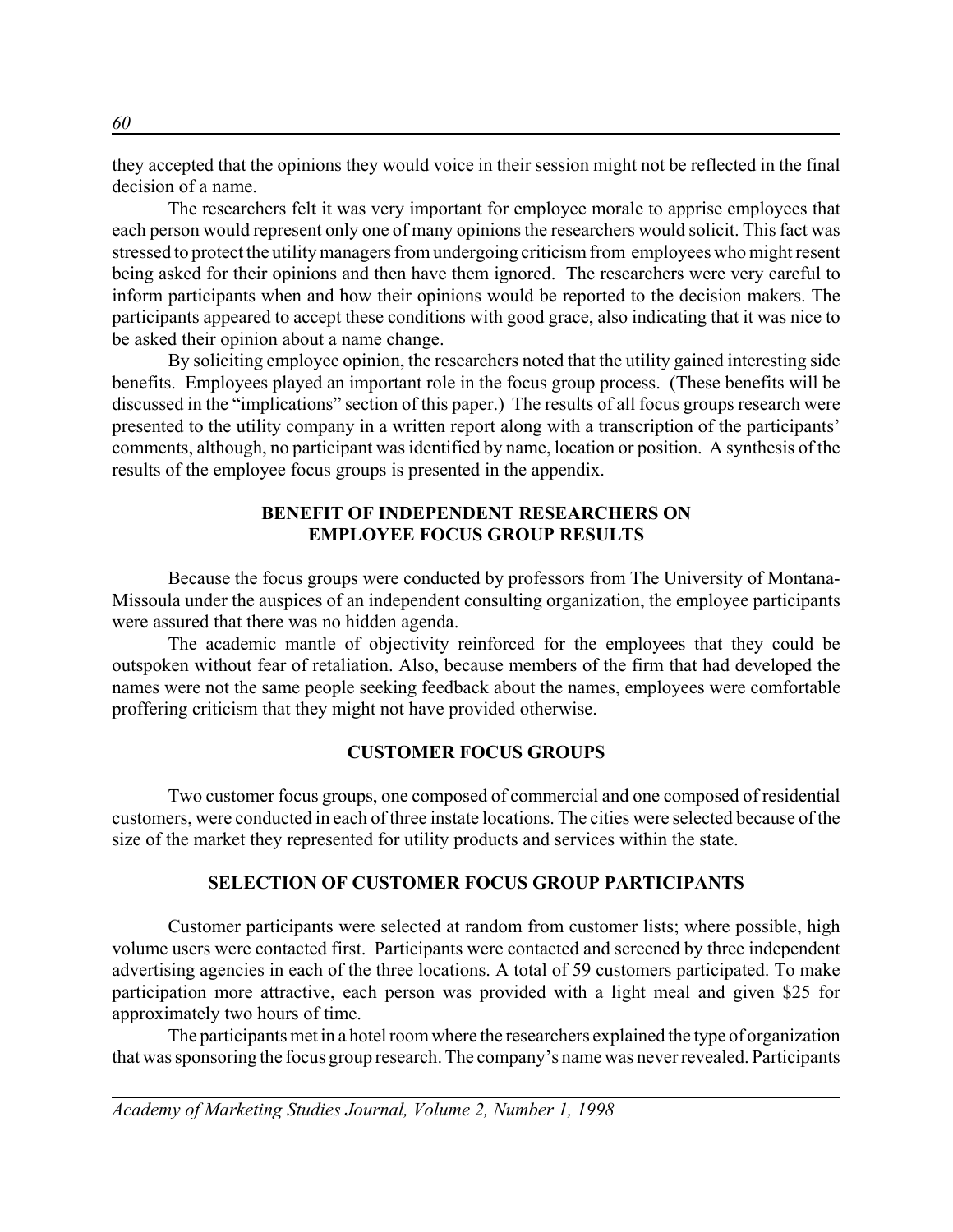were told that a utility company was considering moving to the region and that the company was considering renaming its organization. It was explained that the company wanted to have feedback on its proposed new name. The researchers thought it was important not to reveal that a particular utility was the sponsor of the research so that the halo effect of a well recognized utility name could be kept to a minimum.

The customer feedback was synthesized in a written report and the results were informally discussed by telephone with the corporate communications manager. A complete recording of all focus group sessions was available. However, the utility decided that a *verbatim* transcript of all six sessions was an unnecessary expense since the written report contained a detailed listing of representative responses and a tally for each suggested name.

Informal feedback from the participants suggested that they enjoyed their experience, as many volunteered to participate in a focus group should they be needed at a future date. A synthesis of customer focus group results is presented in the appendix of this paper.

## **BENEFIT OF INDEPENDENT RESEARCHERS ON CUSTOMER FOCUS GROUP RESULTS**

Once again, the academic status of the researchers appeared to lend credibility to the project and provide a comfort level for many participants. Academics provided a legitimacy to the exercise that one person said, "proved it wasn't just some marketing scheme."

Another benefit of using independent researchers who did not reflect vested interests within the company or the creative agency was the extensive anecdotal information the participants provided about their experiences with the utility's products and service. Participants were very forthcoming in expressing their views not only of the names but of the service and products the sponsoring utility provided. What was of particular note to the researchers was that the unsolicited opinions expressed about the sponsoring utility were overwhelmingly positive.

## **METHODOLOGY**

All customers were asked to respond to each name on the following list: AURORA; ENERTEL; ENTANA; ENTERRA; MERITOR; MONTANA INTERNATIONAL; MONTERA; SUMMIT; VECTREN.

The customer list had been pared to nine from the original list of fourteen names. This shortening was agreed to by the utility managers and the research consultants before working with customer focus groups because the names that were eliminated did not receive a single employee vote.

To focus customer attention on how the name sounded and how easy it was to read and pronounce, one person from the group read the list of names aloud before each name was discussed individually. Next, a group member led off by expressing an opinion about the name to help control group influence on individual opinions. Participants took turns leading off. This helped reduce the "me too" effect of what had been said by other participants. The moderator encouraged elaboration,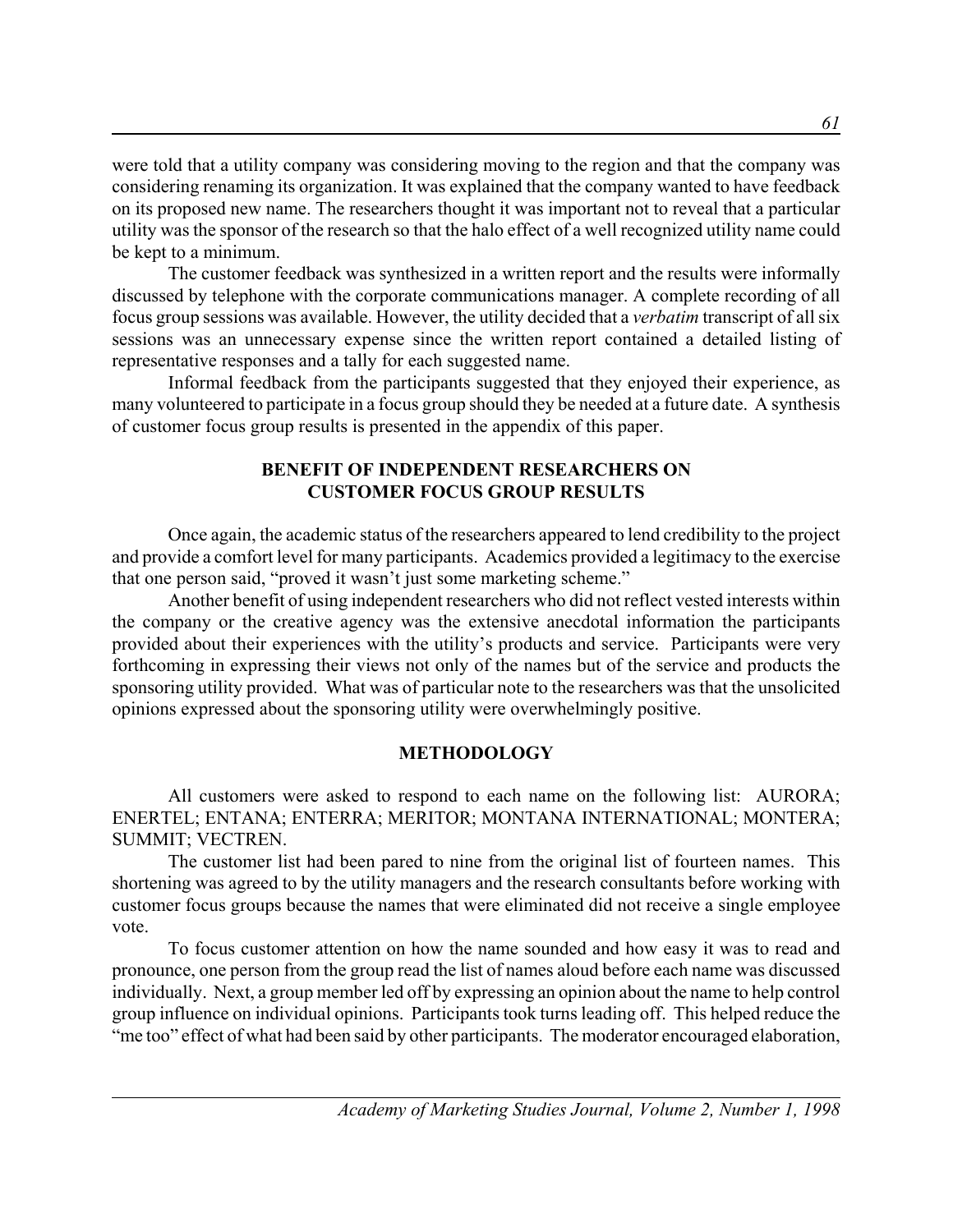when necessary, by asking follow up questions, such as, "what would the headquarters of this type of company look like," or, "what type of person would work for a company with this type of name."

After all names were examined, the focus group participants were requested to rank their top two name choices. The blind ballot was tallied after everyone left the room, and the results were not distributed. The participants were not pressed for consensus. In most of the groups, consensus would have been very difficult to reach since within several groups there were participants who held strong, opposite opinions about the same name.

#### **ADVANTAGES OF FOCUS GROUP RESEARCH**

Focus group research is often used by marketing researchers because the method produces a rich body of data expressed in the respondents' own words and context (Stewart and Shamdasani 1991). Thus, focus groups allow the researchers to view the participants' opinions, attitudes and perceptions from an emic (participants' viewpoint) perspective rather than an etic (researchers' perceptions of participants' viewpoint). In other words, focus groups enable the researchers to "get in tune with the respondent and discover how that person sees reality" (Krueger 1994). In examining a corporation's brand identity, the stakeholders' perceptions of reality is extremely important to establish (Aaker 1996; Upshaw 1995). Corporations often have misperceptions about the way in which stakeholders, in this case employees and consumers, view the corporation and its products. It is next to impossible to reposition a corporation's identity without establishing a baseline of stakeholders' perceptions. However, the corporation being discussed, instead went directly to the identity consultants who claim to never use qualitative research when brainstorming new corporate names. Instead, the president of the identity consulting company claimed, "We are wordsmiths. We know the connotations that people put on words and we know how people view utilities. We don't need to do qualitative research." However, the authors disagree with this assessment and advise conducting focus groups in at least two stages of the corporate identity process. Focus group data can be very beneficial in identifying a corporation's strengths and weakness with a current image and obtaining stakeholders' reactions to proposed positioning strategies (Greenbaum 1997).

The following list of the advantages of focus group research synthesizes the views of several publications on the topic (Calder 1977; Greenbaum 1997; Krueger 1994; Morgan 1997; and Stewart and Shamdasani 1991). First, focus groups are efficient and cost effective. They allow researchers to collect data from a group of respondents much more quickly and at less cost than if each individual was interviewed separately (Stewart and Shamdasani 1991). The sample size of the qualitative study can be greatly increased with little extra effort or cost (Krueger 1994). In addition, the concentrated amounts of data collected are focused precisely on the topic of interest (Morgan 1997). Focus groups can often be assembled with little preparation time and the data are available immediately after the focus group sessions. The researchers in this study were able to provide the sponsors with synthesized data one week after the focus groups took place.

Another advantage of focus groups is that they allow the researcher to interact with the participants. This provides the researcher the opportunity to clarify responses, ask follow-up

*Academy of Marketing Studies Journal, Volume 2, Number 1, 1998*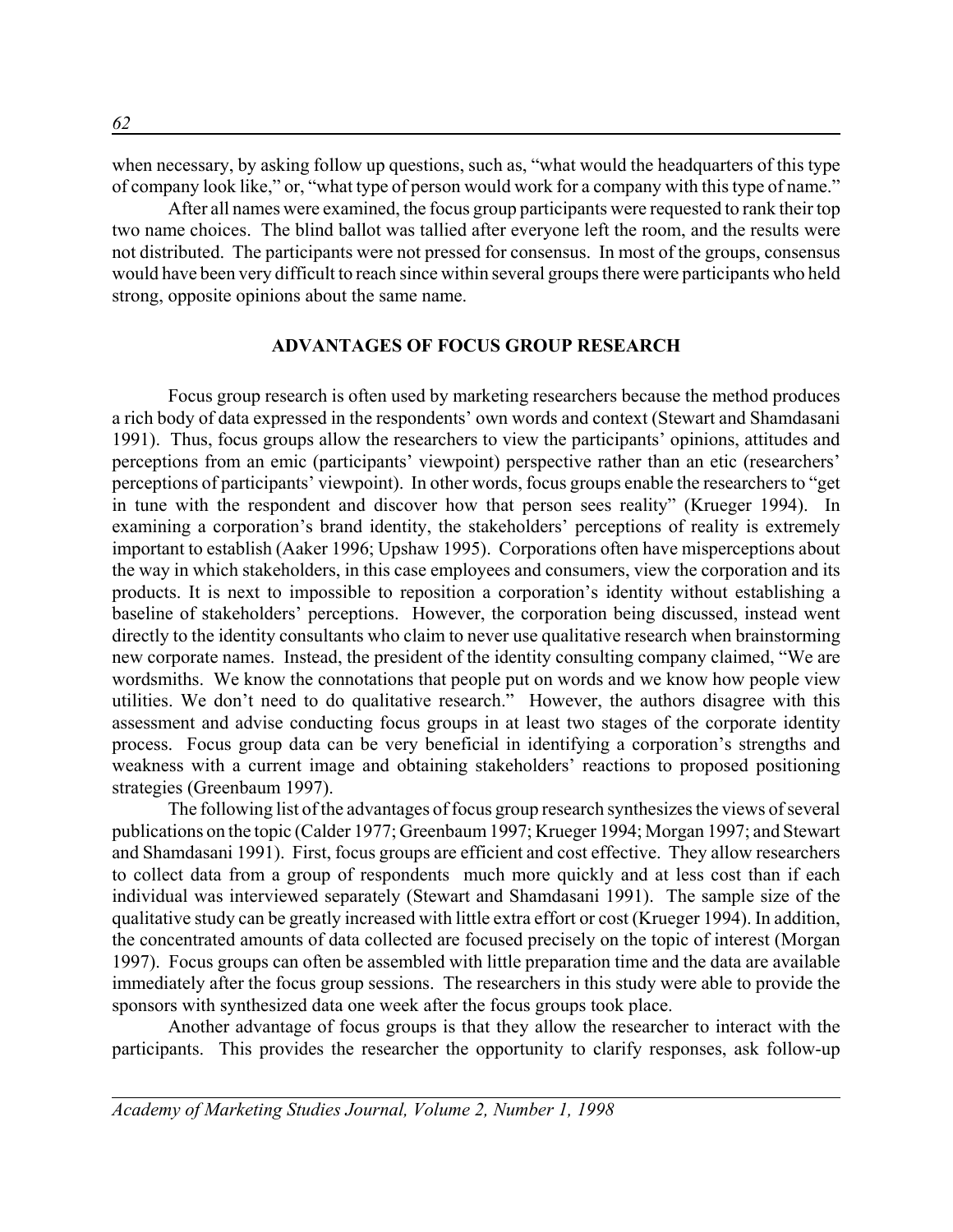questions, and probe for deeper meaning. Because the researcher can probe the respondents, the flexibility exists to explore unanticipated issues (Krueger 1994). The researcher is also able to observe the participant's tone of voice and nonverbal communication. The participants, on the other hand, are able to ask questions to clarify what the researchers are asking and are also able to qualify their responses (Stewart and Shamdasani 1991).

As well as interacting with the researcher, participants can interact with each other. As people are social animals, they rarely make decisions without paying attention to the opinions and attitudes of the people around them (Krueger 1994). The interaction between participants allows respondents to react to and build upon the comments of others. Two phenomena that can occur during focus groups are synergism and snowballing (Stewart and Shamdasani 1991). Synergism occurs when the combined effort of the group provides a wider range of information than would interviewing each of the participants individually. In other words, data and ideas may be uncovered due to the group dynamic that may not have occurred to individual interviewees. Similarly, snowballing can occur in which a comment by one participant triggers a train of thoughts and responses in other participants.

Another advantage of focus groups is that they have high face validity. Face validity is merely the degree to which the results seem valid to the researcher and the sponsors. Focus group data are easy to understand and the results usually seem believable to those using the information (Krueger 1994). Researchers and decision makers can readily understand the verbal responses of the respondents. However, this is not always the case with complex statistical analysis of survey results (Stewart and Shamdasani 1991).

## **IMPLICATIONS OF THIS FOCUS GROUP RESEARCH**

*Focus groups are an important management tool for decision making*. Because the focus group researchers sought the opinions of many of the utility's stakeholders, the executives could be assured that they were not making a corporate identity decision based solely on a single group's opinion or on the persuasive powers of marketing communications experts.

*Focus group research is cost effective for firms seeking to change their name or to enhance their corporate identity*. In this instance, the negative responses of the focus group participants to most of the names led the utility company's corporate communications manager to conduct other types of research to validate selecting one of the proposed names. This was very important because his research uncovered the fact that the website domain for some of the proposed names had already been claimed by other corporations. Also, the intellectual property rights of certain names had already been established.

*Focus groups should be used at every juncture of the corporate identity process*. The responses to the names by all groups in this research confirmed that the creative consultants would have been well served to conduct focus groups with employees and with other stakeholders before they developed the names. The researchers found that employees proffered many insights into the company's strengths and weaknesses. The creatives might have reduced the time they spent on developing names had the results of qualitative research been available. They certainly would have been influenced by the corporate strengths reported by both utility employees and customers. This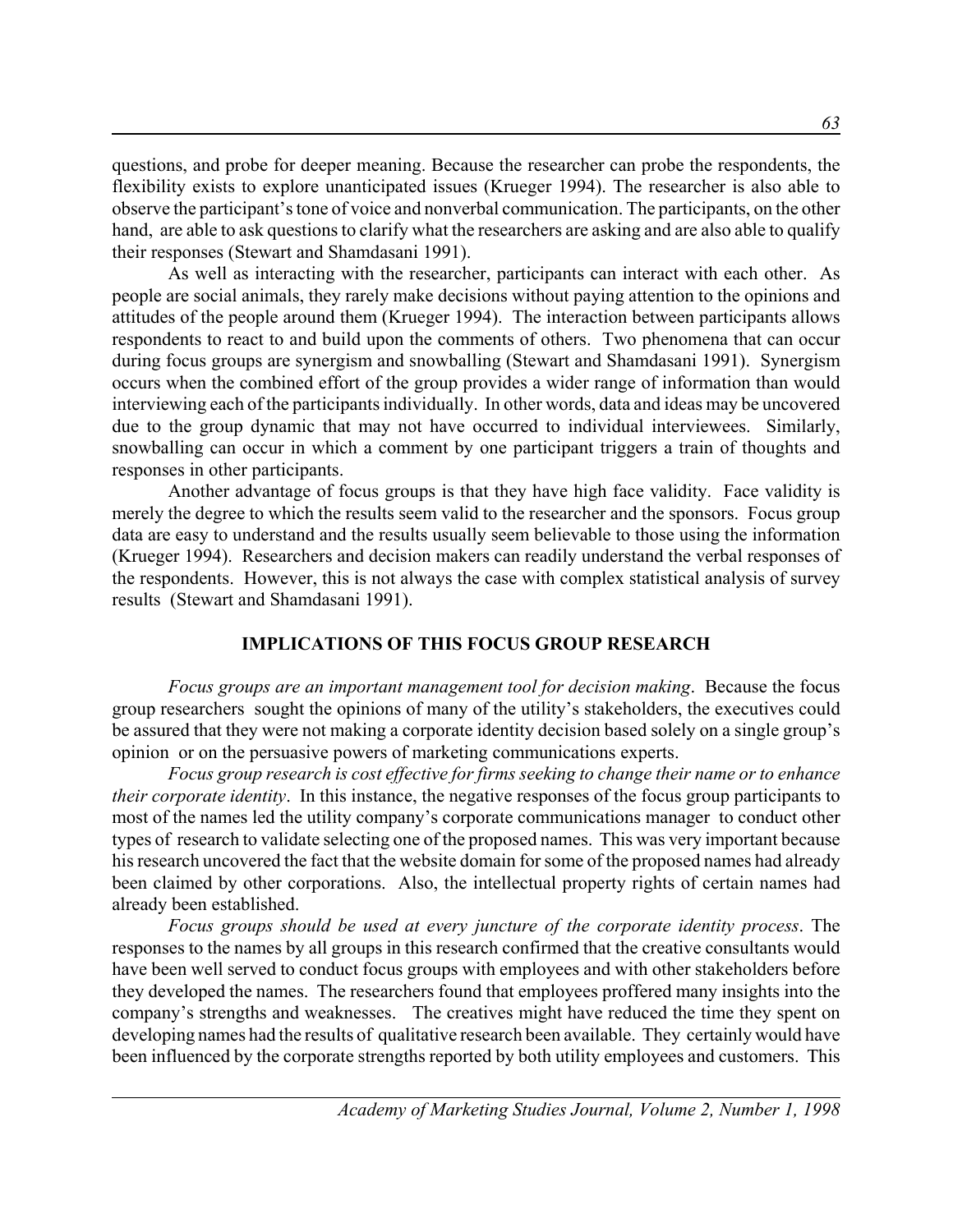information probably would have led them to different decisions about the names to be included in the list.

Also, when information is acquired in advance of the corporate identity process, follow-up qualitative research becomes more efficient. Acquiring research data before employing the services of a creative agency is the best way to provide the agency with direction and guidance. Qualitative research enables a utility to establish selection criteria rather than selecting a name based on what sounds good to a small, select group of decision makers on a given day.

*Another important contribution of this qualitative research project is positive employee reinforcement*. Employees expressed their appreciation about being asked to participate in a project that was of great interest to them. They knew a lot about the company, and they were pleased that others in the organization appreciated their abilities and sought their opinions on such an important decision. This certainly helped the utility reinforce its employee relationships, which are increasingly strained because of the changing corporate culture and the new competitive environment.

*In addition, the focus groups revealed a great deal about customer attitudes toward utility products and services*. This information reassured utility managers because most of the customers respected and liked the utility company. Constructive criticism was also relayed to the corporate communications manager who, in turn, followed up with the appropriate department.

## **CONCLUSION**

The authors stress that applied qualitative research methods are invaluable to a corporation undergoing changes in corporate identity. This research reinforces the fact that well-timed qualitative research contributes to cost effective decision-making by providing a more accurate assessment of stakeholders' attitudes and by limiting the dominance of any single group of decision makers.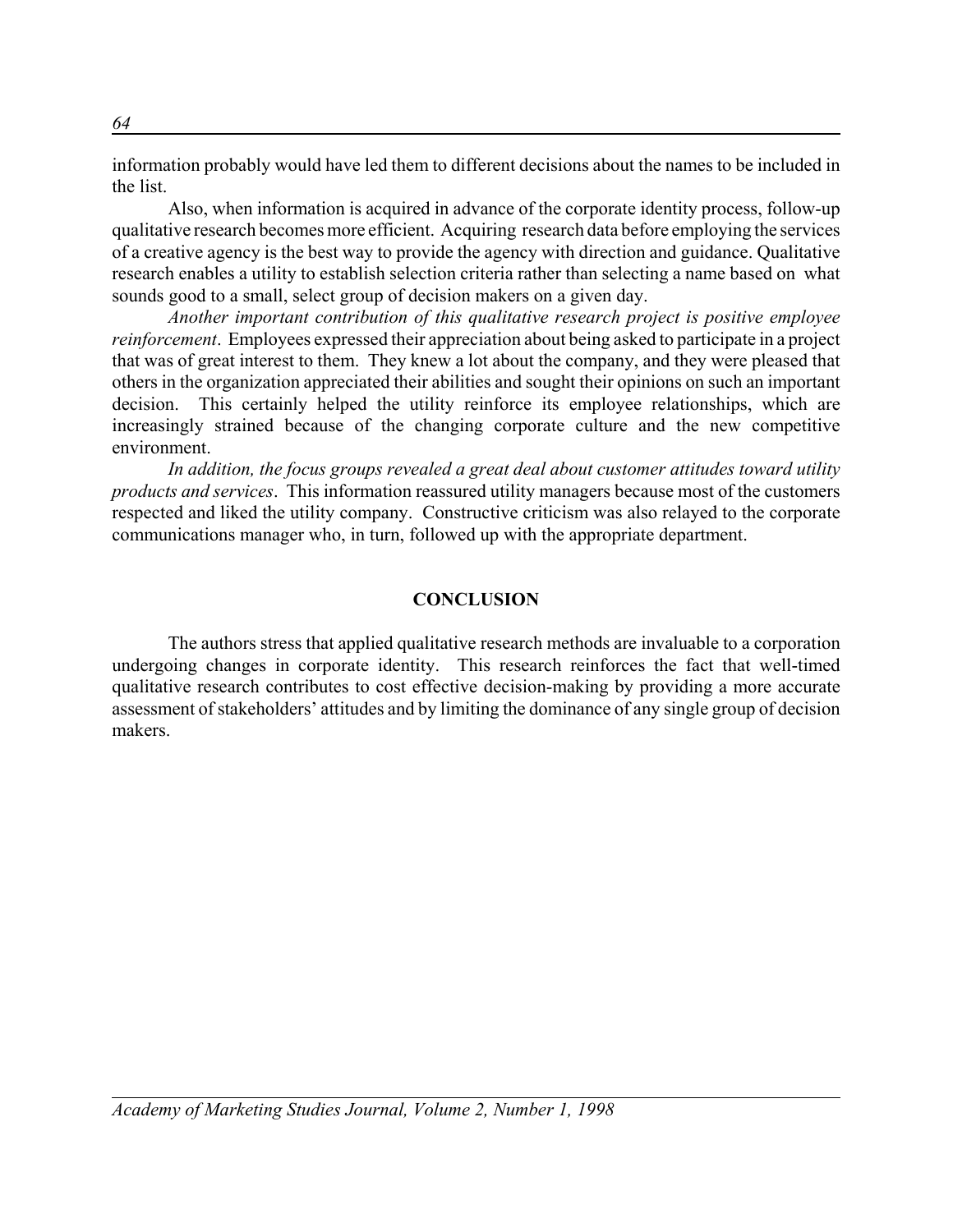#### **REFERENCES**

Aaker, D. A. (1996). *Building Strong Brands.* New York: The Free Press.

- Calder, B. (1977). Focus Groups and the Nature of Qualitative Marketing Research. *Journal of Marketing Research. XIV*(August), 353-364.
- Dar, Vinod K. (1996). The Search for Consumer Content in Energy Marketing and Retailing. *Public Utilities Fortnightly.* September 14, 134(17): 24-30.
- Greenbaum, T. L. (1997), *The Handbook for Focus Group Research, Second Edition.* Thousand Oaks, CA: Sage Publications.
- Holden, B.A. (1997). Utilities Pick New, Nonutilitarian Names. *Wall Street Journal,* April 7: B1.
- Kerber, R. (1997a). For Sale: Environmentally Correct Electricity, *Wall Street Journal,* July 23: B1.
- Kerber, R. (1997b). Utilites Reach Out to Add Phone, Cable Service. *Wall Street Journal*, January 27: B1.
- Krueger, R. A. (1994), *Focus Groups: A Practical Guide for Applied Research, Second Edition.* Thousand Oaks, CA: Sage Publications.
- Miller, W. H. (1997). Electrifying Momentum: Deregulation of Utilities. *Industry Week,* February 17, 246(4): 69-71.
- Morgan, D. L. (1997). *Focus Groups as Qualitative Research, Second Edition.* Thousand Oaks, CA: Sage Publications.
- Rosenthal, E. (1996). Energized Power Industry Begins Branding Battle. *Advertising Age,* September 9: 55.
- Seamon, E. B. (1996). Branding Takes on Critically Important Role for Energy Companies. *Electric Light and Power,* October, 74(10): 1-2.
- Stewart, D. W. & P.N. Shamdasani (1994), *Focus Groups: Theory and Practice.* Applied Social Research Methods Series, Volume 20, Newbury Park: Sage Publications.
- Upshaw, L. B. (1995). *Building Brand Identity: A Strategy for Success in a Hostile Marketplace.* New York: John Wiley & Sons, Inc.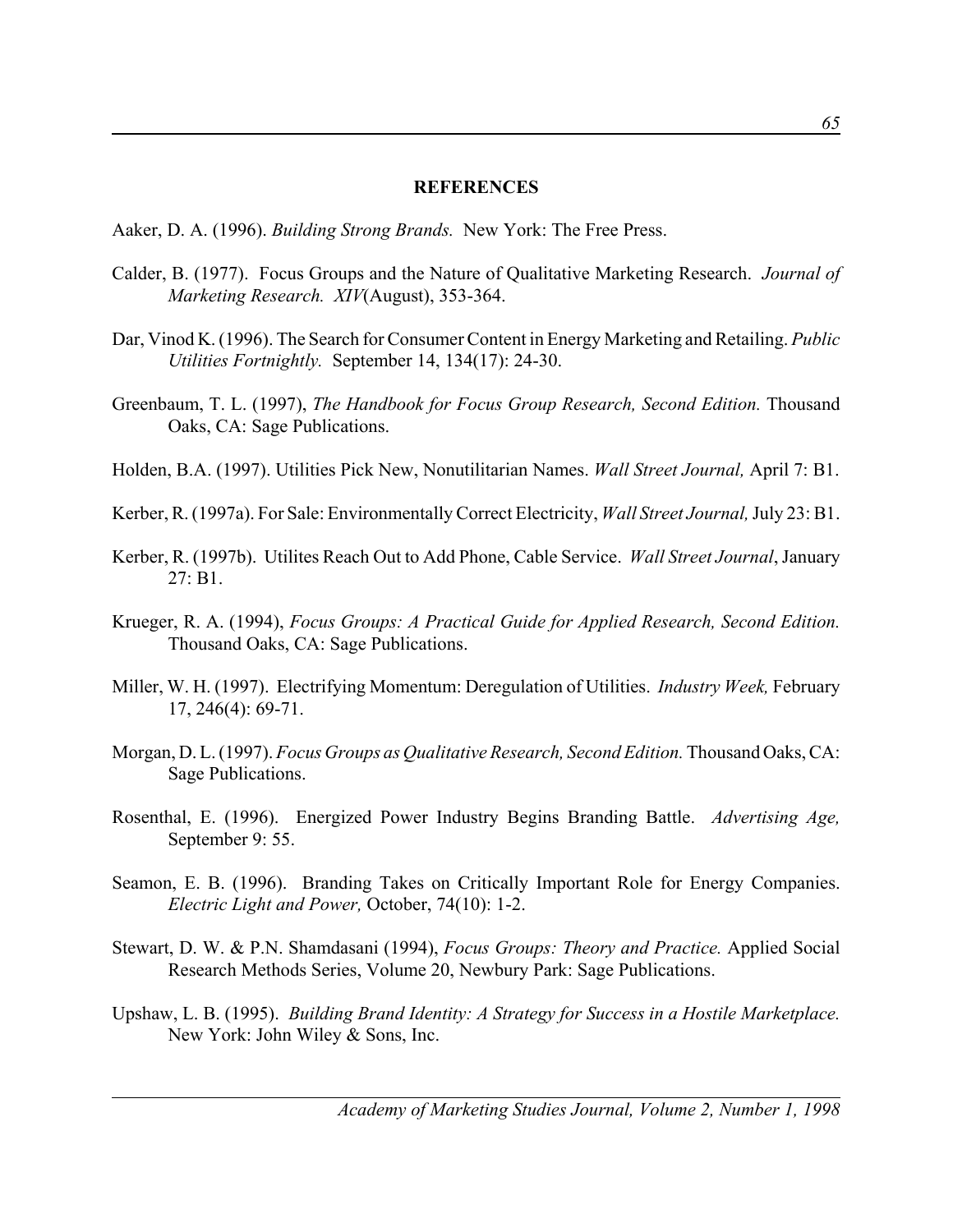## **APPENDIX**

## **EMPLOYEE FOCUS GROUP RESULTS**

The results reported represent a synthesis of the responses of the two focus groups conducted with utility employees. Employees were asked to express their opinion on 14 names chosen by the identity consultants, to select their first and second favorite names and to describe what they considered to be the strengths and weaknesses of their utility company.

## **EMPLOYEES' REACTIONS TO PROPOSED NAMES**

**AURORA**: rejected because it reminded participants of Colorado rather than Montana. Groups found the name conjured up images of a variety of consumer products such as tissue paper and automobiles.

**DYNACORP**: rejected because it lacked originality. Participants indicated that too many other consumer products, ranging from golf clubs to machine tools, have similar names. CORP was considered to be too impersonal.

**DYNAMONT**: rejected because it reminded the groups of other products such as explosives, television programs, and failed mines. Several participants did not like MONT as a suffix.

**ENERCORP**: rejected because the pronunciation was too similar to the word "intercourse." ENER is relating solely to the energy business and not to the other facets of the utility. CORP suffix was considered too impersonal.

**ENERMONT/ENMONT**: rejected because they are too specific to "energy." Participants viewed their utility as having a broader mission than these words connote.

**ENERTEL:** participants were more positively disposed to this name because it encompassed both the energy and telecommunications businesses. The downside of this word was the similarity in name to Intel. This name had four first place votes and five second place votes.

**ENTANA**: rejected primarily because the pronunciation was too similar to the word "antenna." Visually the name was not pleasing to some participants because it seemed to be missing some letters. Those who did like it, were impressed by the sound of the name. It received one second place vote.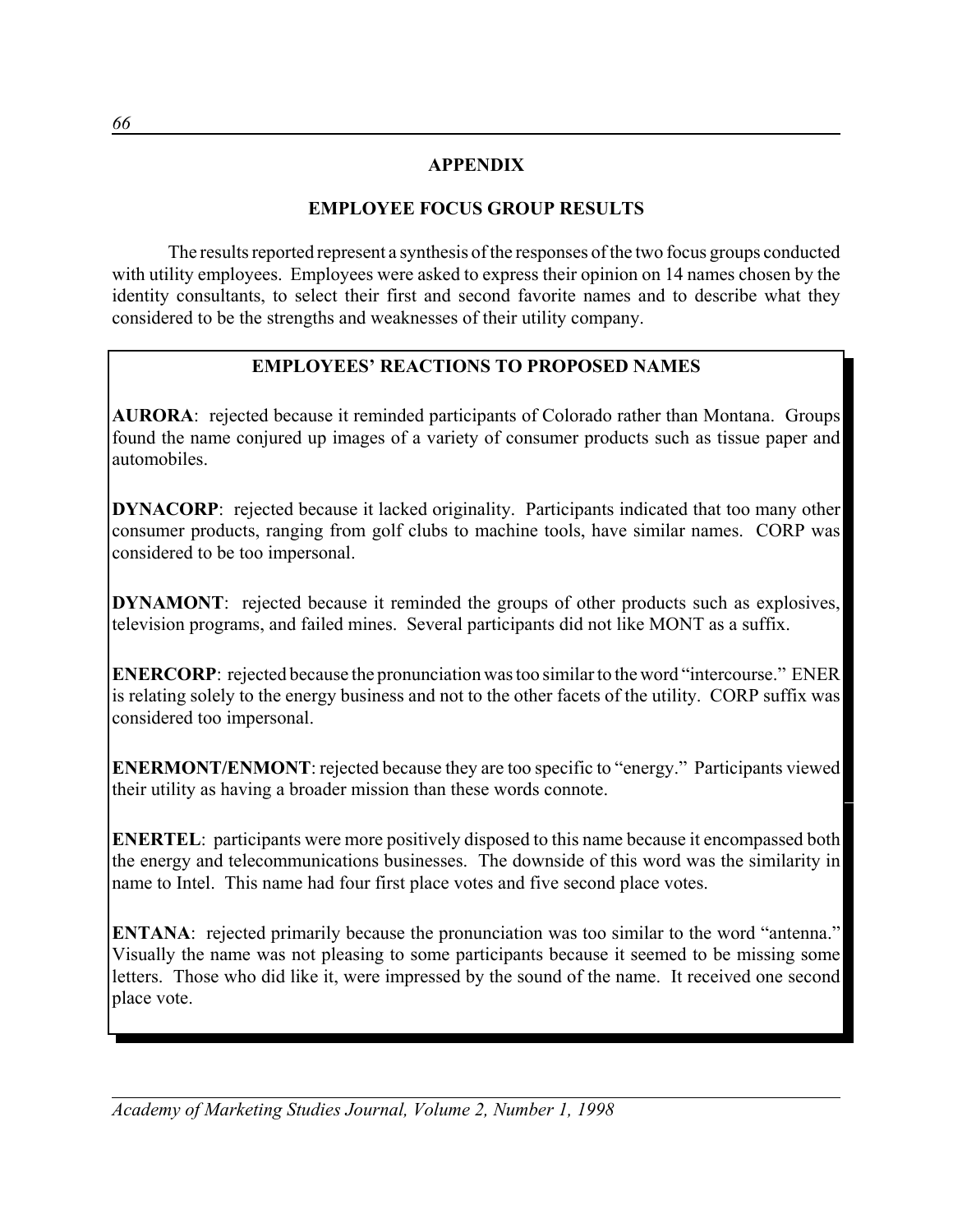**ENTERRA:** This was the most liked name receiving 13 first place votes and 5 second place votes. Participants stated that it was generic enough to encompass all utility business lines. They liked the sound and the originality of the name.

**MERITOR**: This name received three first place and two second place votes. Participants who favored this name were impressed by its strength. Those who dislike it, felt the sound of the name was too harsh and impersonal.

**MONTERA**: received two first place and six second place votes. Those who liked it said it was easy to say and had a positive geographic connection. Many participants suggested that it capitalized on the western mystique. Some suggested that another "R" be added to the TERA because of a negative connotation to the ERA Realtors.

**STARMONT**: rejected because the name was associated with other businesses such as motels, dance clubs, movie theaters and TV cable companies.

**SUMMIT:** received one first place and two second place votes. Those who dislike the name felt that it was overused and had nothing to do with the core competencies of the utility. Those who did like the name, appreciated the idea of a company striving to be the best.

**VECTREN**: received one first place and one second place vote. Those who rejected it felt the name was to space-aged and conjured up images of Star Wars' villains. Those who did like the name, felt that the reference to vector was positive and implied a company with a sense of direction.

The two names that received the most votes were Enterra and Enertel.

## **CUSTOMERS' REACTIONS TO PROPOSED NAMES**

Residential and Commercial customers were presented with a pared list of only nine names. Six names were determined to be unacceptable and therefore were not included in these focus groups. Also, one name was added to the list. It should be noted that the participants in these focus groups did not know the name of the utility being discussed. (The following comments represent a synthesis of the six focus groups conducted with utility residential and commercial customers. There was no discernable difference in the opinions of these two groups of consumers.)

**AURORA**: received a total of five votes: two first place votes and three second place votes. Reminded people of the Northern Lights which are bright and beautiful. They could imagine a beautiful logo and other marketing communications. However, the name also conjured up images of Colorado, an Oldsmobile and a brand of air fresheners.